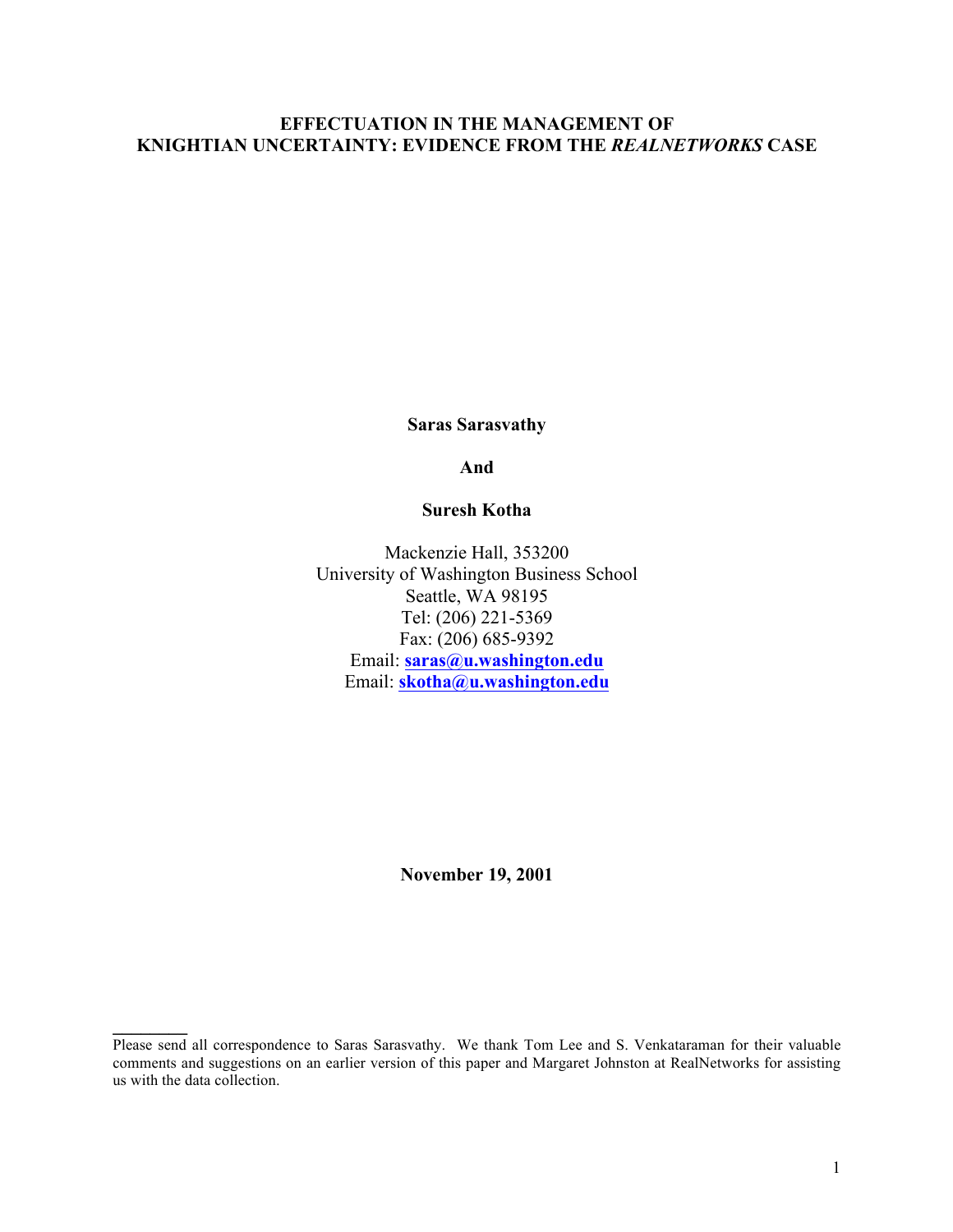## **EFFECTUATION IN THE MANAGEMENT OF KNIGHTIAN UNCERTAINTY: EVIDENCE FROM THE** *REALNETWORKS* **CASE**

## **Abstract**

Using an in-depth case study of the creation of RealNetworks, a leading internet firm specializing in streaming media, we test hypotheses based on causation and effectuation in entrepreneurship. Specifically, we demonstrate how RealNetworks used the three principles of effectuation embedded within *the logic of control* – (1) affordable loss, (2) strategic partnerships, and (3) leveraging contingencies – to deal with complex and multiple manifestations of Knightian uncertainties in its micro and macro decision environments.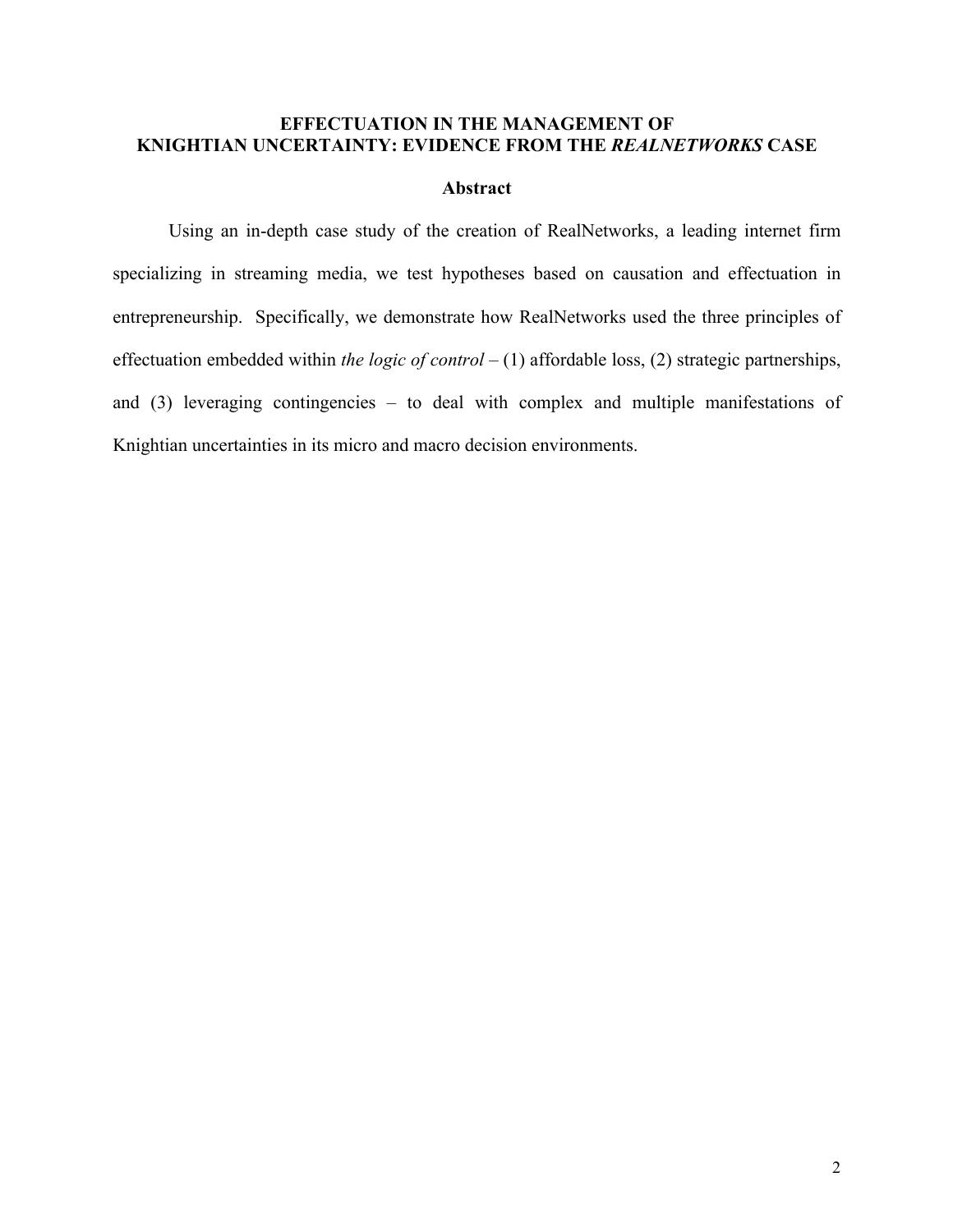Causal rationality, with its emphasis on maximizing expected return, and avoiding surprises through accurate prediction and comprehensive competitive analysis, has long served as the foundation for both research and pedagogy in economics and business management. But since Knight's thesis in 1921, *unpredictability* has been acknowledged as the basis for entrepreneurial profits. Yet, few alternatives to predictive rationality have emerged. The predominant alternatives consist of either: (1) assuming the existence of traits-based constructs such as *judgment* (Knight, 1921), *mother wit* (Olson & Kahkonen, 2000), and *entrepreneurial orientation* (Lumpkin & Dess, 1996); or (2) "throwing darts," i.e., the idea that lots of people try lots of different things, some succeed, and most fail. Major breakthroughs in our understanding of decision making in general (unconnected to Knightian uncertainty) have come mostly from disciplines such as psychology and cognitive science, where scholars have identified a slew of heuristics and biases in human problem solving (e.g. Tversky & Kahneman, 1982; Gigerenzer & Todd, 1999).

More recently, Sarasvathy (2001), building upon these successful approaches, and using well-received techniques of protocol analysis to study expert entrepreneurial decision-making, has articulated the existence and use of effectuation as a viable alternative to predictive rationality.<sup>1</sup> However, this work is yet to be subjected to a rigorous empirical test. The purpose of this study is to examine *whether, and to what extent, entrepreneurs in the real world build companies using effectuation*. Using an in-depth case study approach, we seek to understand the use of effectual rationality in the decision-events that led to the creation of the Internet-company RealNetworks.

<sup>&</sup>lt;sup>1</sup> In attempting to understand how entrepreneurs cognitively solve problems involving Knightian uncertainty, Sarasvathy (2001b) used in-depth protocol analysis to discover that expert entrepreneurs (founders of companies ranging in size between \$200 M and \$6.5 B) inverted specific principles of causal reasoning. Moreover, these inversions together constituted a comprehensive new logic that forms a basis for the management of Knightian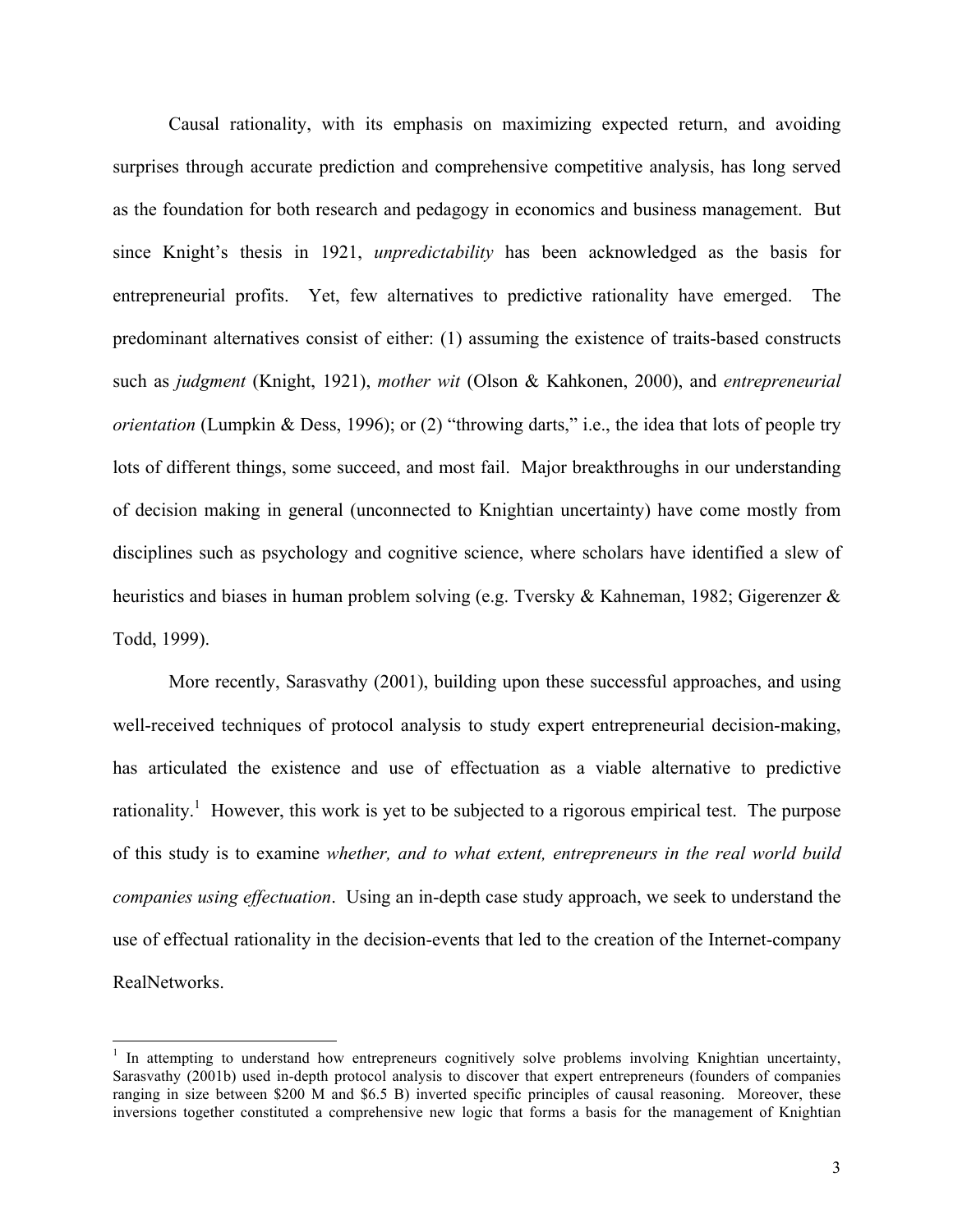The research question we attempt to address is the following: *How does an Internet firm such as RealNetworks manage Knightian uncertainty?* In other words, we examine the creation of RealNetworks in the face of "true" Knightian uncertainty and illustrate how the firm used effectual rationality to establish itself as one of the leaders (along with Microsoft) in the emerging streaming-media industry on the World Wide Web (the Web).RealNetworks, as described in detail later in the paper, dealt with a host of different uncertainties, many of which fall under the rubric of "true" Knightian uncertainty. Besides establishing the role of effectuation in the creation process, this in-depth case study of RealNetworks is also helpful in answering key issues identified by entrepreneurship scholars as central to the field, issues that the existing literature on entrepreneurship has failed to address adequately thus far – i.e., *how, in the absence of current markets for future goods and services, such goods and services get created* (Shane & Venkataraman 1999). As will be demonstrated in the paper, this particular issue occupies center-stage in the creation of RealNetworks.

Although several researchers have attempted to understand heuristics and biases in the decision making processes of entrepreneurs (e.g., Busenitz & Barney, 1997; Baron, 2000), no comprehensive decision models have emerged from this effort, nor have any models been shown empirically to apply to the creation of new firms in the face of Knightian uncertainty. It is here that we see the contribution of this study. In particular, we infer from our analysis of the RealNetworks case that the theory of effectuation does appear to integrate the earlier studies of a variety of heuristics used by entrepreneurs under the umbrella of a common logic.

We organize the paper as follows. We first discuss the concept of Knightian uncertainty and then provide a detailed theoretical discussion of the notion of effectuation. Following this

l

uncertainty. Results showed that at least 74% of the subjects in the study preferred effectual to causal rationality over 63% of the time. 44% preferred effectuation at least 85% of the time.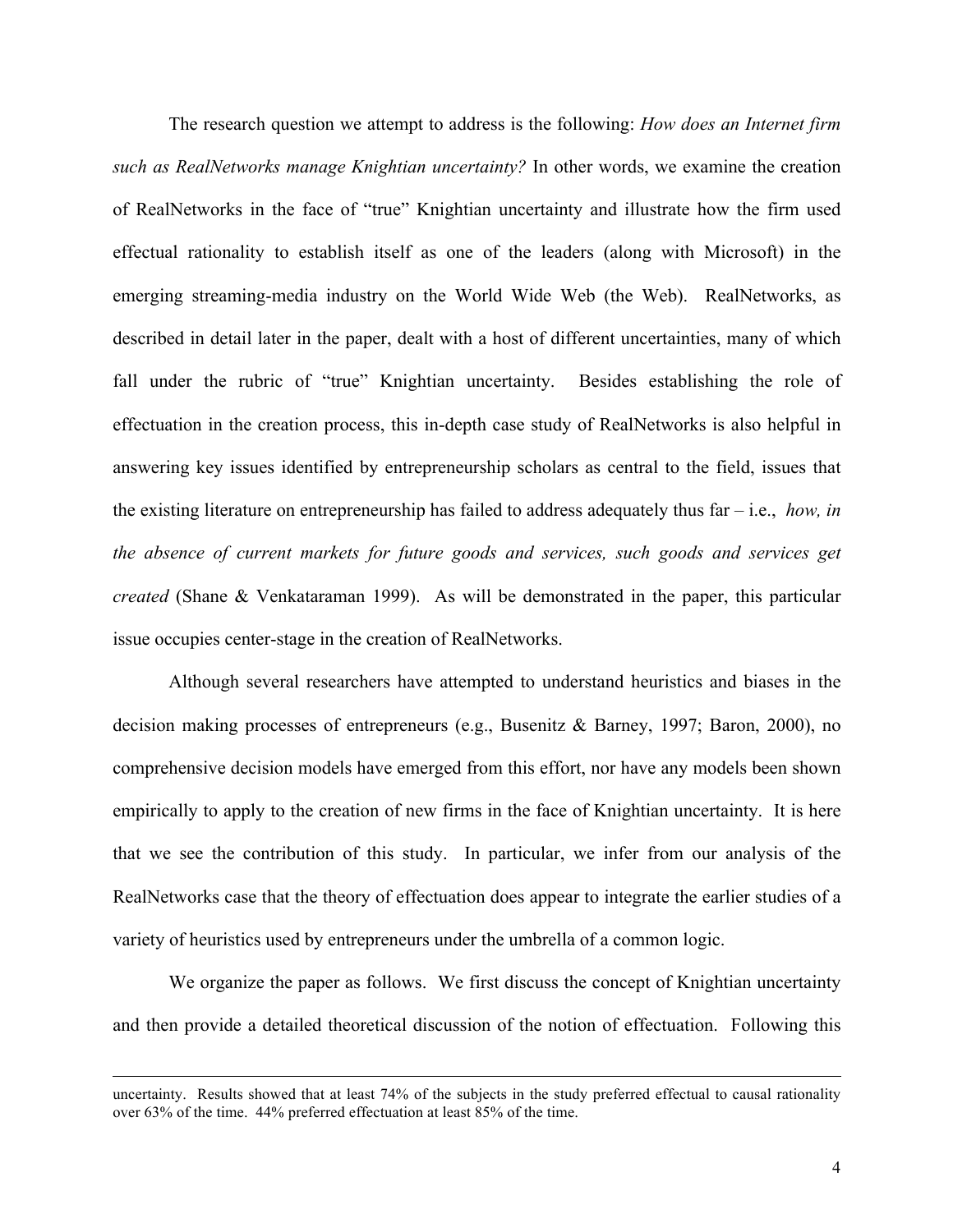discussion, we present a set of hypotheses for testing. We then describe our research methods and our qualitative empirical analyses of RealNetworks. We conclude with a section on implications.

#### **MANAGEMENT OF KNIGHTIAN UNCERTAINTY**

Making decisions in the presence of uncertainty is the essence of entrepreneurship, a fact documented by numerous scholars in economics (e.g., Schumpeter, 1934; Kirzner, 1979; Baumol, 1993) and entrepreneurship (e.g., McGrath & MacMillan, 2000; Van de Ven et al., 1999). It was Frank H. Knight's (1921) landmark thesis that put the issue at the very heart of entrepreneurship research. As Blaug (1996: 444) notes, "The beauty of Knight's argument was to show that the presence of true 'uncertainty' about the future might allow entrepreneurs to earn positive profits despite perfect competition, long-run equilibrium and product exhaustion."

Knight identified three types of uncertainty: The first one (now generally accepted as the notion of *risk*), consists of a future with a known distribution – only the particular draw that will actually occur is unknown; the second one (generally known by the term *uncertainty*), involves a future whose distribution is unknown, but can be *estimated* by studying draws over time; and the third one that Knight called *true* uncertainty (that is now known as Knightian uncertainty), consists of a future whose distribution is not only unknown, but *unknowable* (see Table 1 for a summary of the three types of uncertainty and techniques to deal with them).

#### *Insert Table 1 about here*

The key difference between Knightian uncertainty and the other two types is that Knightian uncertainty involves dealing with a future that has no discernible distribution whatsoever, not even *in theory.* In this case, therefore, neither the calculus of *a priori* probability nor techniques of statistical estimation can work. As Knight (1921: 225) himself explained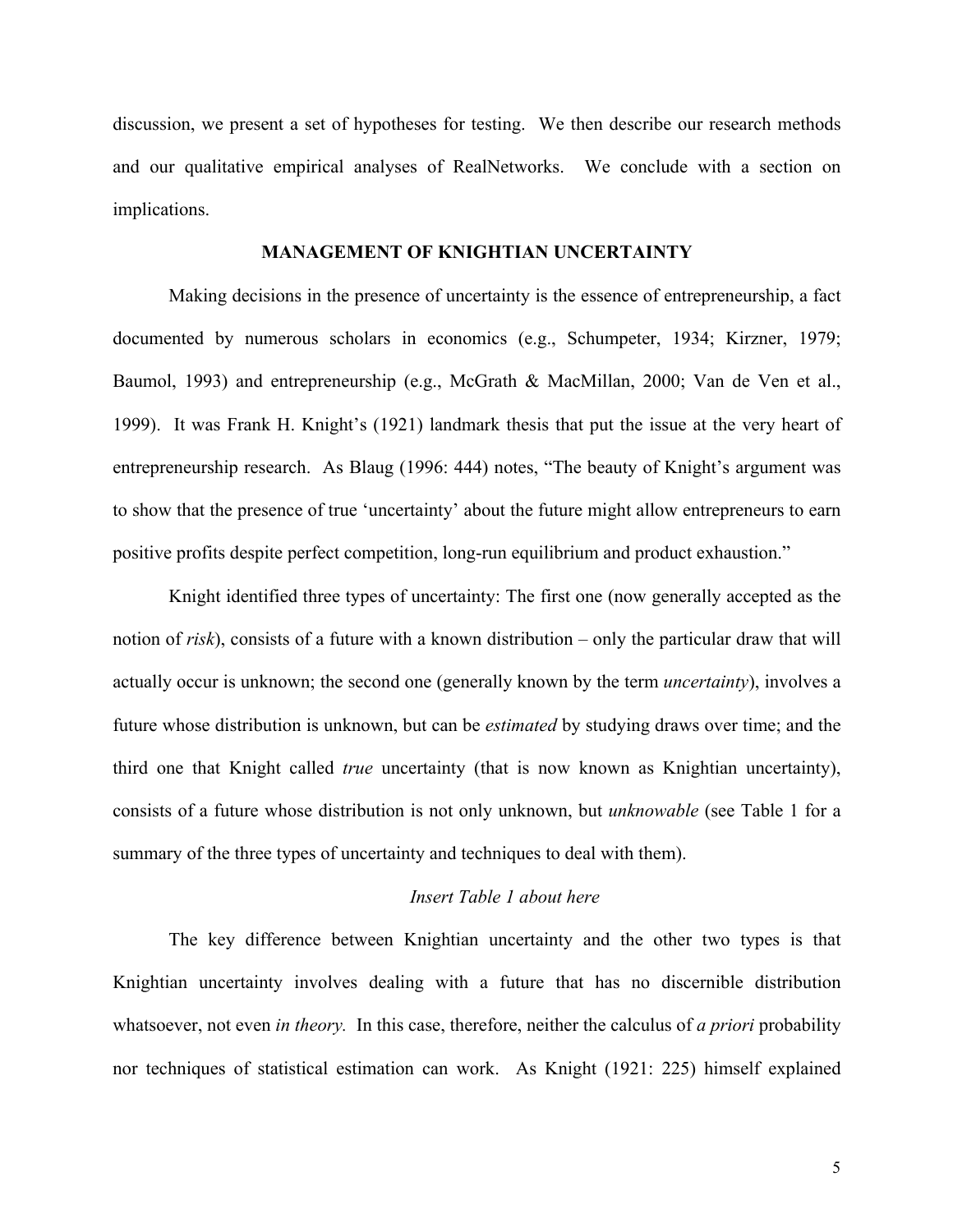"there is no valid basis of any kind for classifying instances." To explicate this notion further, Knight (1921:227) discussed the example of an entrepreneur making founding decisions for a firm and contrasted this with examples of insurance risks and other types of uncertainties with (*a priori* or statistically) enumerable probabilities.

As noted earlier, several researchers in entrepreneurship and economics have identified the management of "true" uncertainty with the core issue of the existence, value and fundamental role of entrepreneurship as the driver of the economy. Economists, for instance, have argued the failure of neo-classical economics with its static general equilibrium framework to deal with this central problem (Blaug, 1996: 444) and hence as Baumol (1993: 12) puts it, "Virtually all theoretical firms are entrepreneurless -- the Prince of Denmark has been expunged from the discussion of Hamlet." A careful reading of the economics literature, however, shows that neither Knight nor others offer any solution for the problem of true uncertainty. But, instead Knight (1921: p.228) argues that:

The ultimate logic, or psychology, of these deliberations is obscure, a part of the scientifically unfathomable mystery of life and mind. We must simply fall back upon a "capacity" in the intelligent animal to form more or less correct judgments about things, an intuitive sense of values. We are so built that what seems to us reasonable is likely to be confirmed by experience, or we could not live in the world at all.

Some recent studies, however, have unearthed an alternate logic (and psychology) that underlies such deliberations to overcome Knightian uncertainty.

## **THEORY AND HYPOTHESES**

From a theoretical standpoint, the problem space for effectuation integrates the spaces identified by Knight (1921), March (1982), and Weick (1979), each of which is inaccessible to causal approaches. It is a space where prediction is impossible (Knight, 1921), goals are not predetermined (March, 1982), and the environment does not independently select the outcomes (Weick, 1979). Effectual rationality opens up a traversible path in this apparent wilderness by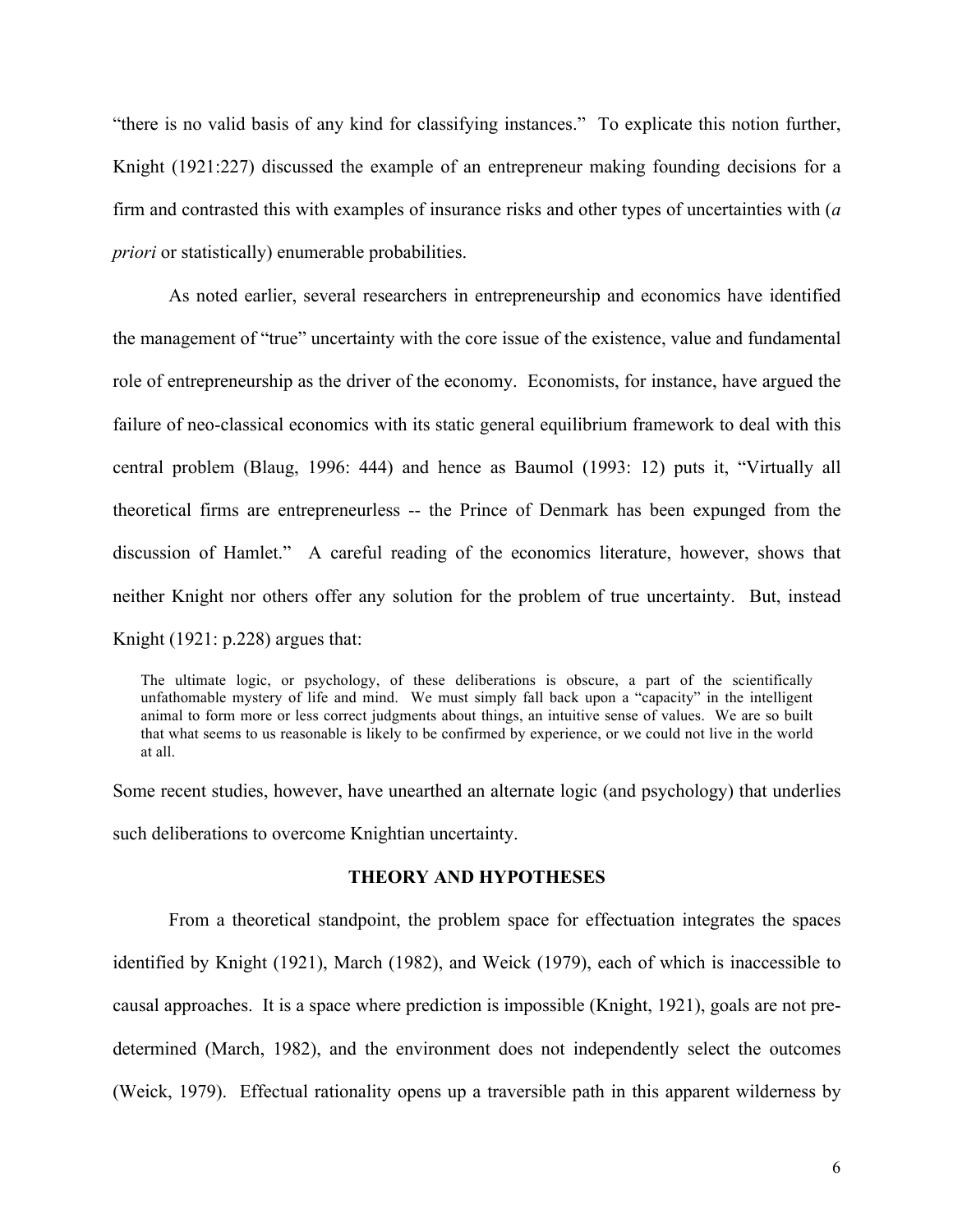inverting the problem definition, solution process, decision principles and overall logic of causal rationality.

#### **Problem Definition**

Causal rationality assumes pre-determined well-structured ends and formulates the decision problem as one of discovering the best possible means to achieve those ends. Effectuation begins with a given set of means and seeks to create and select between possible ends. While causation focuses on what *ought* we to do given pre-determined goals and possible means, effectuation continually emphasizes the question, "What *can* we do?" given possible means and imagined ends. Causal reasoning uses techniques of analysis and estimation to explore and exploit existing and latent markets; effectual reasoning calls for synthesis and imagination to create new markets that do not exist *ex ante*, sometimes not even *in potentio*.

#### **Solution Process**

Causal reasoning proceeds inward by breaking given goals into sub-goals and sub-subgoals to specific individual tasks. In contrast, effectual reasoning proceeds outward from individual actions and tasks to emergent outcomes and goals that become evident only in the unfolding of decision-action-events over time. For example, while causation processes would proceed from a pre-determined market to be captured by segmenting it and targeting one or two specific segments, effectuation processes would proceed from a single customer or strategic partner (discovered through the given means or even accidentally), to synthesizing a new definition for a possible segment based on the first customer, and then imagining and adding segments in a contingent manner to create a new market that did not exist at the beginning of the process. Figure 1 graphically presents the contrast between the two processes.

### *Insert Figure 1 about here*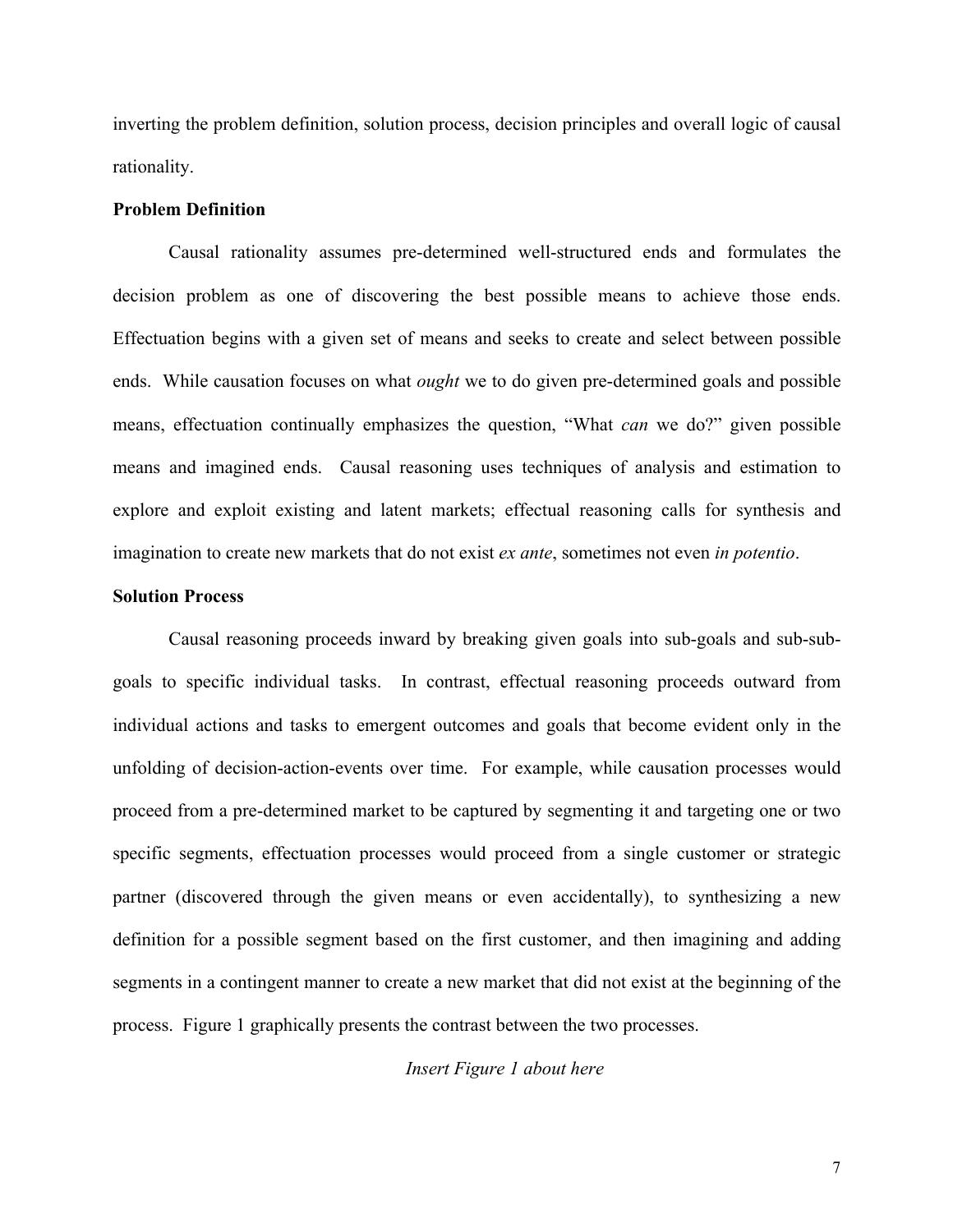### **Decision Principles**

Sarasvathy (2001a) articulates three commonly used causal principles of business decision making that get inverted in effectuation:

*Affordable loss rather than expected returns:* Causation models focus on maximizing potential returns for a decision by selecting optimal strategies. Effectuation pre-determines how much loss is affordable and experiments with as many strategies as possible with the given limited means. It prefers options that create more options in the future over those that maximize returns in the present. The extreme case of this is the zero resources to market principle (Sarasvathy, 2001a).

*Strategic partnerships rather than competitive analyses:* Causation models such as the Porter's (1980) five forces model in strategy, emphasize detailed competitive analyses. Effectuation emphasizes strategic partnerships and pre-commitments from stakeholders as a way to reduce and/or eliminate uncertainty and erect entry barriers (Garud, Jain & Phelps, 1998).

*Leveraging contingencies rather than avoiding them:* When pre-existing knowledge such as new technologies with known markets (an AIDS vaccine, for example) forms the source of competitive advantage, causation models might be preferable. Effectuation, however, would be better at leveraging contingencies that arise unexpectedly over time, particularly in the case of new technologies with unknown or multiple potential markets (radio gels, for example).

#### **Underlying Logic**

Since causation processes focus on the predictable aspects of an uncertain future, the logic for using such processes is: *To the extent that we can predict the future, we can control it.* Effectuation, on the other hand, focuses on the controllable aspects of an unpredictable future. The logic for using such processes is: *To the extent that we can control the future, we do not*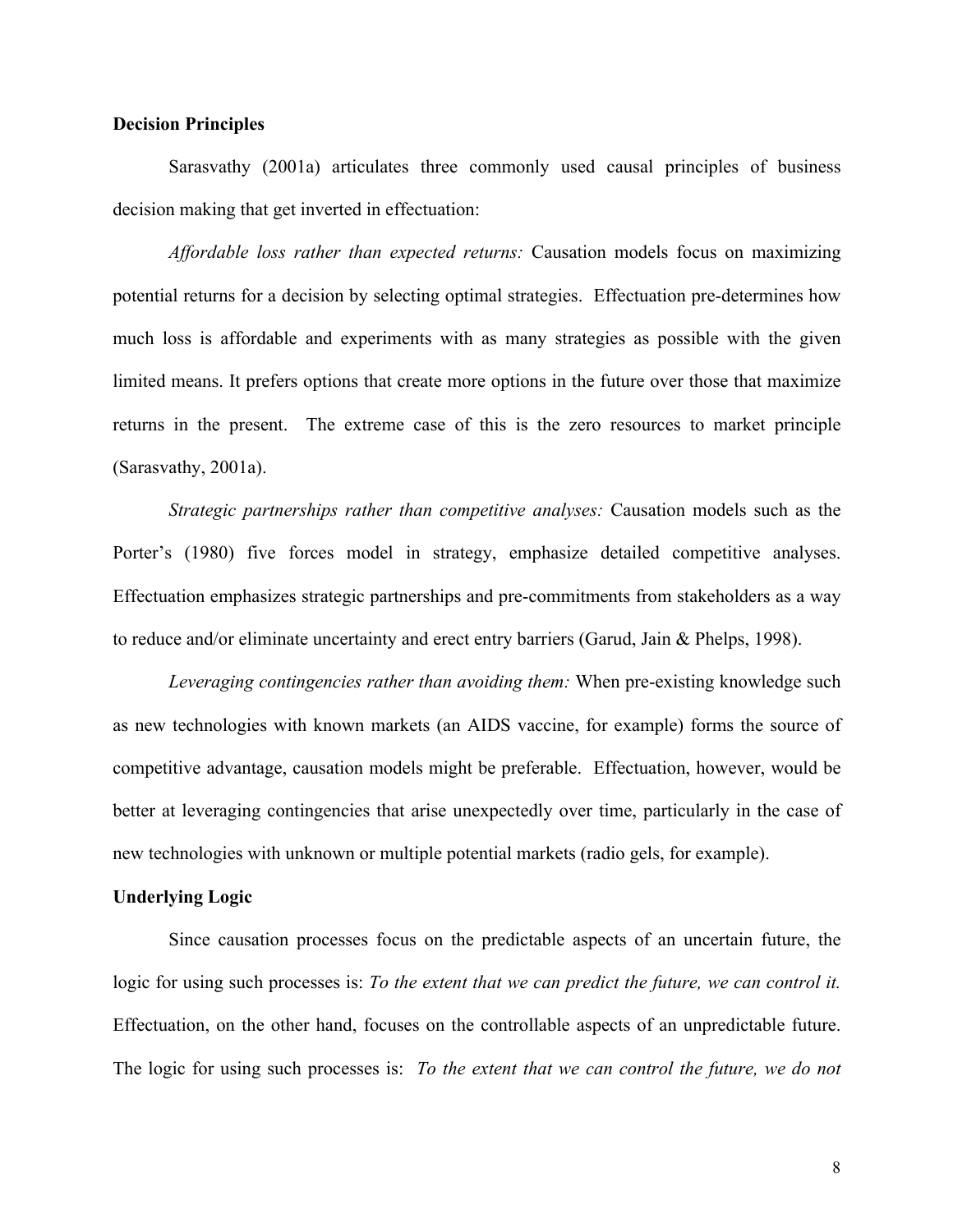*need to predict it.* It is this latter logic that binds together the decision principles of effectuation and overcomes the problem of "true" Knightian uncertainty. This it does in a curiously paradoxical way: On the one hand, it eschews prediction altogether – i.e., eliminates the need for prediction; and on the other, it transforms the unpredictable into the nearly certain by "creating" the distribution. In other words, effectual logic interprets Knightian uncertainty (a future that cannot be predicted because its distribution does not exist in any formal or even hypothetical sense) to mean that the future can have any distribution we choose to give it, subject to constraints on our means at hand.

#### *Insert Table 2 about here*

There are three categories of means that effectual rationality begins with: Who the decision maker is, what she knows, and whom she knows (Sarasvathy, 2001a). The decision maker, of course, can be an individual, a firm or a group, or the economy or population as a whole. Table 2 summarizes possible means for effectuation at all three levels.

In sum, the foregoing exposition on the two contrasting theories of causal and effectual rationality can be summarized to yield the following hypotheses:

Hypothesis 1: *The firm creation process will begin with who the entrepreneur is, what he or she knows, and whom he or she knows, and not with a predetermined market.*

Hypothesis 2a: *Early decisions will involve bringing the product into customers' hands as quickly as possible without regard to detailed calculations of expected return.*

Hypothesis 2b: *Early customers will be chosen either randomly or through strategic partners, and not based on detailed competitive analyses.*

Hypothesis 2C: *The creation of the firm will follow an iterative and path-dependent process contingent upon (i) the initial relationships forged by the entrepreneur, and (ii) how this expanding network of stakeholders leverages unexpected events that occur thereafter.*

Hypothesis 3: *The strategies implemented by the firm will seek to control and create the market rather than to predict and follow it.*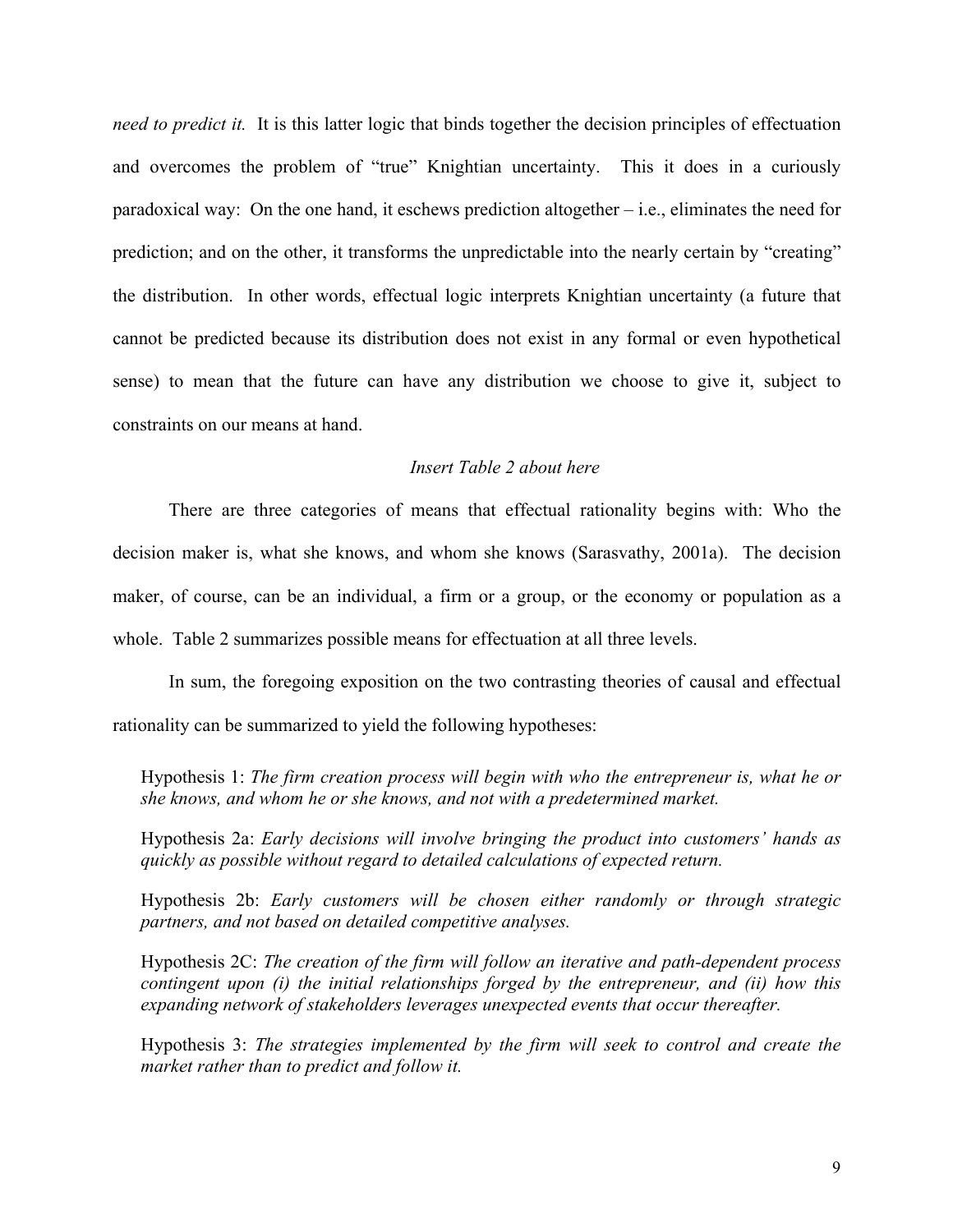#### **METHODS**

## **Approach**

As noted earlier, we examine the creation of RealNetworks in the face of "true" Knightian uncertainty and attempt to illustrate how it used effectual rationality to establish itself as one of the leaders in streaming-media. We recognize that the entrepreneurial processes that RealNetworks employed to conceptualize and build a sustainable entrepreneurial venture can be unique and that such processes may be difficult to identify and measure. This raises the question: *How should researchers study unique phenomena and then generalize from such situations and circumstances?* In such cases, it is the underlying processes that are often generalizable and not the manifest unique phenomena (Tsoukas, 1989). The challenge here, therefore, is in identifying the processes, and the principles of rationality that underlie those processes, in the creation of RealNetworks and its establishment as the world's leading streaming media company.

That challenge is uniquely met by the case study methodology. In their excellent expositions of the design and methods used in high quality case studies, Yin (1994) and Lee (1999) explicate in great detail when and how case study methodology should be used. For example, Yin (1994:1) states: "In general, case studies are the preferred strategy when 'how' or 'why' questions are being posed, when the investigator has little control over events, and when the focus is on a contemporary phenomenon within some real-life context." He further specifies three parameters when case studies are particularly appropriate, all three of which form key elements in our current investigation: (1) there are more variables of interest than data points; (2) multiple sources of evidence are available in a converging and triangulating fashion; and, (3) prior development of theoretical propositions guide data collection and analysis.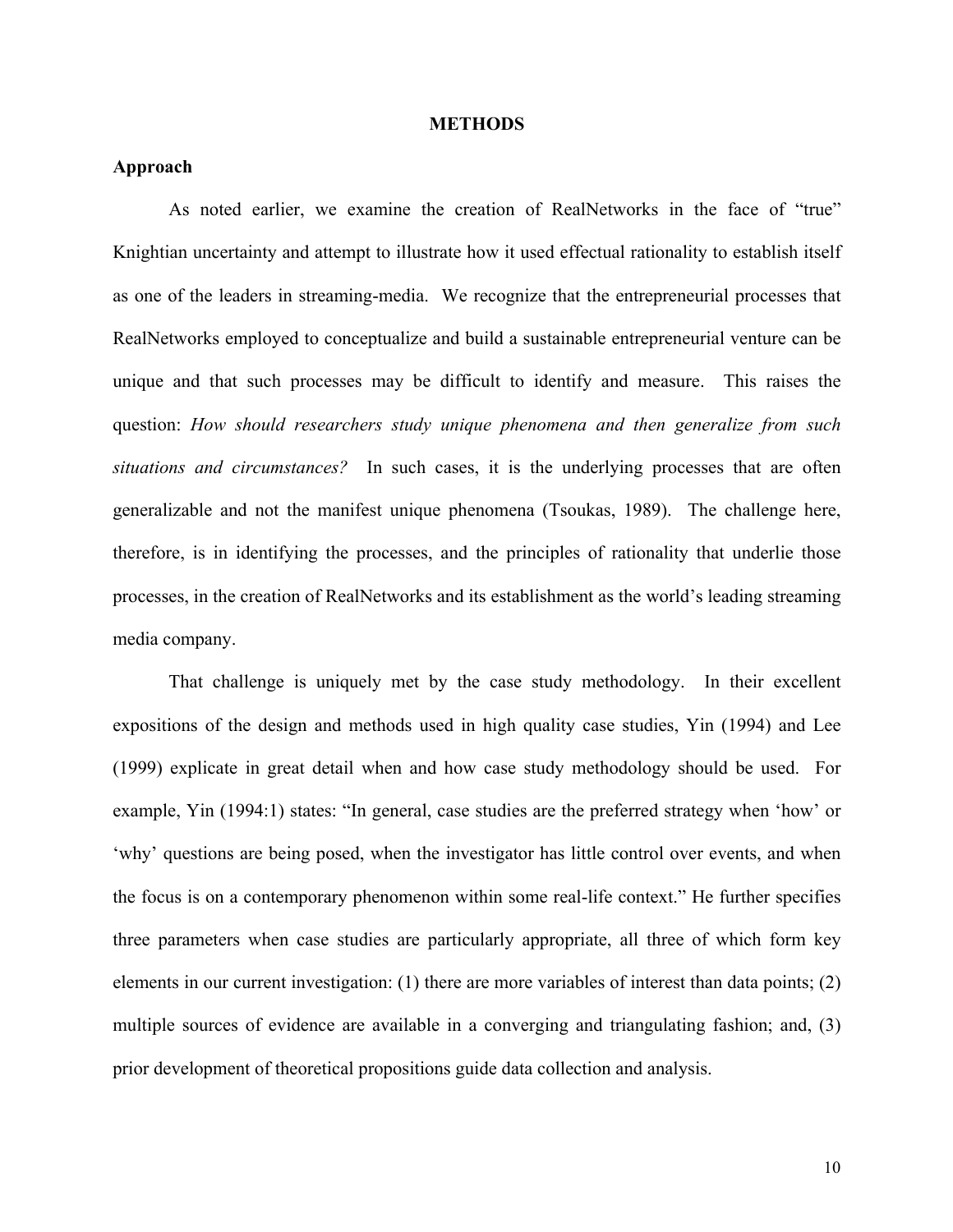In fact, high quality case study research, whether using single or multiple cases, has not only been used effectively for descriptive and exploratory purposes, but also for *explanatory* purposes including frame-breaking causal inferences about complex and important phenomena. For example, Graham Allison's *Essence of Decision* uses a single case study for an explanatory purpose (Allison, 1969). The strategy used by Allison involves comparing competing theories to the actual course of events and logically developing the best possible explanation for the phenomenon, in his case, the Cuban missile crisis. In our research design, as also in subsequent analysis and inference procedures, we carefully build upon these and other guidelines for a high quality case study specified by reputed scholars and methodologists in the social sciences.

Similar to Yin (1994) and Lee (1999), Campbell (1975) also endorses the idea of "pattern matching" as a promising approach to doing explanatory research using single-case studies. Pattern matching involves relating several pieces of information from the same case to some theoretical proposition, preferably to propositions from two or more *rival* theories. In our research design, as also in subsequent analysis and inference procedures, we carefully build upon these and other guidelines for a high quality case study specified by reputed scholars and methodologists in the social sciences.

#### **Choice of Firm**

The choice of RealNetworks was deliberate. We chose this firm because: (1) of its pioneering role in its technology space, i.e., audio and video streaming media content on the Internet; (2) of the extraordinary attention that this firm has managed to attract in the media for its approach; and, (3) as an established entrepreneurial venture, RealNetworks exemplifies the phenomenon of interest, i.e., how an entrepreneurial firm dealt with true Knightian uncertainty in its attempt to establish itself as leader in the new economy.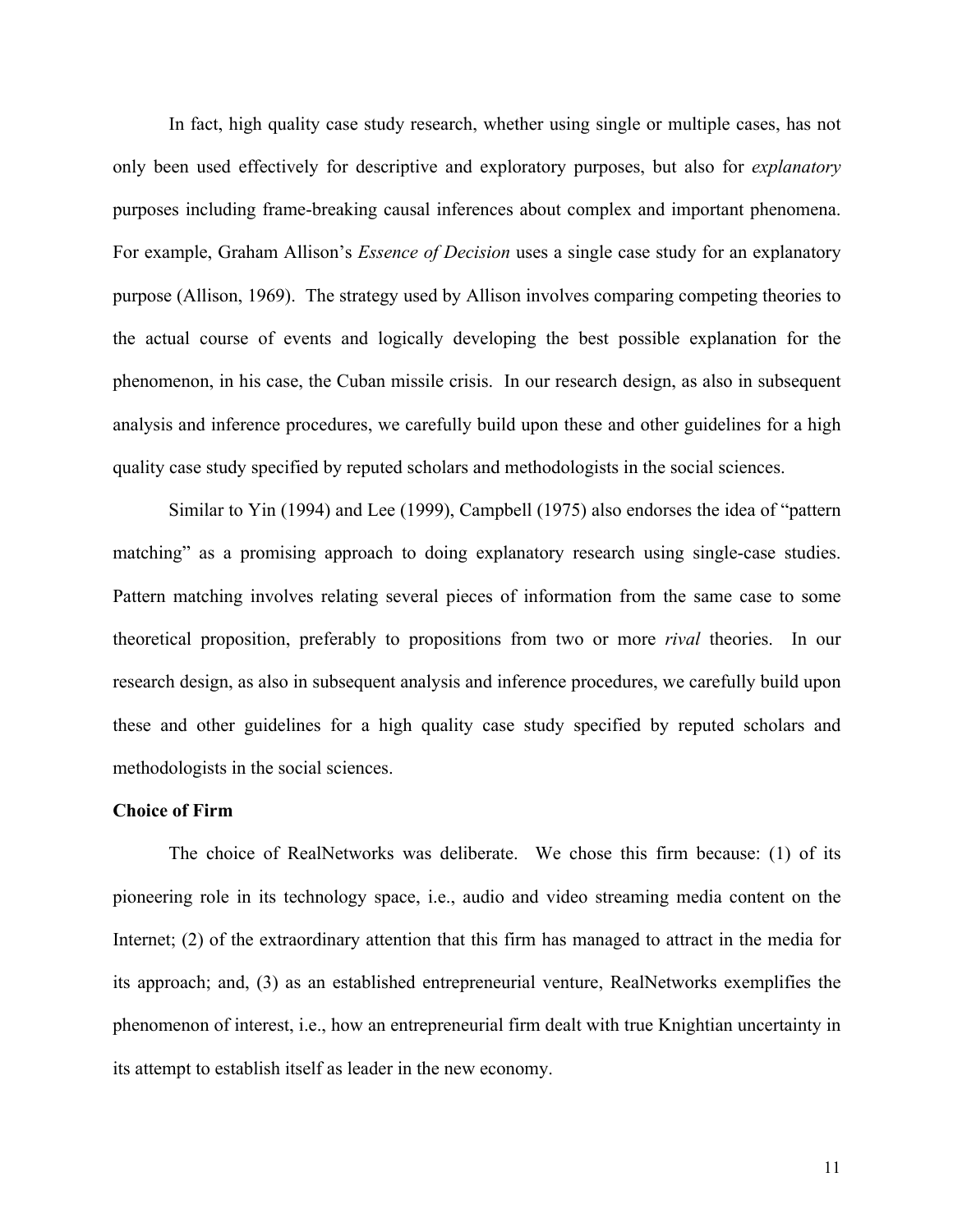RealNetworks is not a typical e-commerce firm; rather it is an exemplar. And as such, it has been (and continues to be) featured in Business Week, Fast Company, Forbes, Fortune, Inc, The Economist, The New York Times, The Wall Street Journal and several Internet-related publications such as Wired, Internet World, and Red Herring. This attention is also reflected in the successful initial public offering (IPO) of company stock made by the firm in September 1997. In other words, we chose this firm because it is "unique" and provides us the opportunity to observe and analyze a phenomenon previously inaccessible to scientific investigation. Thus, RealNetworks is an example of a firm that can be viewed as a "revelatory case" (Yin, 1994).

RealNetworks is also particularly apt for the research design for this study, given our choice of the case study method. Our perspective and goal is to identify a "phenomena in the making." Since factors influencing organizational processes often include path dependencies that are cumulative and historically conditioned (Arthur, 1988; David, 1985; Luhmann, 1990), a research design for generalizing about uniqueness needs to be longitudinal. Moreover, the design must enable the multiplicity of factors that may have shaped the process to be teased out and linkages to be delineated. A case study approach involving RealNetworks seems rather well suited for a study of this nature. RealNetworks managed to weather the stock market bubble and crash of the Internet economy, and provides us with continuous data spanning the period before, during, and after that crash.

Finally, our emphasis is on "analytical generalization" as opposed to the traditional "statistical generalization" (Yin, 1994). According to Yin (1994) statistical generalization is about making inferences about a population (or universe) using empirical data collected about a sample. We commonly recognize such an approach to generalizing "because research investigators have ready access to formulas for determining the confidence with which

12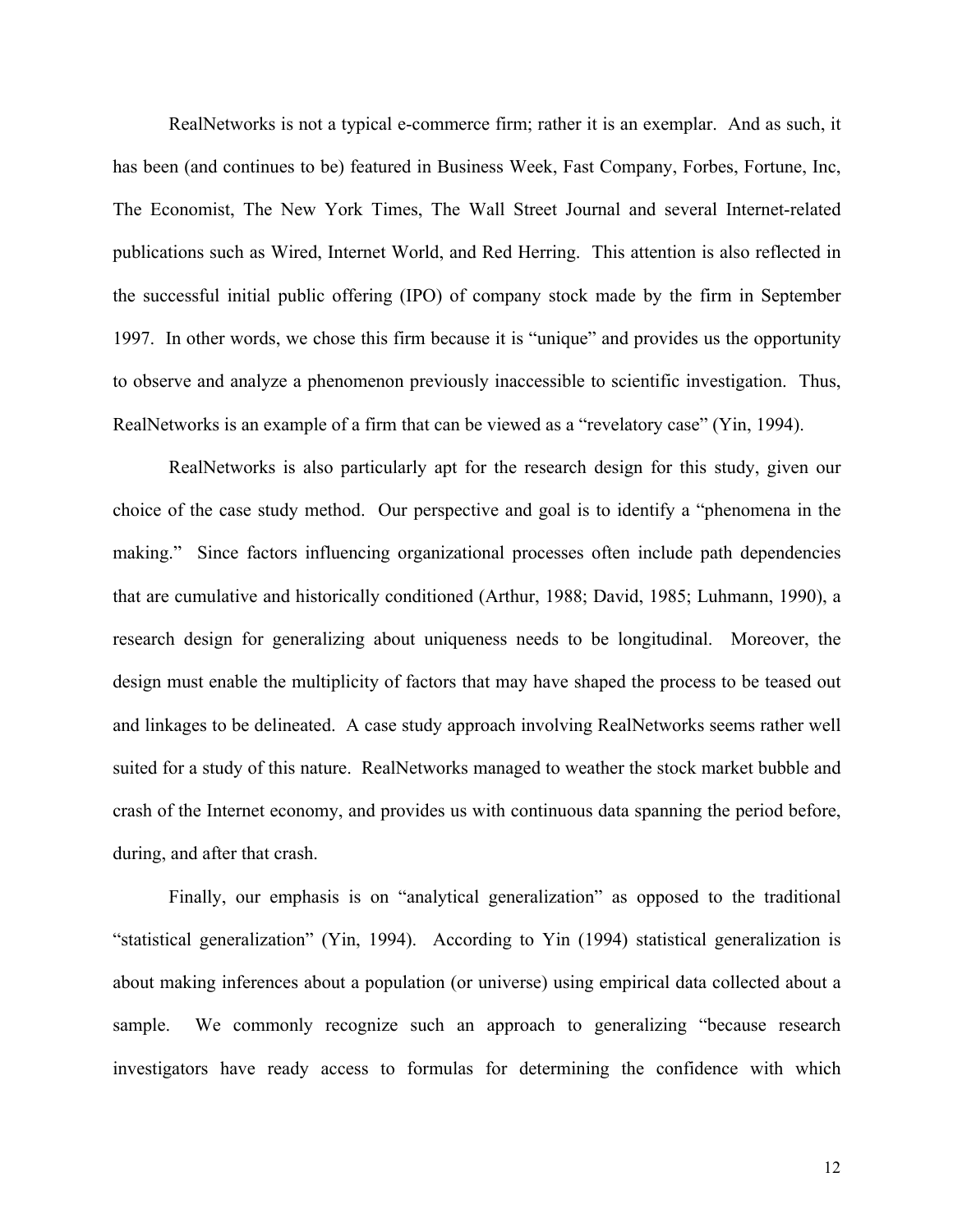generalizations can be made, depending mostly upon the size and internal variation within the universe and sample" (Yin, 1994: 30). In contrast, in case studies "the method of generalization is 'analytic generalization,' in which a previously developed theory is used as a template with which to compare the empirical results of the case study. As will become evident from the analysis, RealNetworks provides an ideal test bed for such analytical generalization.

#### **Data Collection**

Following Campbell's (1975) dictum that multiple sources of inference about a phenomenon are analogous to degrees of freedom in statistics, we used multiple sources of data including industry reports, business publications, and interviews. Our primary sources of data were: (1) accounts of actions provided by the firm in the form of press releases; (2) media accounts of these actions in the form of magazine and newspaper articles; and (3) financial analysts' reports (both on firm and industry). We also consulted several books (e.g., Reid, 1997) and a 3-hour documentary of the Internet.

Additionally, we interviewed respondents from the firm and domain experts from various Internet-based streaming media consortia. We also interviewed these industry experts about their understanding of the wider mosaic of ideas and forces that have enabled RealNetworks to establish a pre-eminent position as media streaming company on the Internet. Doing so also enabled us to get both "internal" and "external" perspectives on how RealNetworks evolved as the leader in this domain.

To gather industry related background information, we relied on multiple sources such as Internet World, an industry trade magazine, and the Lexis/Nexis electronic database. As typical in inductive research (Brown & Eisenhardt, 1997), the data collected from these multiple sources served as the basis for our own detailed case study on the emerging streaming media industry

13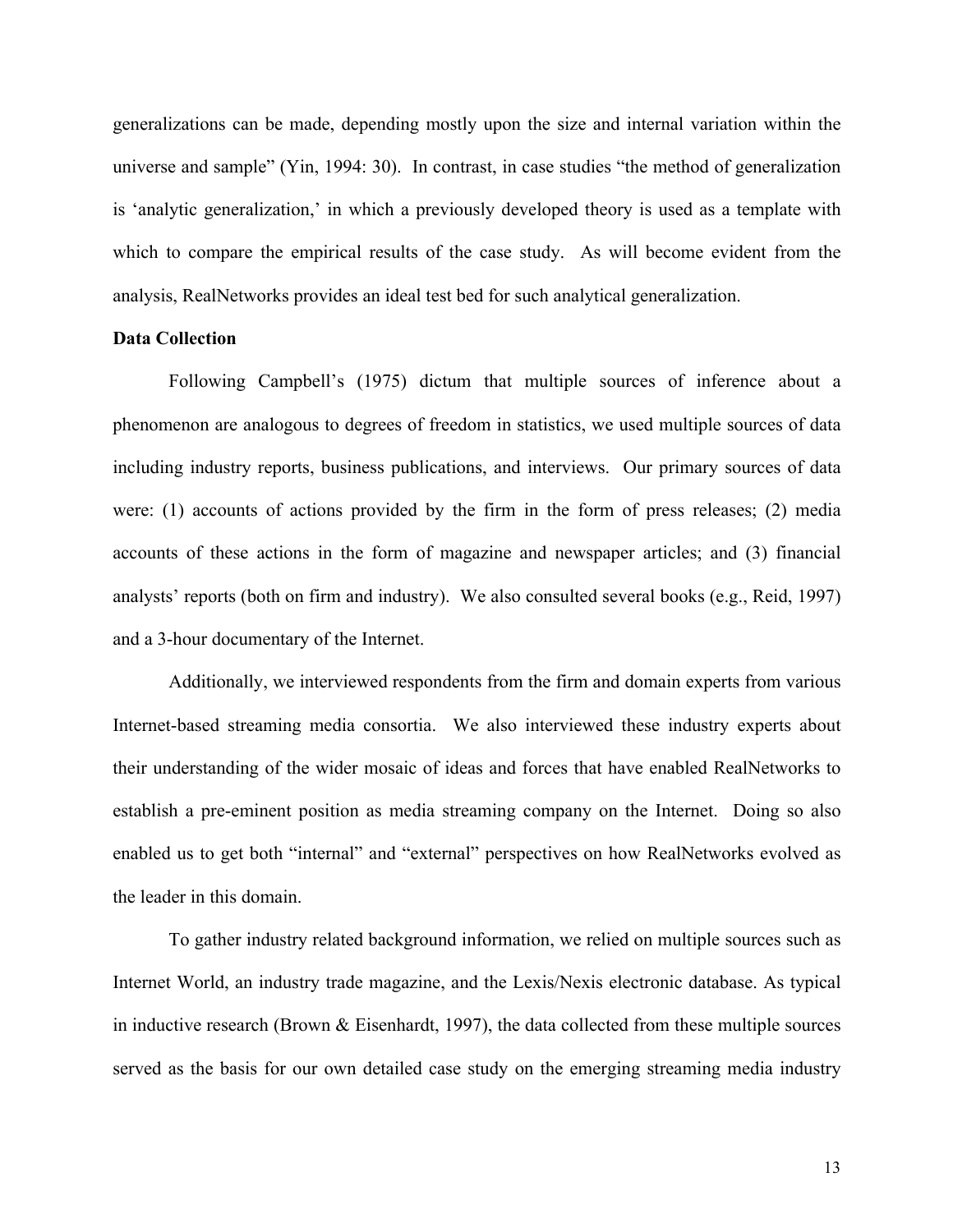and RealNetworks' role in it. To establish the validity of the reconstruction process, we compared our case history with the ones constructed by others (Freeze & Glassman, 2000; Reid, 1999). We used the case histories (our own and others) to identify the entrepreneurial actions taken by the firm and to create tables to organize this data chronologically.

These different sources enabled us to examine the data from multiple vantage points (Glaser & Strauss, 1967) and triangulate facts and inferences. For example, press releases provide detailed information on entrepreneurial actions, often including top managers' discussions of the expected consequences of these actions. However, press releases tend to emphasize the positive aspects of the various actions (Rindova & Kotha, 2001). So we supplemented them with media reports examining the same actions. In general, media reports provide more contextual and objective information about the nature of industry dynamics.

#### **Approach to Analysis**

For our analysis we used frameworks from the classic "Qualitative data analysis", by Miles & Huberman (1994) and Lee (1999). Our unit of analysis consisted of the decision-events that occurred in the creation of RealNetworks before it went public in September 1997. Our analysis proceeds in three stages. First, we perform a process trace of the decision-events as they occurred in the creation of RealNetworks, using the event listing method prescribed by Miles and Huberman (1994: 112). We began by listing the decision-events in the creation of RealNetworks in their chronological order and then examining whether they involved causal or effectual rationality using a qualitative pattern matching technique. At this stage, we investigate whether the overall process used in the creation of RealNetworks involves causation or effectuation and test Hypothesis 1. Second, we develop a case-ordered meta-matrix (Miles & Huberman, 1994:189) that allows us to relate the different types of uncertainty identified in the pre-analysis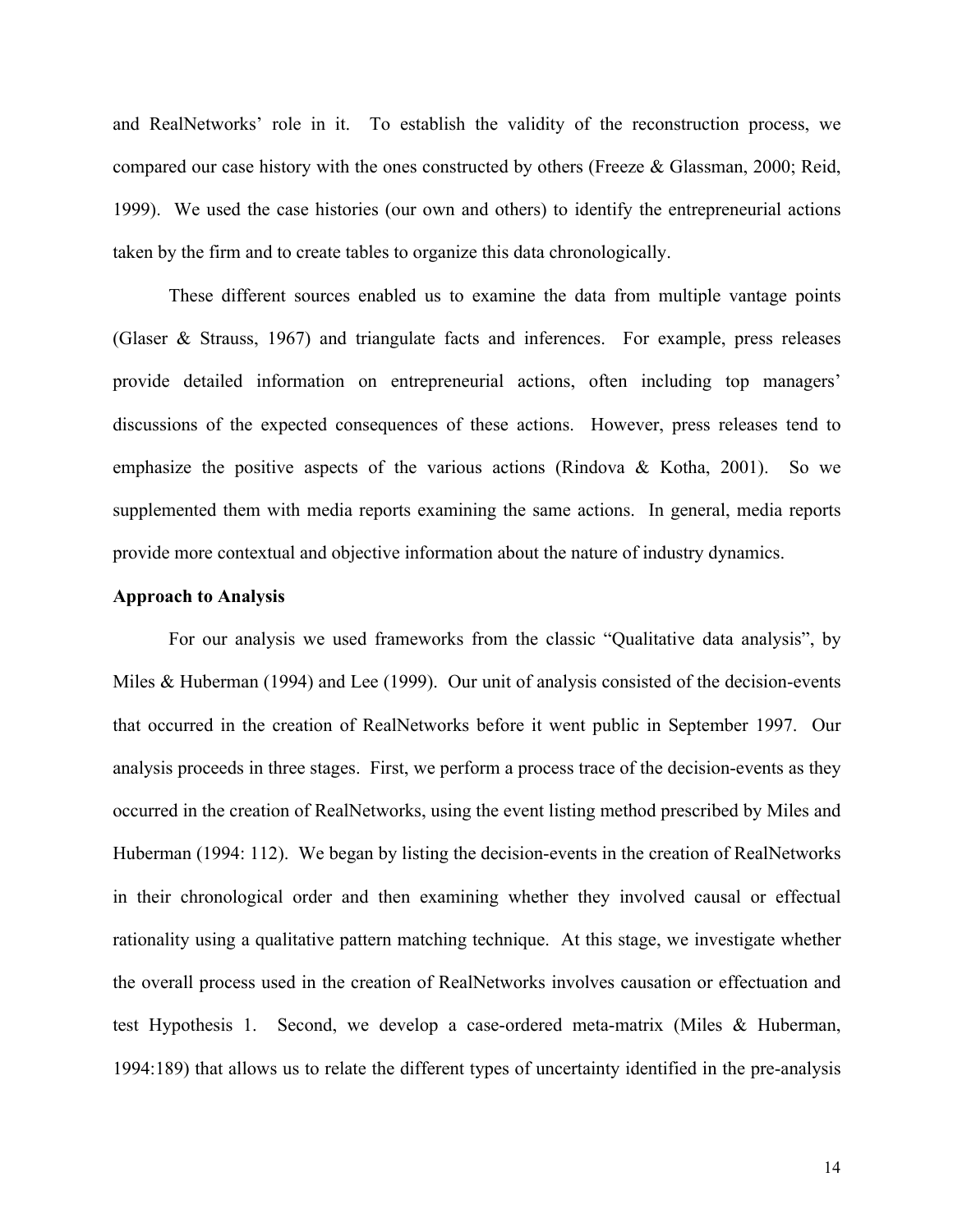stage with the results of Stage 1. This meta-matrix is used to logically connect the data with the three propositions of Hypothesis 2. Finally, we test Hypothesis 3 by changing the unit of analysis from decision-events to key strategies explicitly used by the firm in its attempt to establish itself as a leader in the Internet economy.

As is typical in qualitative research, we checked the validity of our insights in discussions with colleagues, and senior executives at RealNetworks. This iterative process, which included feedback from these discussions and an ongoing re-examination of the data, resulted in revisions and refinements of the analysis and results presented below.

#### **RESULTS**

Prior to our data analysis, we illustrate how Knightian uncertainty manifested itself in the different decision domains involved in the creation and evolution of RealNetworks – on its supply side, on its demand side, and in its macro environment.

#### **Case Context: Knightian Uncertainties in the Internet Space**

The Internet has been hailed not only as extremely new technology, but also as revolutionary, comparable in its potential impact on the economy to the invention of the Gutenberg press and the light bulb (Gates, 1995). All the same, for added precision and rigor, it is necessary for our analysis to identify the particular manifestations of Knightian uncertainty in the different decision domains during the early stages of the creation of RealNetworks.

In 1994, when the business world began recognizing the commercial potential of the Web, it had no voice. To its users, the medium was effectively mute due to several reasons. First, audio clips at that time had to be completely downloaded before they could be played or heard. A one-minute audio clip could take much more than five to 10 minutes to download onto a computer before a user could attempt to hear it. Therefore, unlike text and graphical images,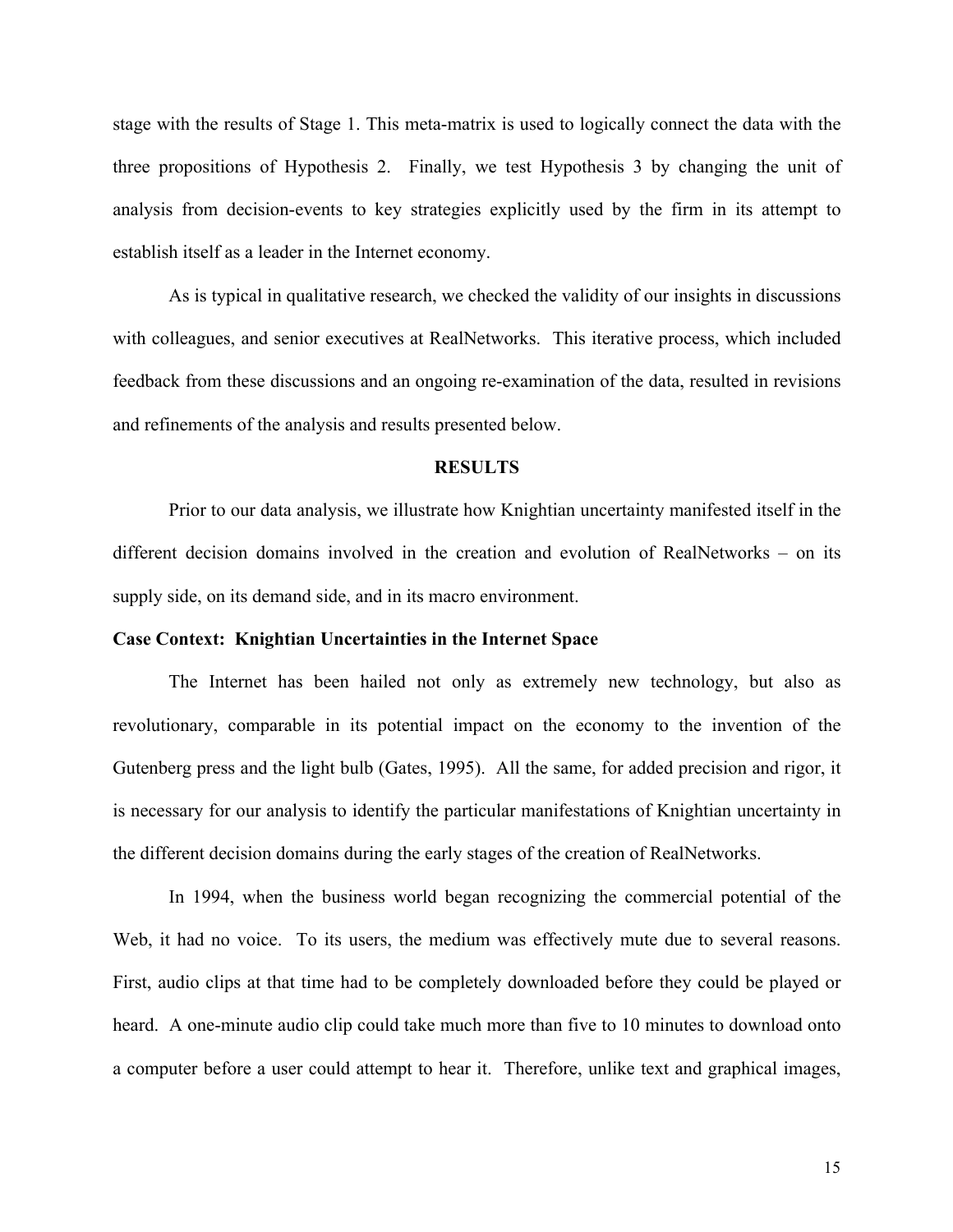this up-front time investment made the use of audio untenable for most lay users. Using compression techniques and algorithms, RealNetworks pioneered the art of audio "streaming" aimed at overcoming the limitation of downloading audio files on the Internet. However, giving the mute Web voice, within the constraints of a for-profit entrepreneurial venture, $2$  involved dealing with extraordinary uncertainties.

On the supply side, RealNetworks had to contend with not only a new and evolving technology, (i.e., audio streaming) but also with new and evolving hardware and infrastructure for the emerging medium (i.e., the internet) itself. For example, the ongoing struggle with bandwidth constraints that we face today were far worse when RealNetworks began operating on the Web. Also, in this evolution of multiple technologies, intertwined with the development of the Web, there were no clear technical standards or established protocols for audio streaming on which to build upon. In fact, the fight to become the de facto industry standard for audio streaming provided its own challenges exacerbating the Knightian uncertainties on the supply side. This meant that both the software products, and the technical specifications and protocols developed by RealNetworks had to continually respond to developments in infrastructure, demands by industry standard setting bodies, and competitive responses.

On the demand side, one of the main problems plaguing all Internet content providers was (and is) the search for revenue models that work. For instance, losses by major media corporations were so widespread during the early days of the Internet that, Don Logan, the CEO of Time Warner, declared publicly that his firm's Website, Pathfinder, "gave a new definition to the term black hole" (quoted in Kotha, 1998). The primary reason for lack of revenue models consists in the unwillingness of end-users to pay for the content they access on the Internet.

<sup>&</sup>lt;sup>2</sup> I.e., without the aid of spontaneous and instantaneous miracles as posited by neoclassical economics, and outside the pondered leisure of government-funded institutions.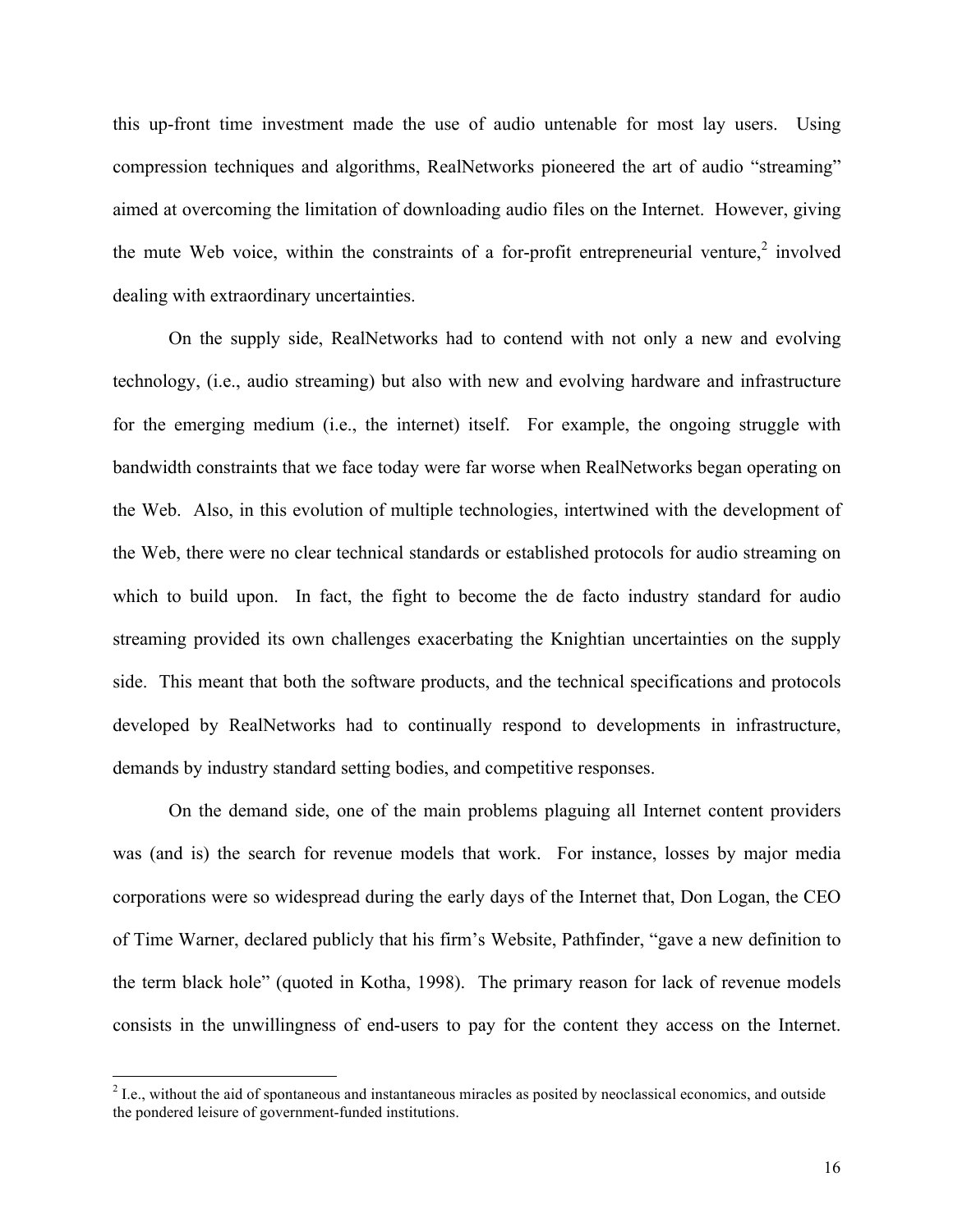Unlike mass communications media such as radio and television, the interactive nature of the Internet (i.e., instead of the provider "pushing" content to passive users, the user actively "pulls" the content he or she wants to look at or listen to or download) made it difficult to create consistent and sustained sources of advertising revenue by distributing content. Further, the lack of established standards for audio streaming created low entry barriers for potential competitors of RealNetworks. A further complication existed in the form of the threat from software giant Microsoft wanting to enter and eventually dominate this critical Internet technology.

Regarding the macro-economic environment**,** the uncertainties on the demand and supply sides naturally caused large uncertainties in the financial markets of RealNetworks (i.e., for its investors). This was further complicated by the regulatory uncertainties that the entire Internet economy faced then (and continues to face now), including the enforcement of technical standards, and the ambiguities pertaining to privacy and tax laws.

In sum, we argue that Knight himself would surely be overwhelmed by the intensity of the intricate and multiple "Knightian" uncertainties that RealNetworks had to deal with during its early years. To unpack these multiple uncertainties and investigate *how* RealNetworks used the principles of effectuation to deal with them, we proceed now to describe the process trace in more detail in terms of the history of the firm.

#### *Insert Table 3 about here*

#### **Hypotheses**

Table 3 chronologically lists the key decision-events in the early history of RealNetworks, from early 1994 to September 1997, when the firm made its initial public offering (IPO). The earliest events before the official launch of its first product in April 1995 were garnered from a variety of histories of the company and several interviews with its founder, Rob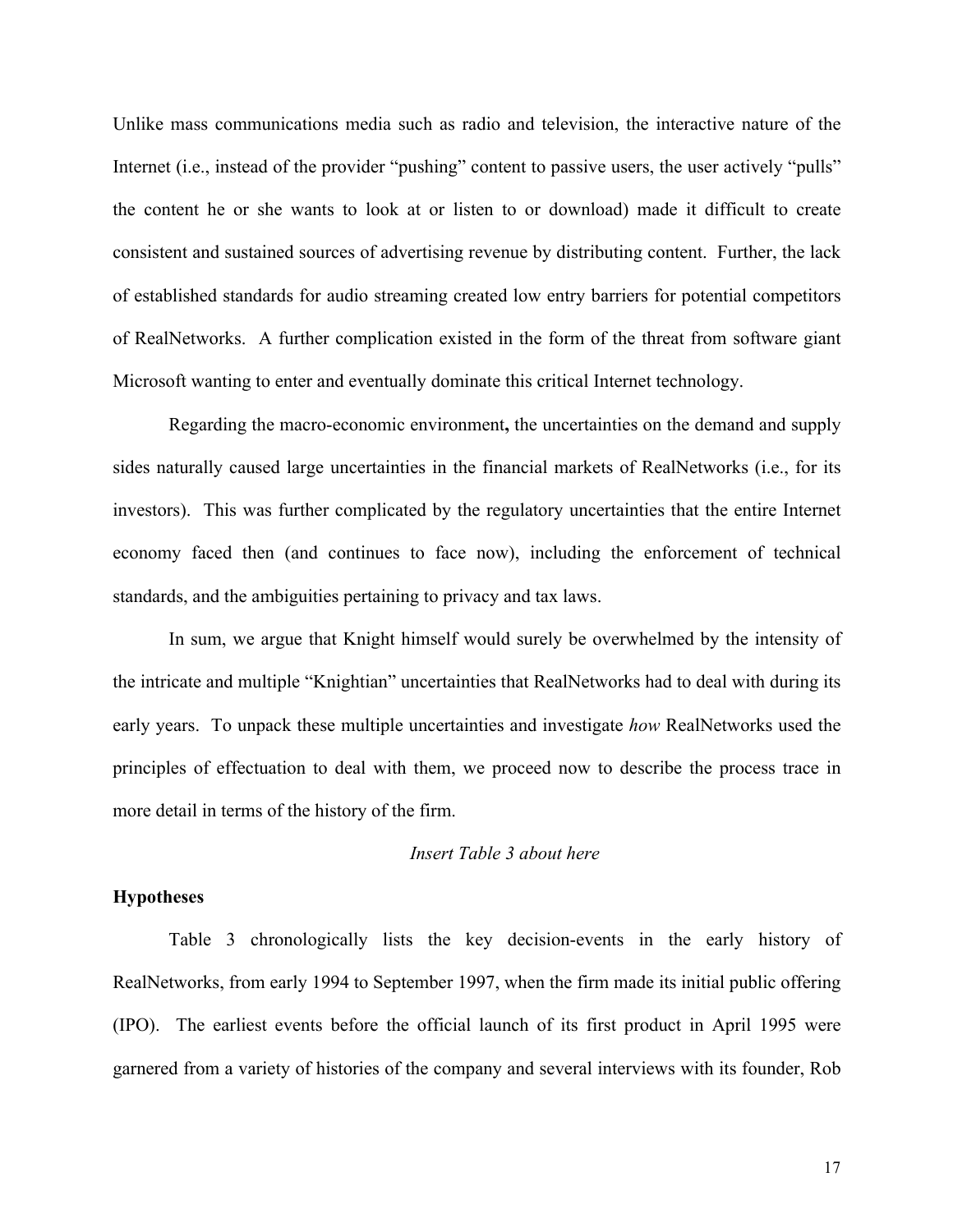Glaser. Each of the decision-events between April 1995 and September 1997 are further chronicled in both the company's own press releases and in articles and commentaries from industry experts. Table 3 not only lists these decision events in detail, but relates them to the theory of effectuation in terms of its origin, principles, processes and overarching logic.

*Hypothesis 1.* Recall, this hypothesis posited that the firm creation process will begin with who the entrepreneur is, what he or she knows, and whom he or she knows, and not with a predetermined market. The first striking detail about the creation of RealNetworks is that its founder Rob Glaser did not initially set out to found a company in the audio streaming industry. In fact, early in 1994, Rob Glaser, the founder of what was eventually to become RealNetworks was toying with the idea of using interactive multimedia technology to create a "cable channel" focused on politics and culture."

Robert Reid, who has chronicled the early growth of the Web and Rob Glaser's contributing role in the evolution of the Web, points out that:

By summer he [Glaser] was trying to think of a way to bring his technical and political interest together. He figured that there had to be some leverage in such a combination, as it had long frustrated him that people who were "progressive in terms of world outlook" were "often downright Luddite when it came time to use new technology, particularly communication technology." That backwardness contrasted dismayingly with the facility that televangelists and their ilk had developed with new-ish mediums like cable TV. In response, Rob began toying with the idea of "using interactive multimedia technology to create a… think of it as a cable channel focused on politics and culture."

The notion of interactive television (ITV) was by then [early 1994] all the rage. Many smug pundits were even viewing the PC as downright dowdy. For his part, Rob was at first agnostic about whether to use ITV or the PC as the medium for his half-formed vision. Then he encountered Mosaic—a 'total epiphany,' he remembers. He almost immediately concluded that 'interactive TV was going to be stillborn,' and that 'the whole mechanism that Mosaic had used to bootstrap itself, A, was a big deal in its own right, and B, once established, itself could be used as a bootstrapping mechanism for other stuff.' That other stuff, or rather some of it, turned out to be RealAudio.

Once he had settled upon the Web as his distribution vehicle, a simple calculus of bandwidths and data rates drove Rob to focus on audio. The then standard 14.4 kbps modem was a claustrophobic tube for any kind of media. Given that video can be well over a hundred times the size of audio, Rob decided that dancing pixels would just have to wait. The notion of creating his own *progressive* content was soon lost in the excitement about creating the tolls, the *media type*, that would give the Web voice.

Edward Cone, of *Information Week*, confirms, "When Glaser left Microsoft in 1994, he planned

to get involved with charitable and civic projects." And, Quittner of *Time* magazine writes: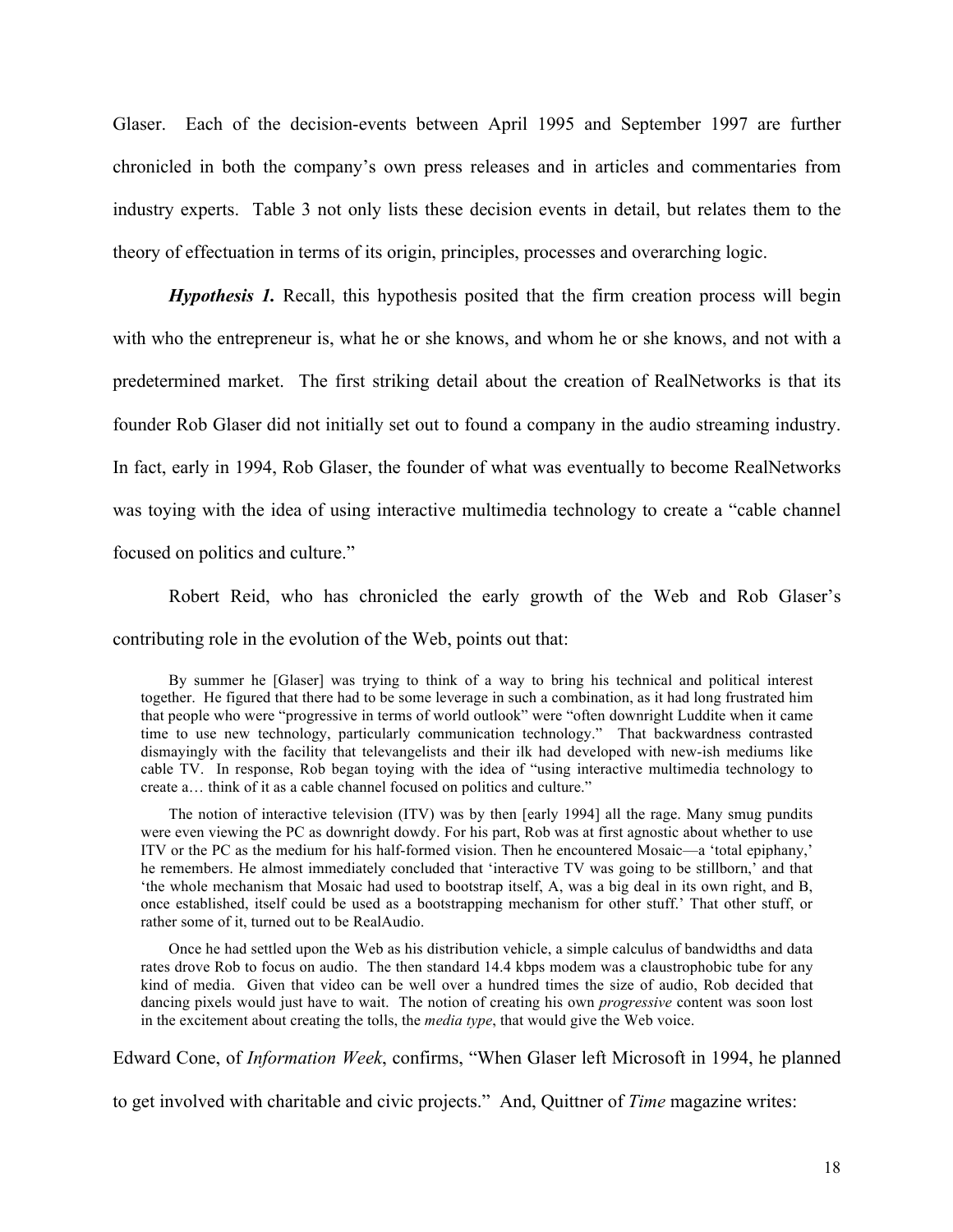In high school, he and his pals jury-rigged a low powered radio station that skirted FCC rules and broadcast student news and sports programs to the classrooms. In 1983 Microsoft co-founder Paul Allen lured the Yale grad to Redmond, Washington, where Glaser quickly ascended to the company's topmost ranks, just under Bill Gates. … But after a decade, Glaser quit, a millionaire yearning for his activist past. "I wanted to put up my periscope and regain some perspective on the world," he says. You see, if Gates was Glaser's business role model, Cesar Chavez was his muse. A grape boycotter from way back, Glaser wrote a college-newspaper column called "What's Left" and has always been passionate about bottom-up grass-roots movements. Money, as far as Glaser is concerned, can be damned. "I'm not interested in the purely economic end of this anymore than Pavarotti is interested in getting paid to sing," he says. … He called his new company, appropriately enough, Progressive Networks.

In fact, the strongest evidence for Hypothesis 1 comes from the fact that the company was called Progressive Networks through all of its early history until just before its IPO in September 1997, when the name was changed to RealNetworks. At the very beginning (early 1994), there was no idea of a pre-determined market for real-time audio streaming on the Web, perhaps for the simple reason that such an industry did not exist. What existed was the fact of an entrepreneur with liberal leanings, and a love of radio since childhood, combined with substantial expertise in technology through his experience at Microsoft and a social network arising from that experience. In setting out to create a "progressive" channel on interactive cable, and as John Swenson of *Information Week* records, this entrepreneur volunteered for the Electronic Frontier Foundation, and encountered *Mosaic*, a contingency that inspired him to create the software that allowed streaming audio on the Web.

Further evidence in support of Hypothesis 1 is depicted in Table 4A, which tracks changes in target markets and pricing and new product introduction throughout the early history of RealNetworks. Target markets and prices for the software developed by RealNetworks changed and evolved at least 13 times over the 26-month period between April 1995 and June 1997. In most of these 13 new market segments, pricing was not known as the segment first opened up. As Table 4A makes explicit, very often, the firm either gave away the product or set tentative prices that changed rapidly as the firm actually tried to *sell* the product and partnered with an ever expanding network of strategic partners.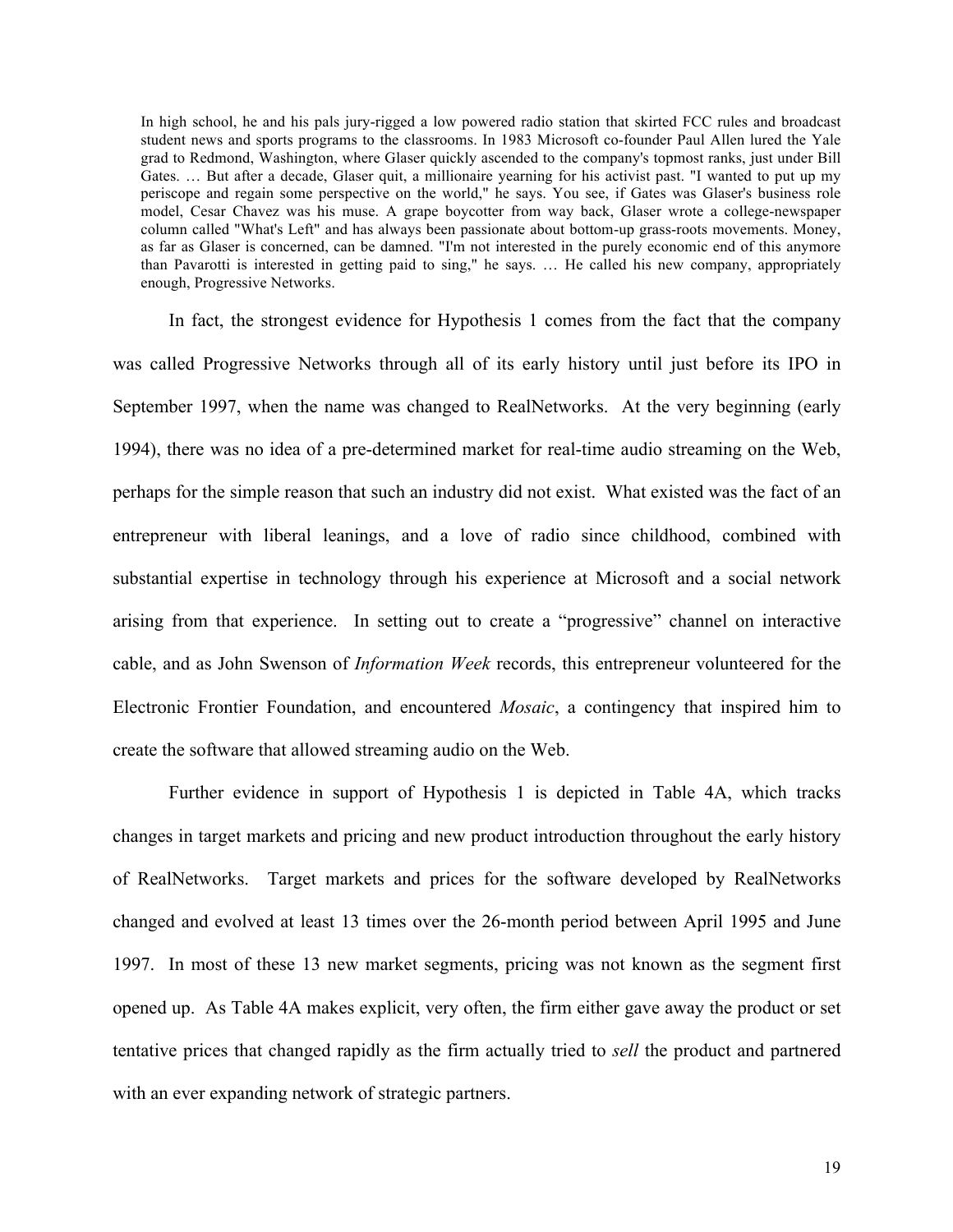#### *Insert Table 4A about here*

Also sometimes, in cases where someone else conducted market research that suggested that the market for the product would not be large or that it might be non-existent, RealNetworks pressed on in an "evangelizing" fashion rather than trying to predict and respond to a pre-existent market. For example, Kim Nash of *Computer World* reports,

But Progressive will have to overcome information systems (IS) managers' doubts about whether audio is too bandwidth-hungry to work well and whether there is even a need to add voice to internal applications. … Some IS managers said the flash of multimedia just isn't necessary in telephone directories or human resources information applications for which most intranets are used today. But progressive disagrees. "If there were a simple way to add audio to programs, IS would find new uses for it," said Rob Glaser, president and CEO of the 2-year-od company. For example, users could put executive speeches online or add audio to computer-based training courses, he said. $3$ 

In sum, while the evidence for quickly bringing new products to new target segments abounds in all historical and interview accounts of the creation of RealNetworks, there is virtually no evidence that the firm did or even *could* calculate any realistic estimates of the size of its markets or expected return. Therefore, we provisionally conclude that RealNetworks made its choices of potential markets based on a combination of affordable loss (as established above), and strategic partnerships and unanticipated contingencies (to be established in greater detail in the section that follows), and that Hypothesis 1 is supported.

*Hypothesis 2.* This hypothesis consists of three parts each corresponding to the three key principles of effectuation we discussed: (1) calculations of affordable loss, rather than expected return; (2) the use of strategic partnerships, rather than competitive analysis; and (3) the leveraging of contingencies, rather than avoiding them. To test these sub-hypotheses, we draw upon the evidence assembled in Table 3 in concert with Table 4A, 4B, and 4C respectively; and then integrate the entire analysis, including the multiple Knightian uncertainties and the three

<sup>&</sup>lt;sup>3</sup> In reality this is exactly how the industry for video streaming has unfolded. Most, if not all, of the conference calls (discussions between financial analysts and a company's top management) are now available in streaming format on the Internet.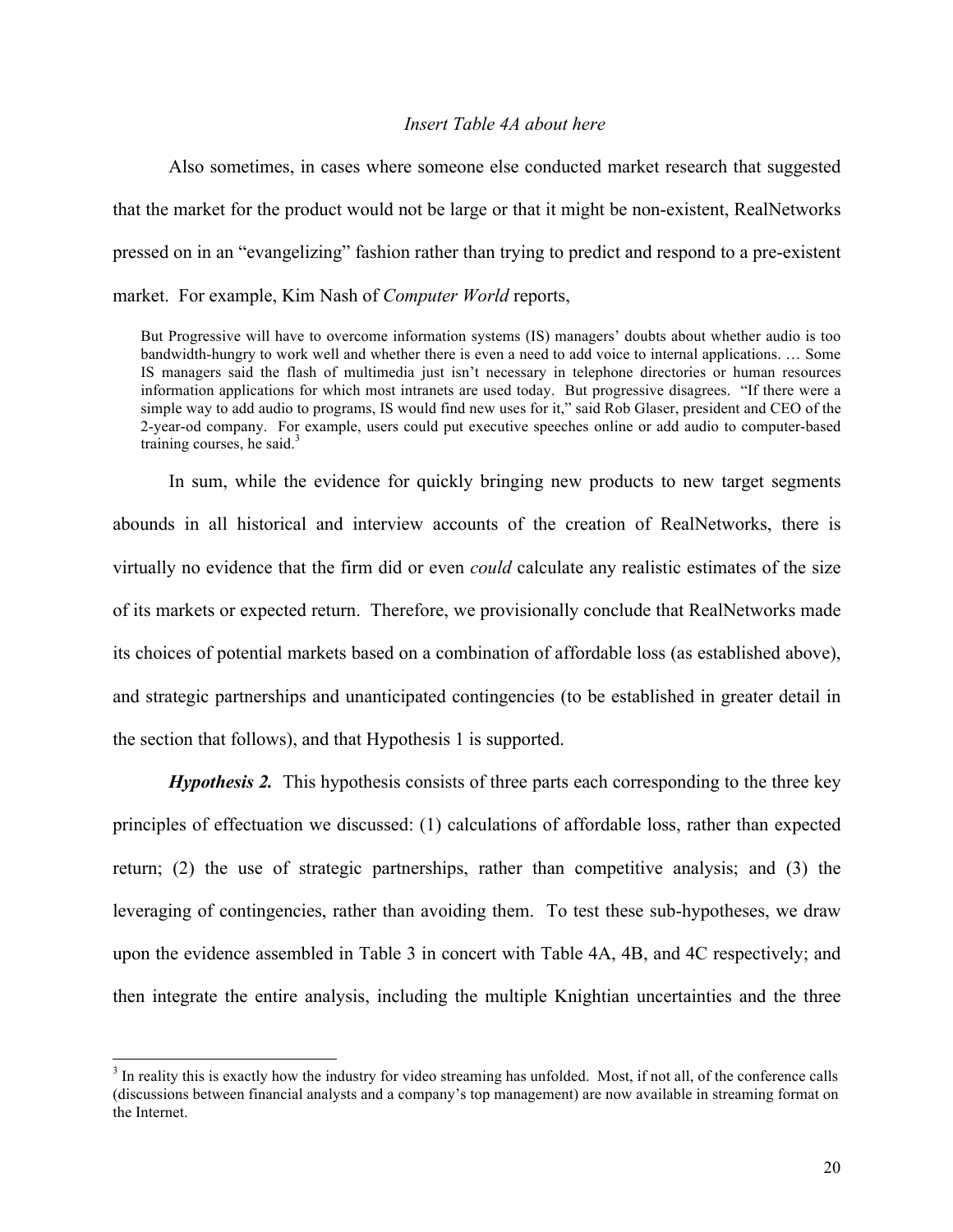principles of effectuation into a case-ordered meta-matrix in Table 5. This table explicates concisely and convincingly how exactly RealNetworks employed the three principles of effectuation to overcome multiple Knightian uncertainties in the different domains of its environment.

#### *Insert Tables 4B, 4C and 5 about here*

*Hypothesis 2a: Affordable loss, rather than expected return.* When Rob Glaser first decided to develop the compression software that would allow real-time streaming audio on the Internet, he did not set out to conduct detailed market research and develop precise financial projections in order to raise money and capture the market. Instead, as Robert Reid and other observers of the company have noted, he set out to build the product with his own money supplemented by funds from close friends such as Mitch Kapor. $4$  As John Swenson notes, "No hat-in-hand entrepreneur, Glaser funded his startup with some of that Microsoft stock that he had accumulated over a decade. 'I used my own grubstake to get the ball rolling,' he says, 'We didn't have to waste a lot of time.'" As noted earlier, beginning with a relatively vague but personally meaningful idea for starting a "cable channel focused on politics and culture", and responding to an unexpected but "epiphanic" contingency called Mosaic, he proceeded to *act* – to create and bring a product to market, however much tinny its sound or disdainful the criticism of the current internet elite for his vision for giving voice to the Web.

*Hypothesis 2b: Strategic partnerships, rather than competitive analyses.* But just developing the product and bringing it to market was far from inadequate to manage the Knightian uncertainties that RealNetworks was faced with. In bringing the product to market, Glaser and his associates wove together numerous strategic partnerships that together resulted in

<sup>&</sup>lt;sup>4</sup> Mr. Kapor was the founder of Lotus Corporation, the company that is often credited with providing the "killer" application" (i.e., the Lotus Spreadsheet) for the initial launch and diffusion of the IBM PC.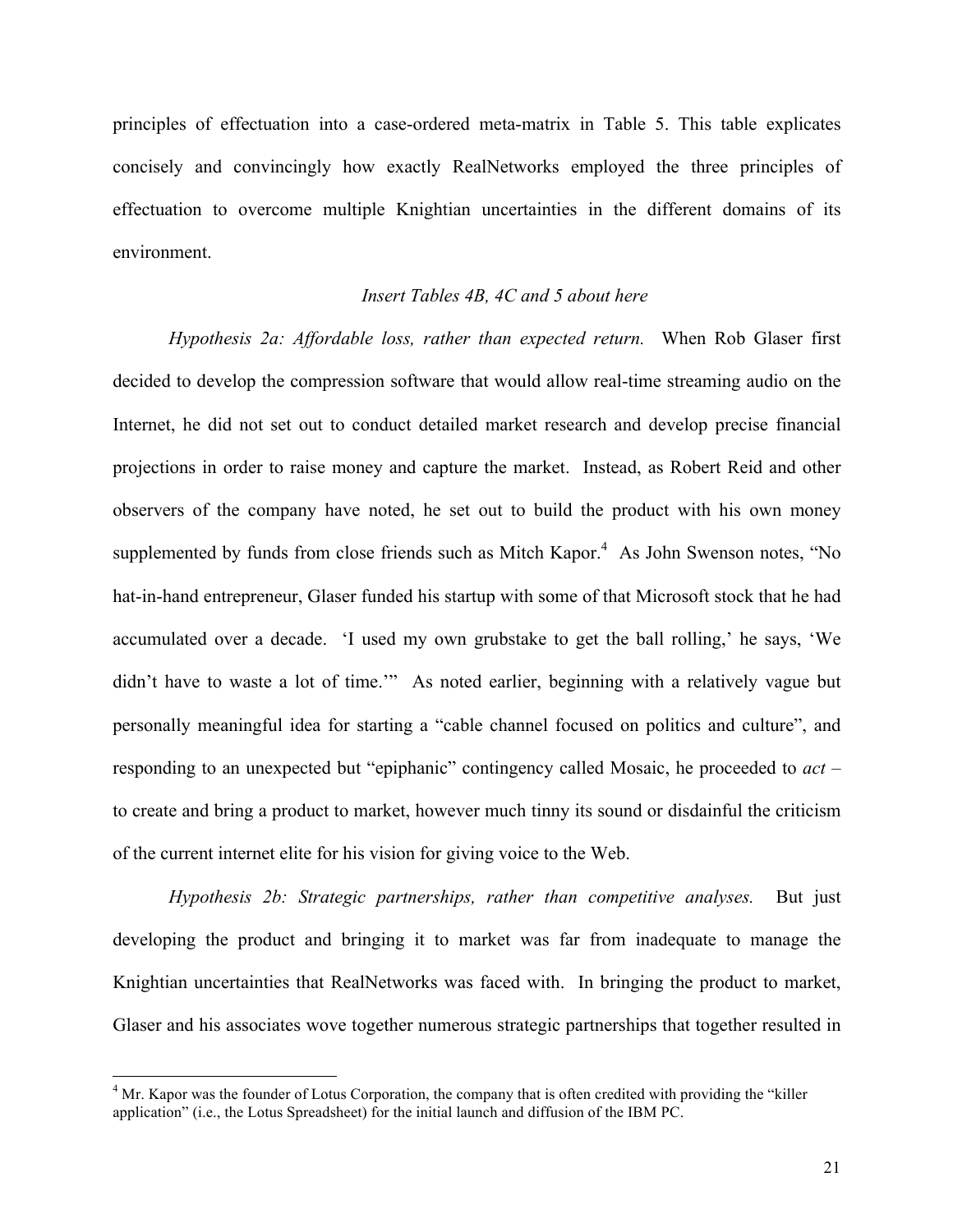what appeared to be markets pulled out of a hat, as it were. Table 4A lists at least thirteen such markets that were created over a 26 month period. In each case, a network of strategic partnerships managed to leverage a series of contingencies to create several unanticipated markets for the products of RealNetworks. Richard Brandt quotes Rob Glaser in *Upside*  magazine as follows:

When we launched, we didn't just launch a piece of software and say, "Try it." We launched with news content from National Public Radio, from ABC. We'd lined up about 20 to 30 indigenous Internet people, like HotWired and Adam Curry, the [former] MTV video jockey, [who had] one of the first audio Web sites.

Confirms Reid (1997, p79),

RealAudio debuted on the Web on April 10, 1995, along with content from ABC News, National Public Radio (NPR), and others. Tiny Progressive was soon covered by such publications as The New York Times, The Wall Street Journal, and The Economist. USA Today characterized RealAudio as 'The technology of the '20s meeting the technology of the '90s,' while Time [Magazine] meanwhile assured the image-conscious that 'Glaser's system is not just for geeks.'

And the saga of RealNetworks' strategic partnerships continued throughout its early history as chronicled in Table 4B. Over a period of 29 months, the company created at least 150 strategic partnerships, 55 of which are named in Table 4B. In the following paragraphs, we examine just a fraction of its partnerships to understand how they helped create and secure new markets for the company's products, while making its brand almost synonymous with audiostreaming on the Web.

Within a month after RealAudio 1.0 was launched in April 1995, Netscape, the world's largest browser-software firm, began shipping RealAudio as part of its Navigator browser software. By August of that year, RealNetworks had sold its server software products to several large Internet media companies including Starwave, Ziff-Davis, and ABC News, firms that were in the content generation business.

The firm also partnered with software companies that dominated the operating systems and software applications market place. For example, it worked with Microsoft to ensure the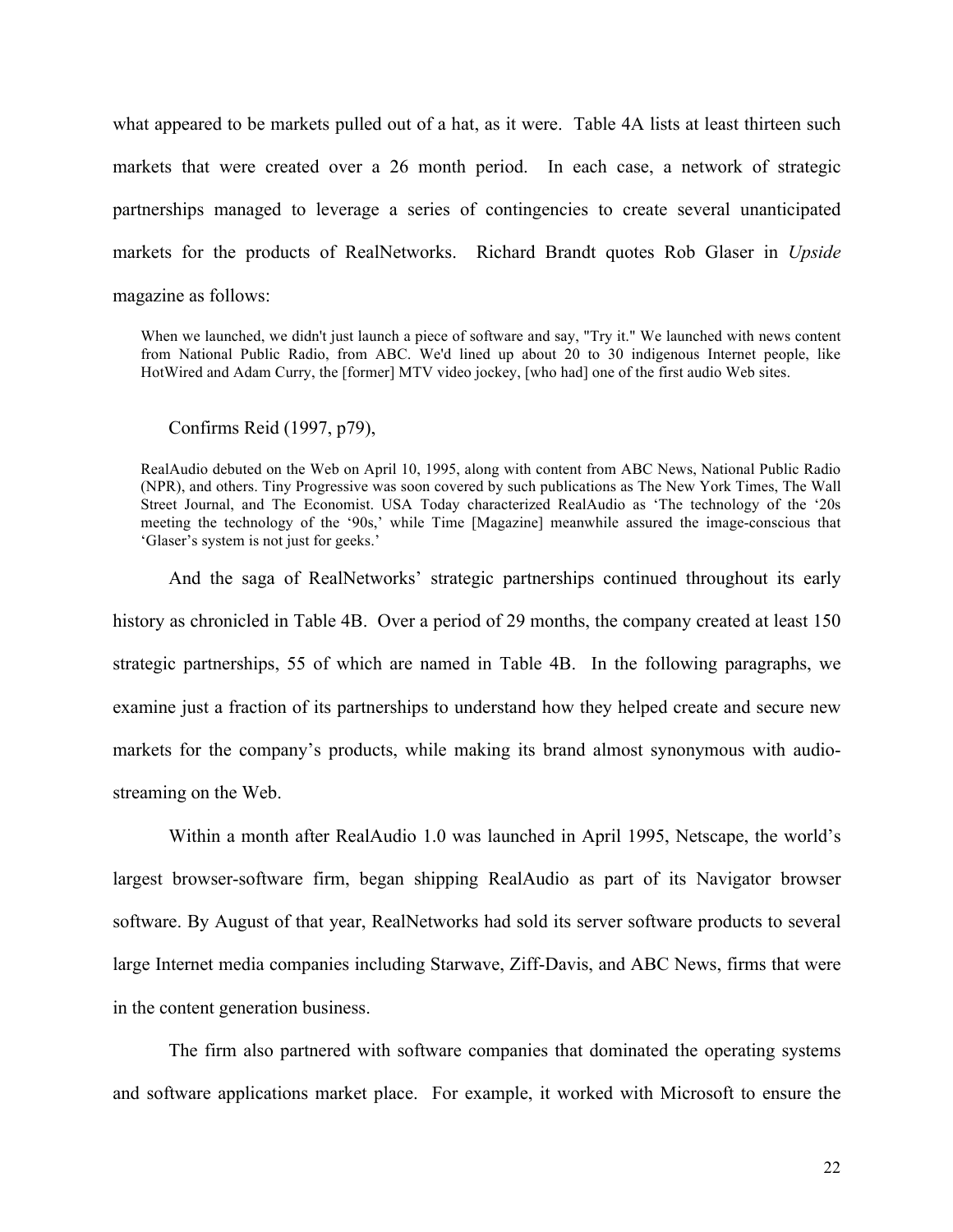RealPlayer and RealSystem products worked in Windows 95 and Windows NT environments. It also partnered with Sun Microsystems, the makers of the Solaris Operating Systems to ensure that RealNetworks' products would operate smoothly in the Unix environment. The firm also made its products compatible with machines that use the Macintosh Operating System. Additionally, RealNetworks created agreements with Macromedia Inc., the largest provider of animation-editing software, to transmit animated material over the Internet.

The firm also partnered with technology companies to create combined services in form distribution options for content on the Internet. In August of 1997, for example, RealNetworks signed a joint venture agreement with MCI and launched the Real Broadcast Network. This pilot service, created by combining the RealSystem technology with MCI's world-wide Internet network infrastructure, offered broadcasting services for content developers to deliver tens of thousands of video streams simultaneous on the Internet. MCI, which owned a significant portion of the Internet infrastructure (or backbone), had upgraded its infrastructure to facilitate rapid streaming. This was done by strategically placing RealNetworks splitter and multicast technology throughout its network. Such devices eliminated bottlenecks by allowing computer users to access a video/audio feed from the closest of MCI's nine US locations. RealNetworks and MCI targeted media companies and Fortune 1000 companies that might use this service for internal employee training or to post new product announcements on the Web. ABC News' online service, for example, used the service to broadcast audio and video clips accompanying a text story of the 1997 UPS strike. Other customers included Atlantic Records, ESPN, and Home & Garden Television.

Each strategic partnership helped RealNetworks not only open up new markets for its products, but helped *create* entire new markets for the industry as a whole. Often, each new

23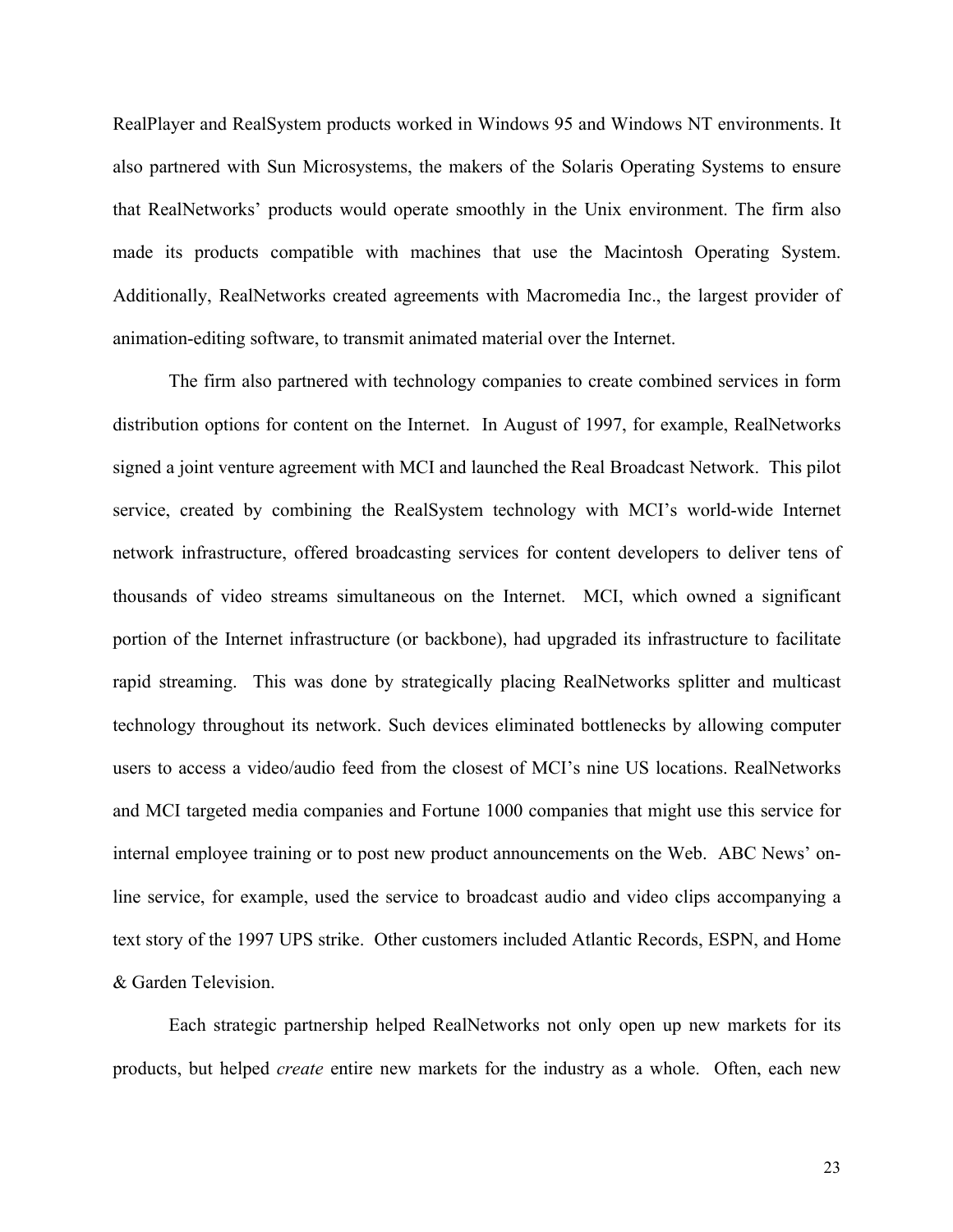market being created or conquered by RealNetworks also brought it new competitors and sometimes brought imitators into being. As Table 4C shows, several of the competitors for RealNetworks did not even exist until it entered into or created new market segments for its products. Interestingly enough, sometimes, potential competitors became the primary strategic partners in the early stages, and then later separated themselves from the firm's strategic partnership network and turned into major competitors. Microsoft and Macromedia are two examples of such a co-operative/competitive dance in the creation of RealNetworks.

To sum up our analysis of the evidence assembled for Hypothesis 2b, the overarching emphasis that RealNetworks placed on strategic partnerships over mere reliance on competitive analysis, paid off handsomely in the rapid growth of its user base and the consequent brand ubiquity of its product offerings. Several industry analysts and technical experts have studied this phenomenon and commented on the fact that although RealNetworks did not always have the best *technical* product, the sheer strength and scope of its partners created insurmountable entry barriers for current and potential competitors and also made competitors' products less attractive for the end user. For example, in a critical evaluation of five companies in the realtime streaming industry in April 1996, Peter Jasco of *Information Today* observed:

In mid-March, RealAudio 2.0 was by far the most popular streamer and server, and that's what defined the choice of the end user. Even if the compression factor of RealAudio is not stellar, it has such giant broadcasting companies as ABC, CBC, NPR, and PBS behind it, not to mention many smaller ones such as Internet News Radio and Internet Radio Hawaii. Music stores and music labels also prefer RealAudio, which is used by World Wide Music, 1-800-Music-Now, Polygram Records, and Warner Brothers.

Just months later in September of 1996, the firm released yet another version, this time RealAudio 3.0. Shortly thereafter Prodigy, a leading Online Service Provider, began bundling the firm's player software with its custom browser. Although there were a handful of other firms providing audio-streaming solutions, none matched the rapid growth of RealNetworks.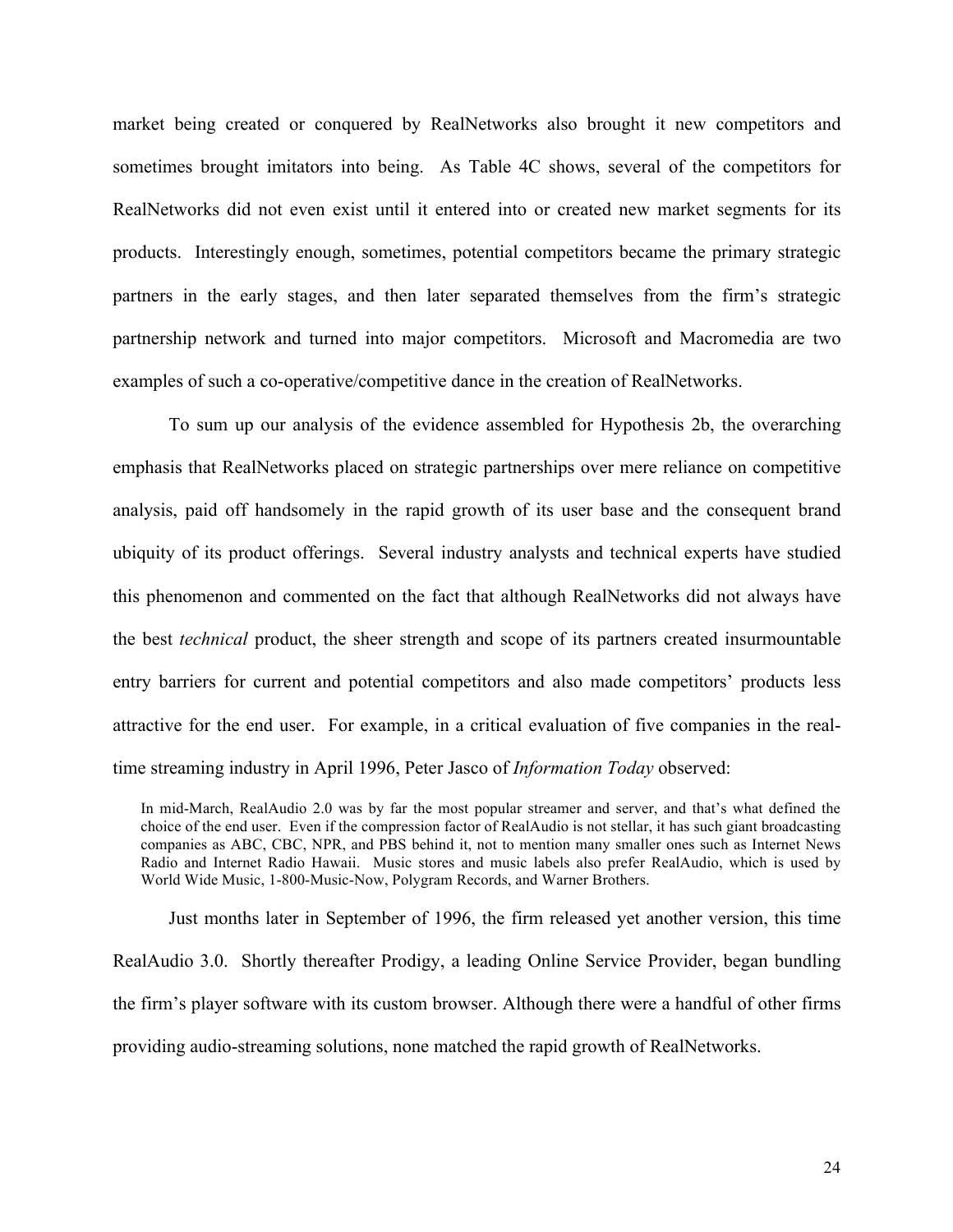*Hypothesis 2c: Leveraging contingencies, rather than avoiding them.* As Table 3 demonstrates, the story of the creation of RealNetworks is a story of quick and continual product introductions, incessant ever-expanding strategic partnerships, and a multitude of contingencies that turned out to be growth opportunities. While the very idea for streaming audio emerged out of an epiphanic contingency when the founder encountered Mosaic, the company then grew through a variety of contingent partnerships, some intended and others unintended. The most striking and far-reaching of these contingencies consists in the story of how RealNetworks entered the video streaming market. According to a report in *Wired* magazine:

In December 1995, while attempting to vacation in Hawaii, Glaser got some email from a two-person San Francisco company, FreeVu, which had an Internet videoconferencing tool under development. Glaser took a look, was impressed, and persuaded FreeVu's principals to sign on as Progressive employees. RealVideo's development effort had begun.

In February of 1997, the firm released a product that combined video and audio streaming, RealPlayer 4.0. At this time however, unlike when the audio-only player was released, there were several video-streaming providers, Xing Technologies, VDOnet, Vosaic and Vxtreme, who already marketed products on the Web. Recognizing this, Rob Glaser signed an exclusive licensing agreement with Microsoft to bundle RealPlayer with Internet Explorer. With such an agreement, the firm had little difficulty in achieving a dominant position in video streaming on the Internet. Once again the principle of strategic partnerships helped shape and control an unpredictable and evolving market.

Most importantly, as noted earlier, RealNetworks managed to compile an impressive list of companies that used its server software to transmit multimedia content over the Internet. This list included all three major US television networks (NBC, ABC and CBS), two major longdistance telephone carriers, the United States Senate, and many of the biggest companies in the music industry, including SONY. In just four years since founding, RealNetworks produced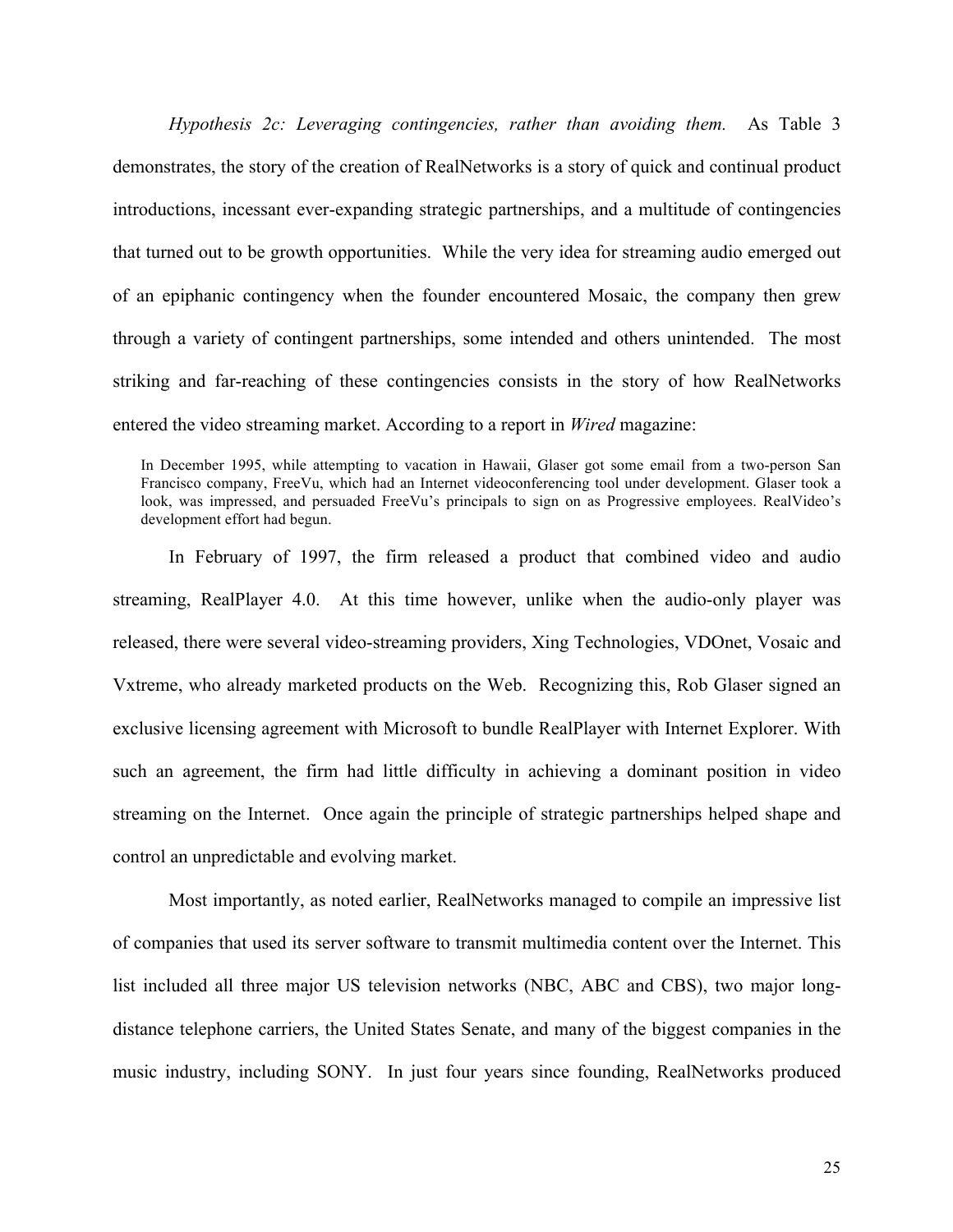over eight product varieties and grew to over 350 employees. In interviews on several occasions, Rob Glaser consciously or unconsciously alludes to the contingent nature of the creation of RealNetworks. Mark Fefer reports in *Fortune* magazine in July 1996, for example,

Whether people will pay to hear Peter Jennings on demand remains to be seen. Glaser is optimistic: "We don't know what offerings are going to be most exciting or important," he says, "but the Net rewards people who just sort of do stuff."

Contingencies can be both good and bad. When Microsoft decided it wanted a bigger bite of the streaming media market all to itself, it turned from being a strategic partner into becoming a fierce competitor to RealNetworks. All the same, an entrepreneurial company such as RealNetworks needs to open itself up to contingencies and try to leverage surprises as they come, and not spend all its energies in trying to avoid them. In most cases, such a company has no choice but to be open to surprises, but in other cases, the contingencies actually work in its favor especially when they are leveraged into opportunities. In explaining the astonishing growth of his company and its entry into the video streaming business to Richard Brandt of *Upside* in May 1997, Rob Glaser states,

All this sounds great in hindsight. I voted with my feet. I put a substantial amount of money into this. I don't think this is revisionism. The more I got into it, the greater confidence I had that this was not a [passing fad]. … Once we demonstrated Internet audio, others started trying to do the same thing with video. But nobody prior to us, prior to RealVideo, created anything satisfactory. You have smart, energetic people looking at it. So it's not shooting fish in a barrel, that's for sure. But last time we had an installed base of zero users, we had no relationship to media companies, we had no visibility or credibility as a company. Our level of financial resources was large enough to keep going, but nowhere near as large as it is today. … We've worked on RealVideo for 15 to 18 months, and it leveraged off all our transmission technology. We aren't the first to do video on the Internet. We are the first to bring critical mass to the experience.

Summarized and integrated in the case-ordered meta-matrix in Table 5, the above analyses of the three sub-propositions of Hypothesis 2 show that when a company such as RealNetworks emerges out of its embryonic phase into an environment characterized by Knightian uncertainty, it usually does so feet first, with little clarity about the comforting old standby's of causal reasoning such as expected return, detailed competitive analysis and calculated avoidance of contingencies. Instead, it has to grow its senses about such parameters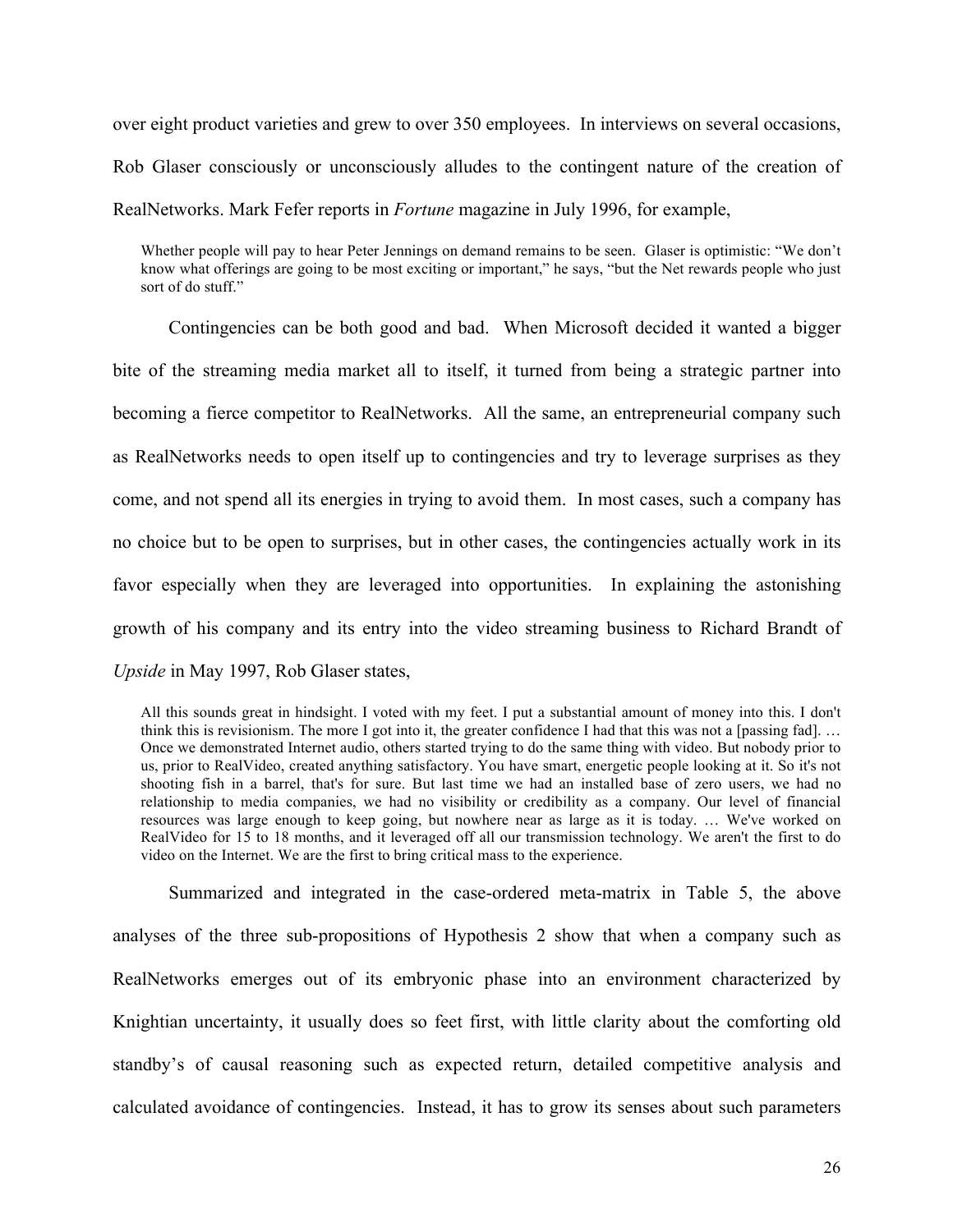by pushing its way quickly into new markets and relying on a variety of strategic partners to help leverage unanticipated contingencies into palpable opportunities for future revenues and profits. Thus, Hypotheses 2a, 2b and 2c are supported.

## *Insert Figure 2 about here*

*Hypothesis 3: The logic of control rather than prediction.* The three principles of effectuation examined above together constitute the logic of control that forms the cornerstone of the creation of firms in the face of Knightian uncertainty. Hypothesis 3 explicates this logic further as follows: The strategies implemented by the firm will seek to control and create the market rather than to predict and follow it. Through the three years of its birth and early growth, before its IPO, every tactic that RealNetworks used can be grouped into meaningful clusters. Ordering the decision events into meaningful sub-clusters and then testing them through discussions with several participants in the development of our case study about the firm, we developed three predominant clusters of the firm's key strategies. The key strategies, presented in Figure 2, consist of: (1) influencing industry standards; (2) alliances; and, (3) continual innovation. We now examine each with a view to demonstrating the logic of control rather than prediction in the creation and growth of RealNetworks.

*Influencing industry standards.* Looking at the actual decision-events in the case, we can see that getting RealAudio 1.0 to market within a year using his own funds, Rob Glaser effectively parried problems of evolving standards in the industry. The fact that RealNetworks was the first to launch its technology was a very important factor in it ultimately becoming the de facto industry standard. Being a first mover in this domain was critical because such industries are subject to the notion of increasing returns to scale (Shapiro and Varian, 1998; Kotha, 1998). As the firm's base of installed RealPlayer products increased, it enabled content producers to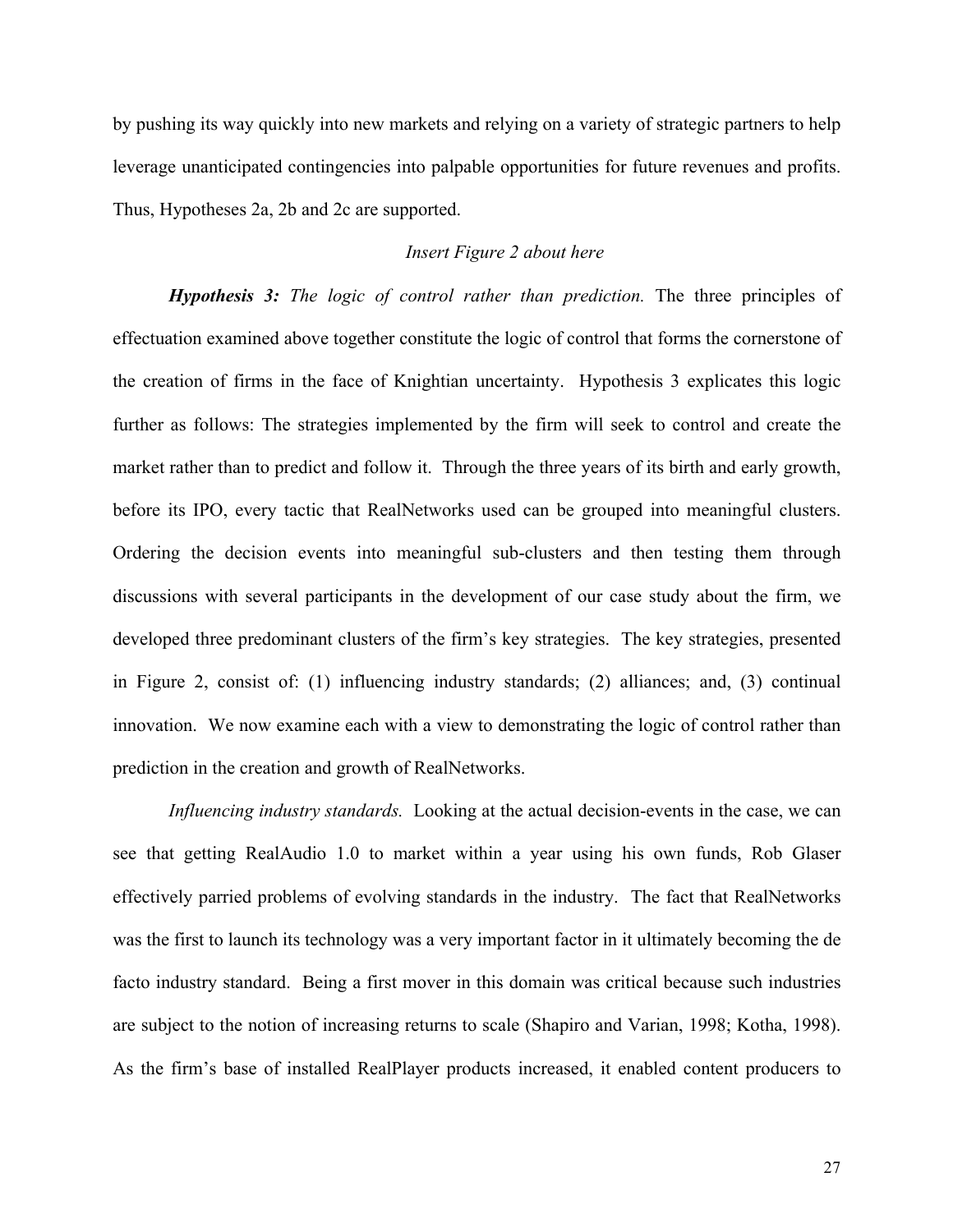offer content that could be listened-to/viewed using this software. This growing content then increased the value of the RealPlayer software to consumers, which then led to greater demand for the RealPlayer software, which in turn translated into a greater installed base. In other words, in an increasing-returns-to-scale world, success begets success (Hill, 1997). Further, once users download RealNetworks' technology and install it on their machines, many users will avoid using another product because the use of a new technology involves learning the nuances of that particular technology. Likewise, content producers will produce content for the technology that is most widely distributed and available to the end user. For that reason, content producers get "locked" into using RealNetworks' server technology to produce content and make it available on the Internet.

An 80% market share made the products of RealNetworks the de facto industry standard for stream content on the Internet, a reality that could not have been achieved if Rob Glaser had spent the first year analyzing the market or carefully developing the perfect technology that would overcome possible competitive responses. Instead, by bringing the product to market with the least possible investment created a "proof of concept" that could then be leveraged to bring in outside investors, even though the revenue model had not yet crystallized and continued to evolve over the next few years.

Besides garnering market share and creating investor credibility through the affordable loss principle, on the supply side, RealNetworks' efforts also focused explicitly on shaping industry standards and protocols for streaming technology through strategic partnerships and precommitments from key players. RealNetworks joined other important industry players (e.g., Microsoft and Sun Microsystems, in particular) in their efforts to set protocol, transmission and compression standards. As set out in the continuation of Table 4C, RealNetworks participated in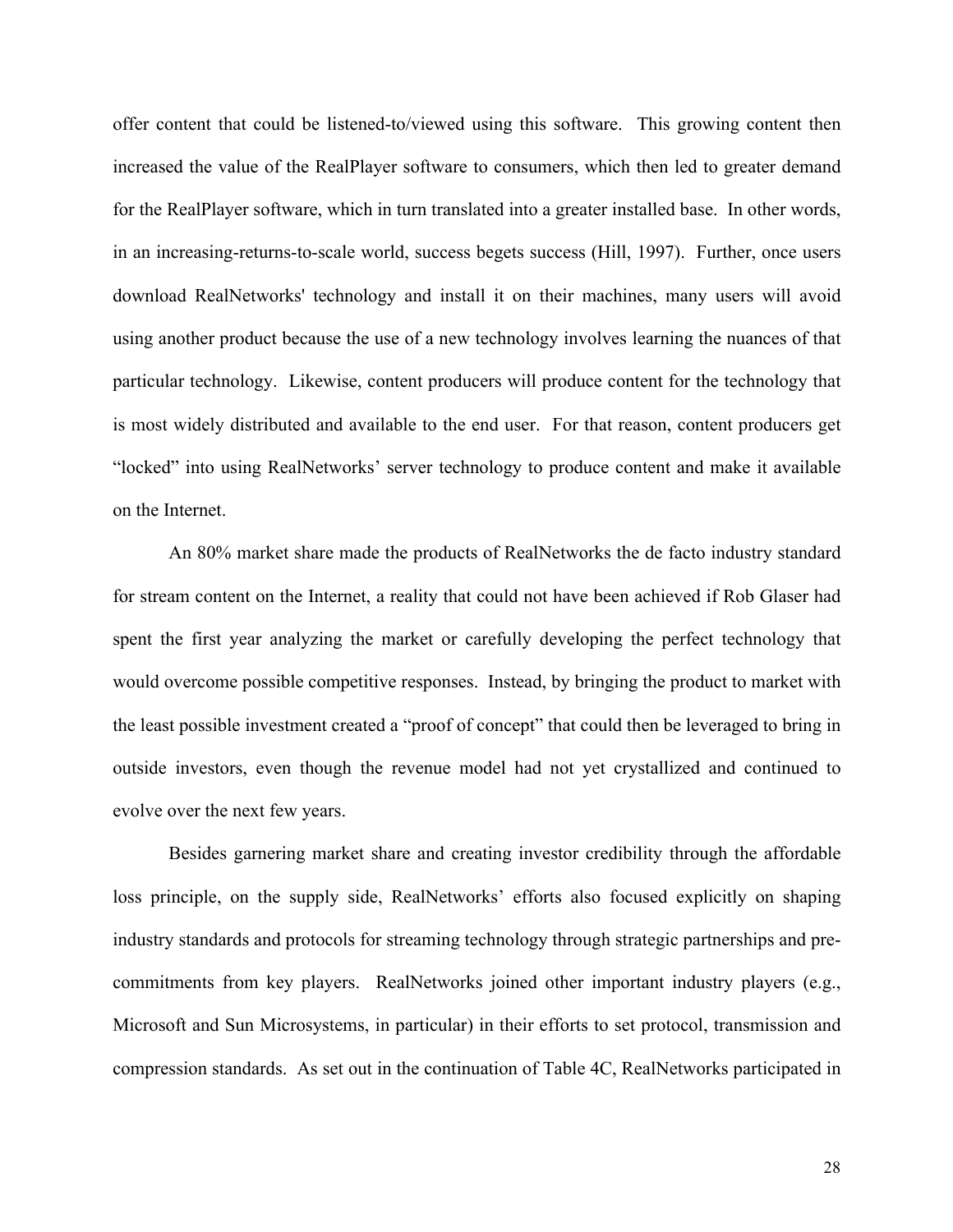at least four major standards bodies to shape and control industry standards. For example, RealNetworks and Microsoft took special efforts to define the industry standards for streaming products. Their goal was to ensure that any server software could send streams (audio and video) to any player. Emphasizing the need for common standards, Microsoft's Windows Media Player was able to play streams from RealNetworks' server software. Also, NetShow, a Microsoft server product, played video streaming from RealNetworks' server products. Similarly, RealPlayers could play video streaming from Microsoft's NetShow server. Rich Tong, a Microsoft vice president, noted at the time: "The user only wants it to work. ... So it is good business to work with RealNetworks to set standards for compatibility and expand the market for all of us."

*Alliances.* Effectuation is based on the logic of control and explicitly eschews the need for prediction. The essence of effectual reasoning consists more in attempting to shape and create the future environment than to try to predict the possible states. So effectuation combats a variety of very complex and plural uncertainties through partnerships and pre-commitments from key stakeholders rather than through detailed competitive analyses or investments in diversified portfolios of predictions about the future state of the environment.

RealNetworks partnered with an astonishingly large number of stakeholders ranging from Microsoft and Netscape through TV networks such as ABC and NPR to entrepreneurial startups such as VXtreme and FreeVu. Earlier, we noted that being the first into the market with a streaming technology, was critical to RealNetworks' success in establishing itself. Being the first mover, although important, does not make a technology the de facto industry standard (Shapiro and Varian, 1998). Multiple factors must coalesce simultaneously for a technology to be an industry standard. First, the firm with a particular technology must work with and shape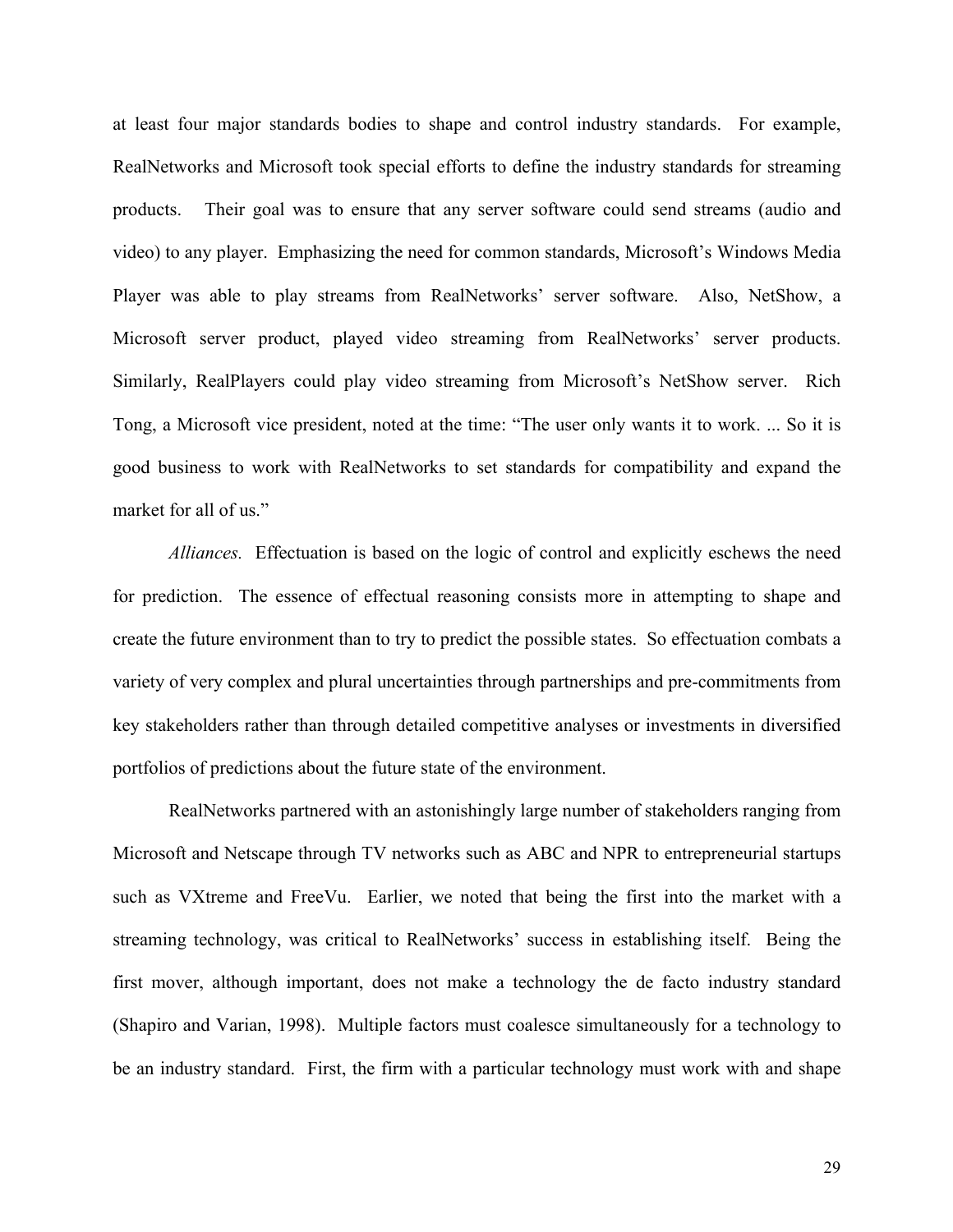the industry's standards and protocols so that other firms will accept its version of the technology. Second, different types of strategic alliances and partnerships are necessary to make a particular technology successful. For instance, there are distribution alliances, content alliances, and compatibility alliances. In general, the greater the number of alliances a firm enters into, the higher the probability that its technology will become widely distributed (Garud et al., 1998). Alliances and agreements ensure a wide initial distribution of the firm's technology, which then can help to jump-start an increasing returns mechanism. Also as the technology gets widely distributed it becomes accepted as the de facto industry standard (Baum, Korn & Kotha, 1995).

*Continual Innovation.* Also, the status of a technology as the de facto industry standard at any point in time does not ensure that this particular technology will continue to be the industry standard in the future (Hill, 1997). The firm's technology must be the subject of continuous innovation (Garud et al., 1998). This is because competitors are likely to imitate and challenge the leader's product capabilities. In other words, in technology based industries competitive advantage tends to be transient and, thus without innovation the leading firm is unlikely to maintain its leadership position. Hence, the firm devoted a substantial portion of its resources to developing new products and product features, expanding and improving its fundamental streaming technology, and strengthening its technological expertise. For example, during the fiscal year ended December 31, 1996, and the six months ended June 30, 1997, the firm spent 34% and 41% of its total net revenues on research and development activities. As of August 1997, the firm had 90 employees, or 32% of its workforce, engaged in research and development activities.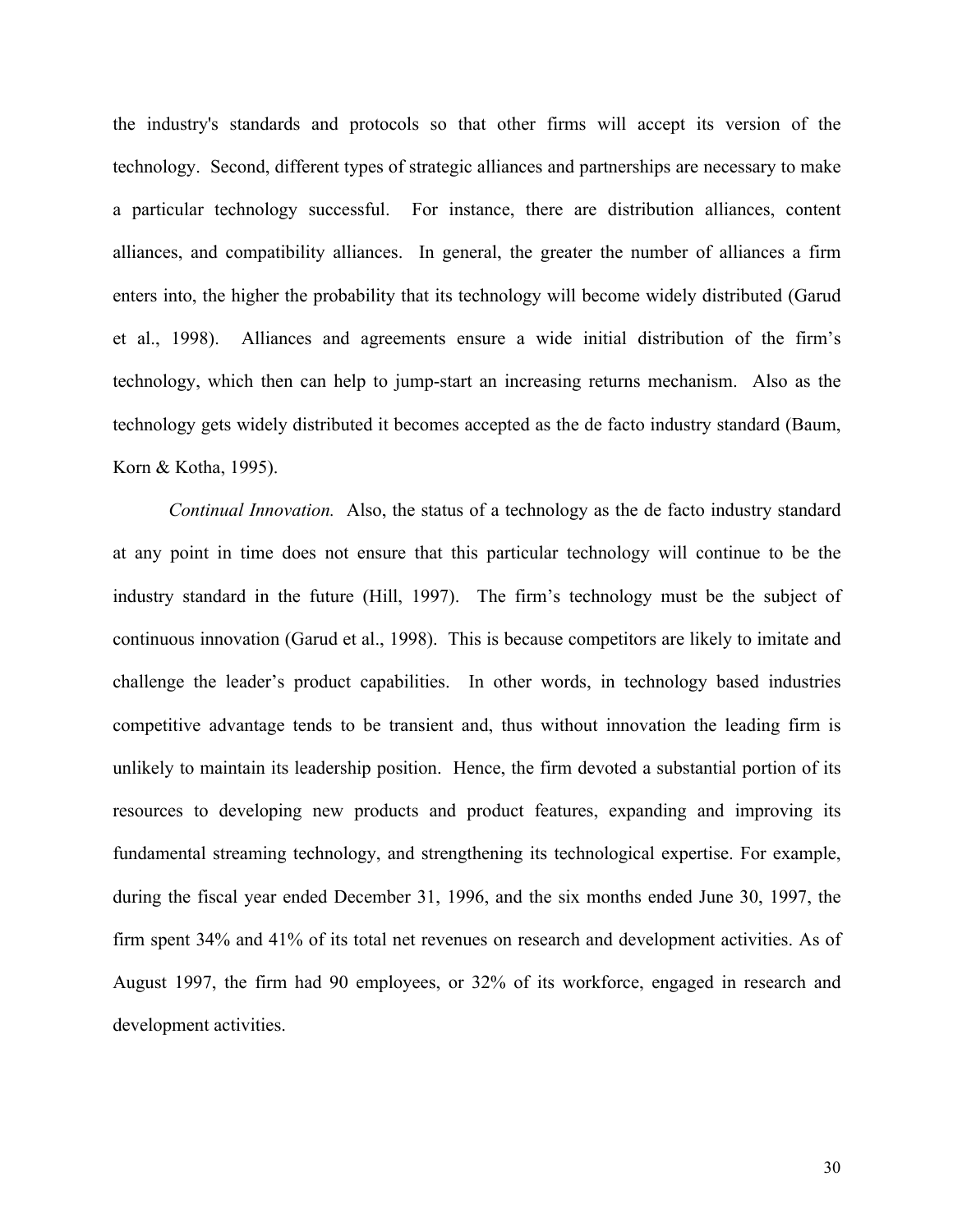Part of RealNetworks' R&D strategy was to hire the brightest, most experienced developers and executives in the world. According to Rob Glaser: "In an industry where intellectual capital is the primary asset of the firm, the people you hire can make or break the firm. Developers must be constantly nurtured and trained in order to turn out new technology at the speed of light." Glaser combined this continual innovation through hiring the best wherever and whenever he could find them with using every contingency that he could to highlight the continual innovations of the firm. As early as September 1995, for example, RealNetworks' first live broadcast suite was demonstrated when a Seattle Mariner-New York Yankees game was served up on ESPN's web site, ESPNET SportsZone. This led to ABC using the same technology for its live news broadcast, devoting it especially to the O. J. Simpson trial, another contingency that built the RealNetworks brand and helped make it ubiquitous.

To sum up the arguments embodied in the three-pronged strategy presented in Figure 2 and explained in detail above, we need to examine how the logic of control acts upon Knightian uncertainty.<sup>5</sup> First, it makes prediction unnecessary and irrelevant. In the case of RealNetworks, no one, including the founders and partners of the firm could have predicted either the development of new technologies related to the market or the competing firms that would eventually constitute the structure of that market. But, by releasing intermittent versions into the end-users hands, not only could the customers become partners in continual innovation, but they became inextricably intertwined with the creation of the market itself. In other words, by not trying to predict what the market *would* be, RealNetworks ended up creating various components of the market as it *could* be. Second, in a paradoxical fashion, the logic of control destroys Knightian uncertainty by making the future almost perfectly predictable. In other words, by aligning itself with a variety of strategic partners, many of whom turned out eventually to be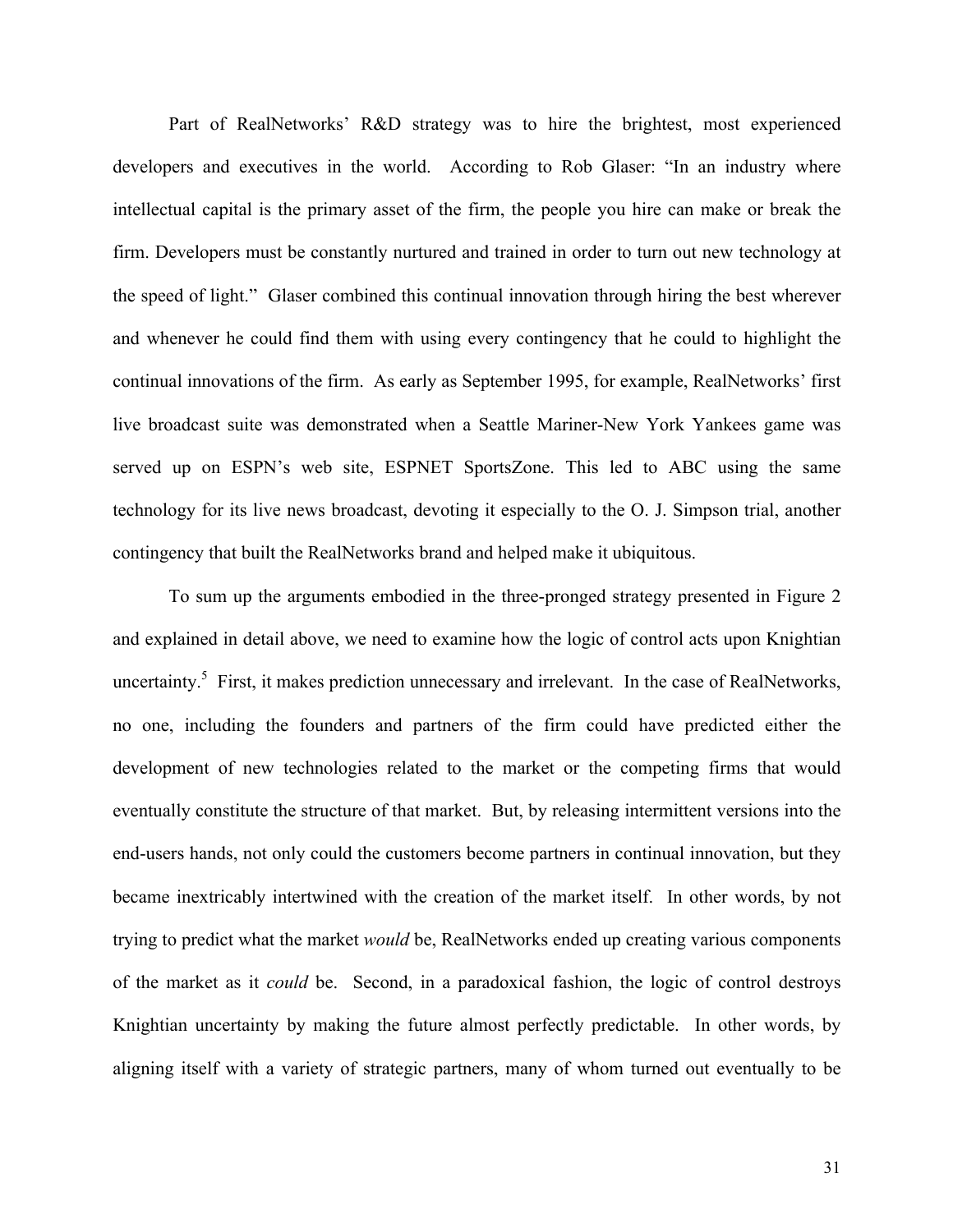customers and even competitors, RealNetworks could in one sense predict their behavior perfectly, because it had helped *negotiate* that behavior into existence. Creating official industry standards is one example of such negotiated behavior.

Third and finally, the logic of control makes uncertainty a friend by leveraging surprises that come its way. In all its three strategic poles, RealNetworks managed to seize contingencies to create and penetrate several new markets and also to grow rapidly from nothing in 1994 to \$1.7 M in revenues and \$7.5 M in assets in 1995, and \$ 36.3 M in revenues and \$119.4 M in assets when it went public in 1997. In other words, Hypothesis 3 is supported.

#### **DISCUSSION**

The goal of this study was to examine whether, and to what extent, entrepreneurs who build companies in the real world use effectuation. Using an in-depth case study approach, we sought to understand the use of effectual rationality in the decision-events that led to the creation of the Internet-company RealNetworks. We have highlighted and discussed how this firm dealt with a host of uncertainties, many of which fall under the rubric of Knightian uncertainty. As noted in the introduction, our analysis of the RealNetworks case indicates that the theory of effectuation integrates the variety of heuristics used by entrepreneurs as identified by earlier studies (e.g., Busenitz & Barney, 1997; Baron, 2000) under the umbrella of a common logic the logic of effectual control.

The logic of effectuation *– to the extent that we can control the future, we do not need to predict it* -- is particularly useful in areas where human action (locally or in the aggregate) is the predominant factor shaping the future. For example, instead of defining a market as the universe of all possible customers as Kotler (1991: 63) defines it, an effectuator would define *his or her* market as a community of people willing and able to commit enough resources and talents to

<sup>&</sup>lt;sup>5</sup> We would like to thank Nick Dew in helping us clearly see and articulate these three uses of the logic of control.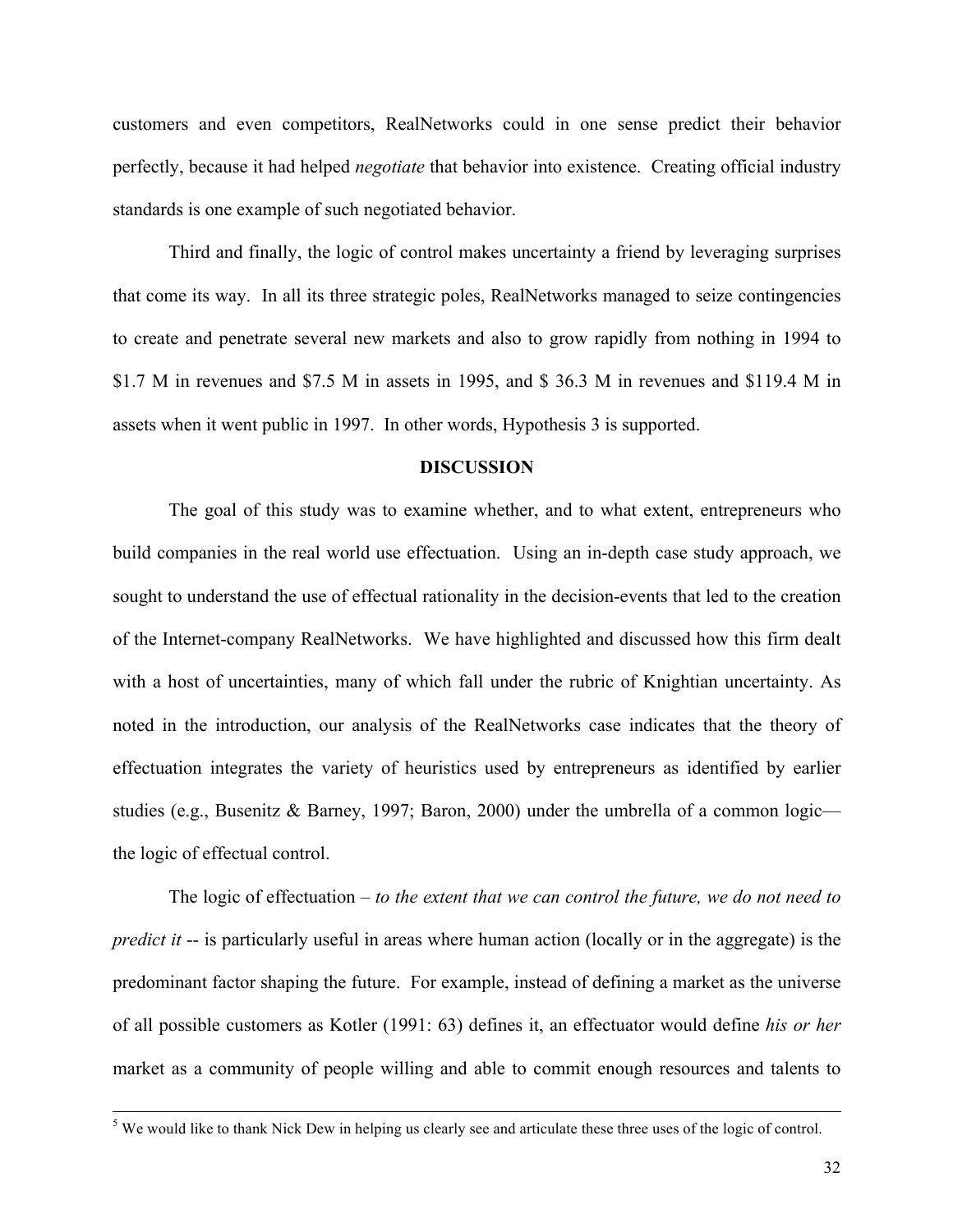sustain the particular enterprise. In the former case, the market is assumed to exist *independent*  of the firm or entrepreneur, and the task of the entrepreneur is to corner as much of this market as possible. In the latter case, however, the founder, along with others, *creates* the market by bringing together enough stakeholders who "buy into" the idea to sustain the enterprise. Since the structure of what exactly is the enterprise is left open and dependent upon the particular commitments made by the stakeholders, the need for prediction is greatly reduced, if not completely obliterated. In other words, the particular firm created becomes *the residual* of a process of constructing a network of partnerships and pre-commitments, using contingencies that get thrown across the development path, and the market itself is an aggregated taxonomy of such sustainable sets of partnerships and commitments (Sarasvathy, 2001a).

As for implications of the current study for creation of firms and markets in the new economy, we examine the three-fold strategy used by RealNetworks as graphically represented in Figure 1. The three key aspects of the entrepreneurial strategy depicted here operationalize the three principles of effectuation, and are applicable to other startups in the new economy: (1) The formation and maintenance of multiple alliances; (2) The persistent efforts to mold industry standards and align them with one's own products; and, (3) Continual innovation bringing new products and new versions of existing products as quickly to market as possible. Not only do these strategies appear in almost all the anecdotal evidence regarding new economy startups (Reid, 1999), but they are also theoretically meaningful in terms of the three principles of effectuation applied to the multiple Knightian uncertainties faced by new firms in the new economy.

In this case study, meticulously careful in its detail and rigorously multiple in its data sources and analyses, we have established not only that RealNetworks used effectuation in its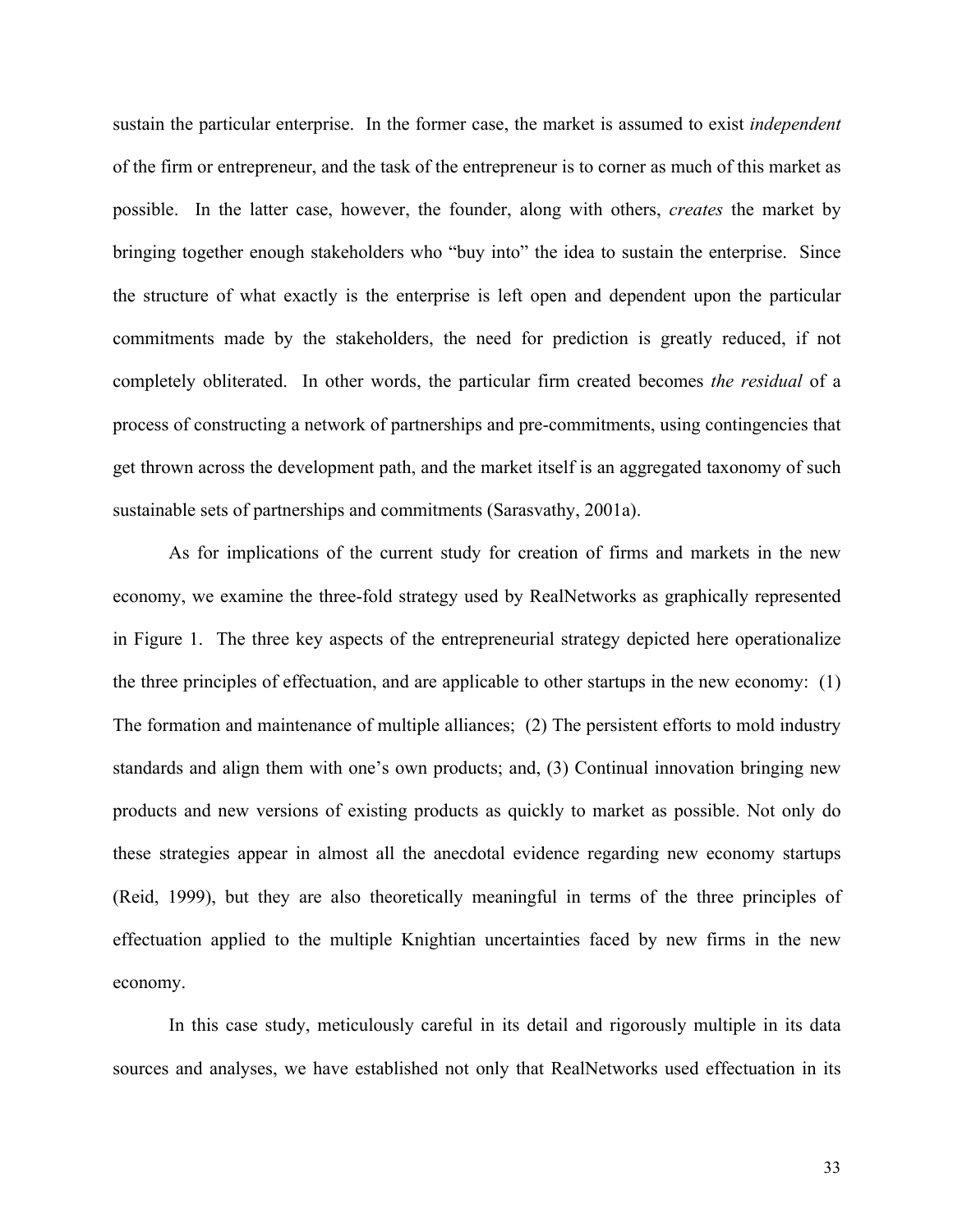own creation, but have shown *how* it used the specific principles and overall logic of effectuation. Furthermore, the results are made more compelling by the fact that the analysis builds upon earlier studies involving field experiments and historical, as well as anecdotal evidence (Sarasvathy, 2001a). Sarasvathy (2001b) had demonstrated that expert entrepreneurs overwhelmingly prefer effectual reasoning to causal approaches in creating new firms and markets. Therefore, this study not only stands on its own as test of the theory of effectuation, it also serves as a further test of reliability for earlier studies. By demonstrating the use of effectuation in a real world case study, this paper serves to multiply the methods used and cumulate the evidence for the theory.

But an important word of caution is needed while interpreting the results of the analyses presented in this paper – and that concerns the implications for success/failure of these new ventures. Even with the combined reliability of the multiple studies in the research program involving the theory of effectuation, one cannot conclude any causal connections between the use of effectual reasoning and success in new venture creation. Just as causal reasoning can be used in more effective and less effective ways to create or destroy value for firms and economies, effectuation too can be used in more or less successful ways. The evidence seems to suggest only that effectuation processes are in actual fact used more by entrepreneurs faced with complex and plural Knightian uncertainties. Centuries of development have gone into honing techniques of statistical analysis and estimation, the methods used to deal with Knight's first two urns. Similarly, continuing exploration and testing of techniques of effectuation will be required before we can begin making normative prescriptions for dealing with his third urn in entrepreneurial decision making. At the present time, the primary contribution of this paper is to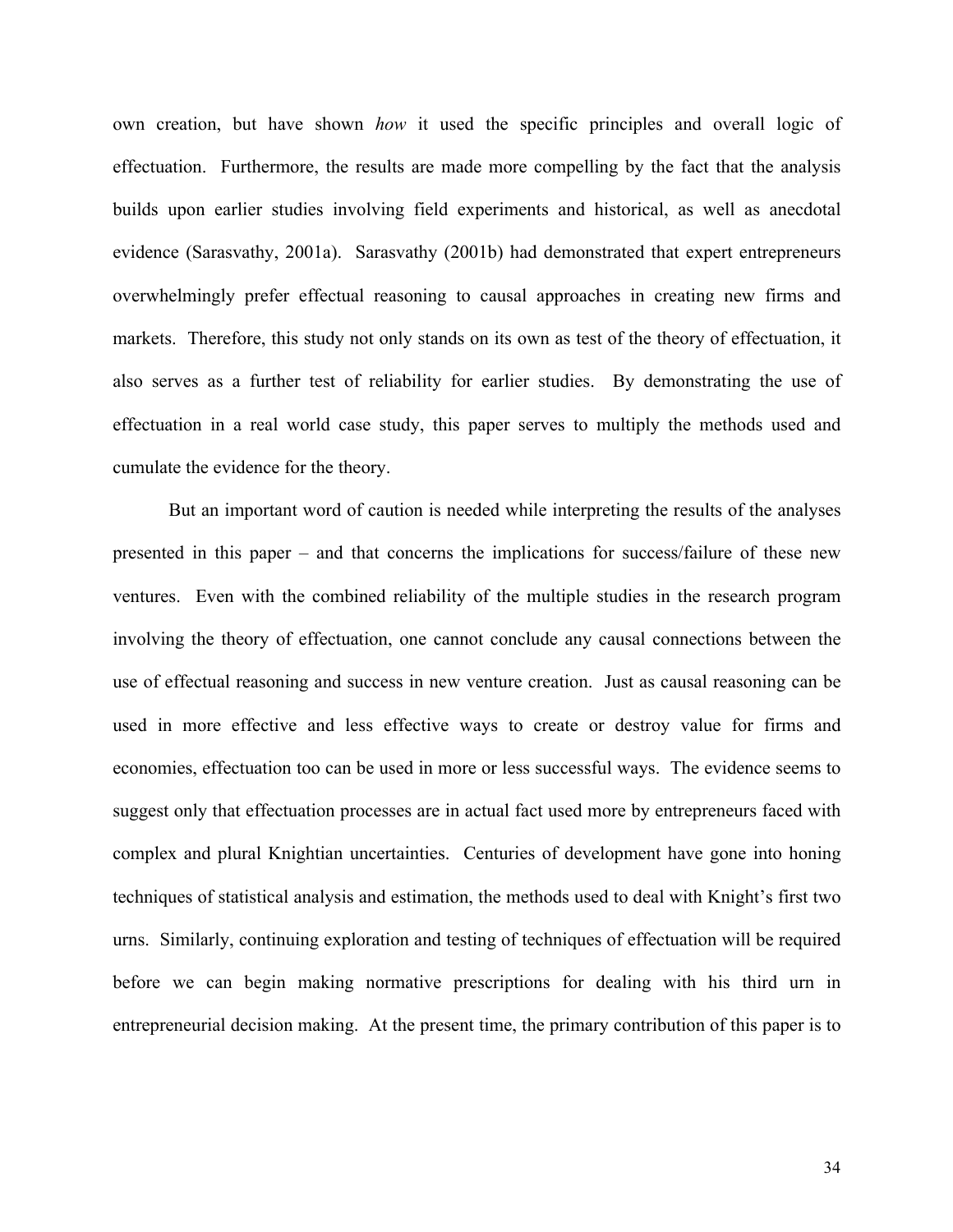add to the mounting evidence that effectual reasoning contains a useful bag of tools for the potential entrepreneur and a testable theory for entrepreneurship scholars to build upon.

#### **Conclusion**

In his review of social thought and its refiguration in the social sciences, the reputed anthropologist and social scientist *par excellence,* Clifford Geertz recalls how crafts and industry historically provided the basis for what we now recognize as the "hard" sciences. He writes: *Science owes more to the steam engine than the steam engine owes to science; without the dyer's art there would be no chemistry; metallurgy is mining theorized* (Geertz, 1983: 22)*.* It is in this sense that effectuation is entrepreneurship theorized. We have shown in the above case study that effectuation closely traces actual processes and decisions acted out by real entrepreneurs. We have further shown that this reality inverts key principles of our existing theories. The challenge then for scholars of entrepreneurship is to push the theory further to create a viable science of entrepreneurship. We believe that in meeting this challenge we not only need to rethink our strategies for research, but also that we must re-examine the very questions we are asking and re-frame the way we are currently formulating the central problems in entrepreneurship and management.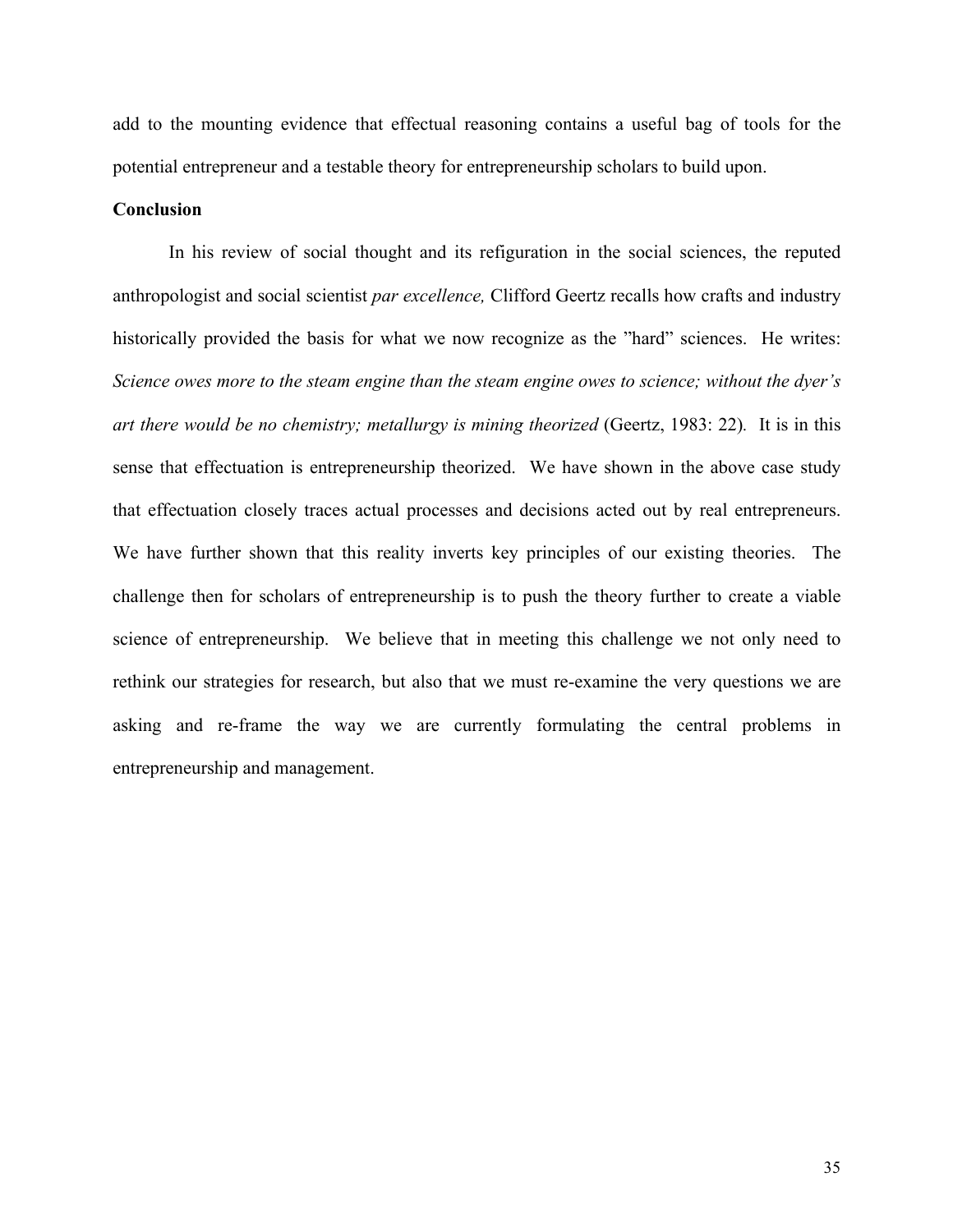#### **REFERENCES**

- Allison, G. 1969. Conceptual models and the Cuban missile crises. The American Political Science Review, 63: 689-718.
- Arthur, B. 1988. Self-reinforcing mechanisms in economics. In P. Anderson et al. (eds.), The Economy as an Evolving Complex System. Reading, MA: Addison-Wesley.
- Baron, R. A. 2000. Counterfactual thinking and venture formation: The potential effects of thinking about. Journal of Business Venturing, 15: 79-91.
- Baum, J. A., Korn, H. J., & Kotha, S. 1995. Dominant designs and population dynamics in Telecommunications services: Founding and failure of facsimile transmission service organizations, 1965-1992. Social Science Research, 24: 97-135.
- Baumol, W. J. 1993. Entrepreneurship, management, and the structure of payoffs. Cambridge, MA: MIT PressMacmillan.
- Blaug, M. 1996. Economic Theory In Retrospect. Cambridge: Cambridge University Press.
- Brown, S., & Eisenhardt, K. 1997. The art of continuous change: Linking complexity theory and time-paced evolution in relentlessly shifting organizations, Administrative Science Quarterly*,*  $42: 1 - 34.$
- Busenitz, L., & Barney, J.B. 1997. Differences between Entrepreneurs and Managers in Large Orgnizations: Biases and Heuristics in Strategic Decision-Making. Journal of Business Venturing, 12: 9-30.
- Campbell, D. 1975. 'Degrees of Freedom' and the case study. Comparative Political Studies, 8: 178-193.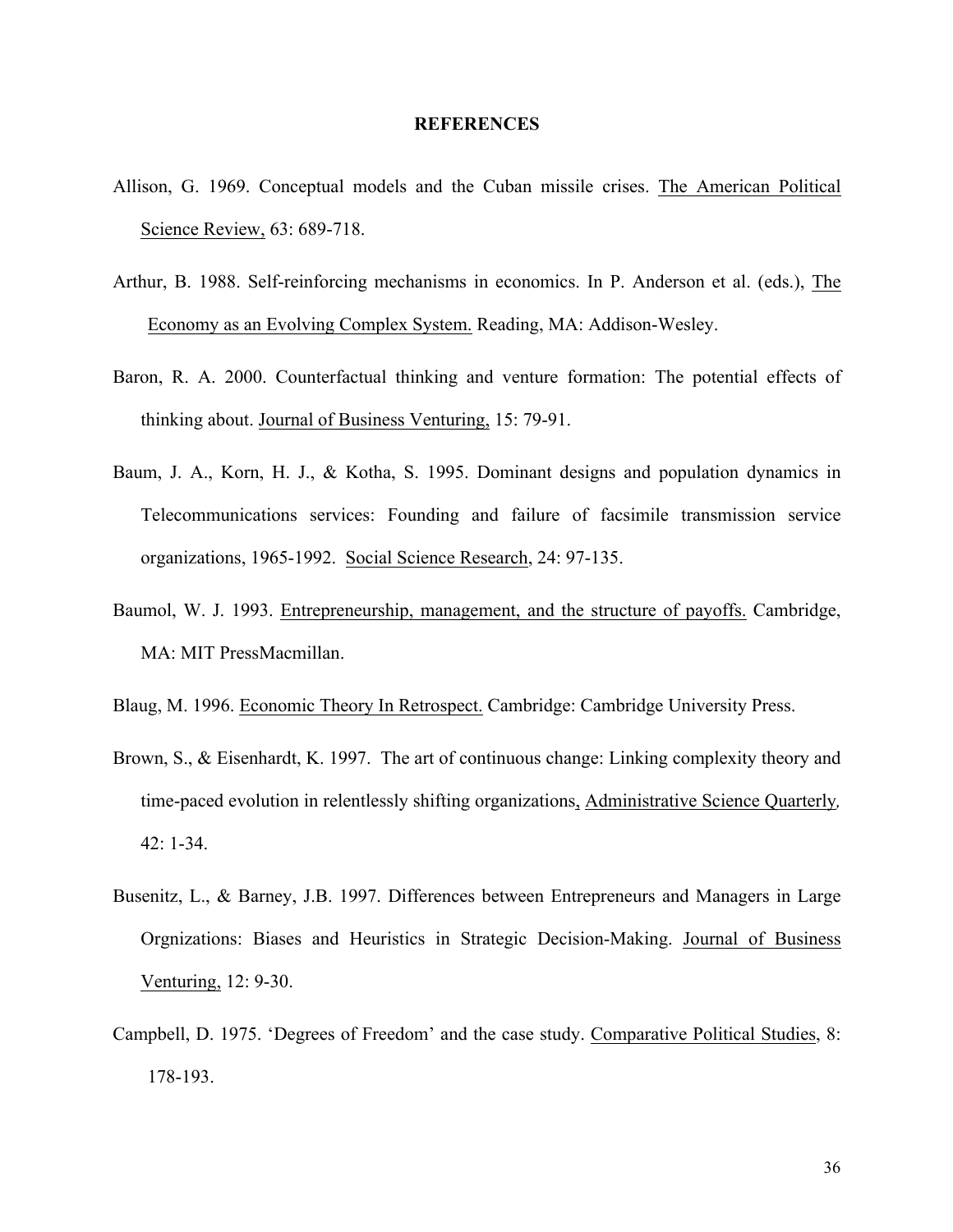David, P. 1985. Clio and the economics of QWERTY. Economic History, 75: 227-332.

- Freeze, K.J., & Glassman, D. 2000. RealNetworks: The Localization of a Global Company. CIBER Center Case Study, University of Washington Business School, April 2000.
- Garud, R., Jain S., & Phelps C. 1998. "Organization linkages and product transience: New strategic imperatives in network fields," Advances in Strategic Management, 15: 205-37.

Gates, B. 1995. The Road Ahead. New York: Penguin.

- Geertz, C. 1983. Local Knowledge*.* Basic books.
- Gigerenzer, G., & Todd, P. M. 1999. Simple Heuristics That Make Us Smart. Oxford: Oxford University Press.
- Glaser, J., & Strauss, A. 1967. The discovery of grounded theory*.* Chicago: Aldine Publishing.
- Kirzner, I. 1979. Perception, opportunity, and profit : Studies in the theory of entrepreneurship. Chicago: University of Chicago Press.
- Knight, F. 1921. Risk, Uncertainty and Profit. Chicago, IL: University of Chicago Press.
- Kotha, S. 1998. Competing on the Internet: How Amazon.com is rewriting the rules of competition. Advances in Strategic Management, 15: 239-265.

Kotler, P. 1991. Marketing Management. Prentice Hall.

Lee, T. W. 1999. Using Qualitative Methods in Organizational Research*.* Sage Publications.

Luhmann, N. 1990. *Essays in self-reference.* New York: Columbia University.

Lumpkin G. T., & Dess, G. G. 1996. Clarifying the entrepreneurial orientation construct and linking it to performance. Academy of Management Review, 21: 135-173.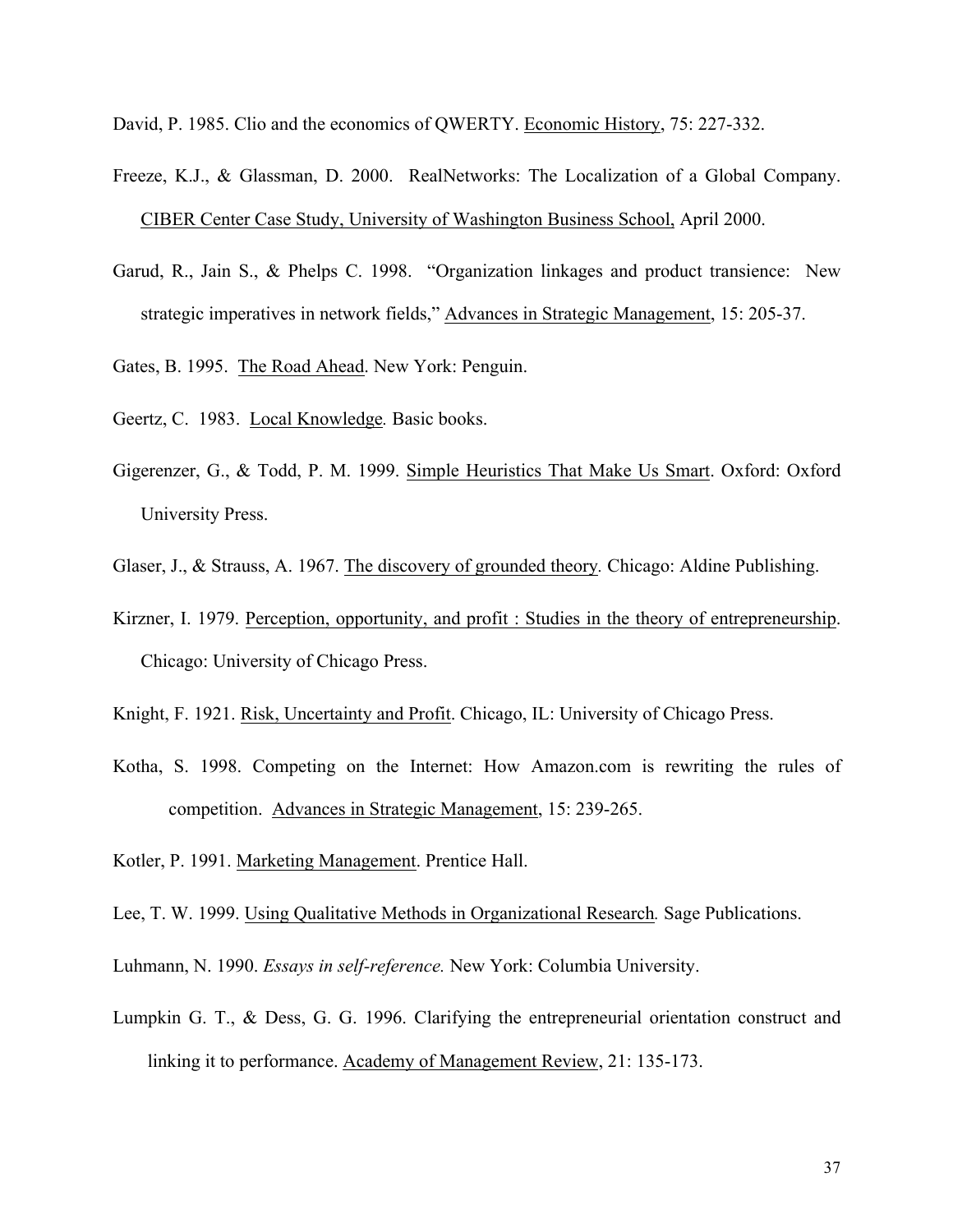- March, J. 1982. The technology of foolishness. In J.G. March and J.P. Olsen (Ed.), Ambiguity and Choice in Organizations*.* Universitetsforlaget: Bergen.
- McGrath, R. G., & MacMillan, I. C. 2000. The Entrepreneurial Mindset: Strategies for Continuously Creating Opportunity in an Age of Uncertainty. Cambridge, MA: Harvard.
- Miles, M. B., & Huberman, A. M. 1994. Qualitative Data Analysis. Thousand Oaks: Sage Publications.
- Olson, M., & Kahkonen, S. 2000, A Not-so-dismal Science: A Broader View of Economics and Societies*.* Oxford University Press.
- Porter, M. 1980. Competitive Strategy. New York: The Free Press.
- Reid, R. 1997. Architects of the Web. New York: John Wiley & Sons.
- Rindova, V., & Kotha, S. 2001. Continuous Morphing: Competing through dynamic capabilities, form and function. Academy of Management Journal, Forthcoming.
- Sarasvathy, S. D. 2001a. Causation and Effectuation: Towards a theoretical shift from economic inevitability to entrepreneurial contingency. Academy of Management Review, 26: 243-288.
- Sarasvathy, S. D. 2001b. Effectual reasoning in entrepreneurial decision making: Existence and bounds. Best paper proceedings, Academy of Management, August 3-8, 2001.
- Schumpeter, J. A. 1934. The Theory of Economic Development. Cambridge, MA: Harvard University Press.
- Shane, S., & Venkataraman, S. 2000. The promise of entrepreneurship as a field of research. Academy of Management Review, 25: 217-227.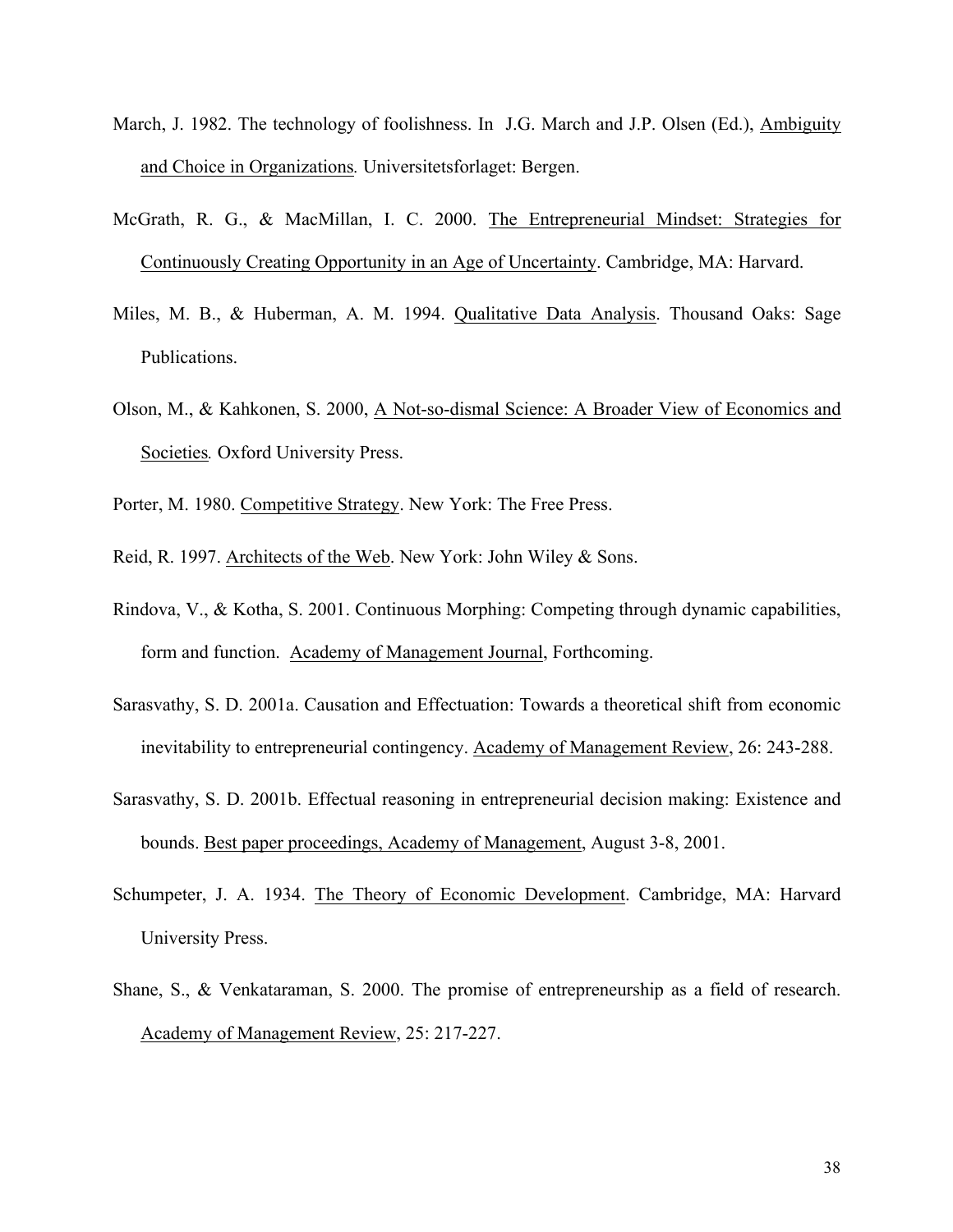- Shapiro, C., & Varian, H. R. 1998*. Information Rules: A Strategic Guide to the Network Economy*. Cambridge, MA: Harvard Business School Press.
- Tsoukas, H. 1989. The epistemological status of idiographic research in the comparative study of organizations: A realist perspective. Academy of Management Review, 14: 551-561.
- Tversky, A. & Kahneman, D. 1982. Judgment and uncertainty: Heuristics and biases. In P. S. D. Kahneman, and A. Tversky (Ed.), Judgment Under Uncertainty. New York: Cambridge University Press.
- Van de Ven, A., Polley, D.E., Garud, R. & Venkataraman, S. 1999. The Innovation Journey. Oxford University Press.
- Weick, K. E. 1979. The Social Psychology of Organizing. Reading, MA: Addison-Wesley.
- Yin, R. K. 1994. Case Study Research: Design and Methods. Applied Social Research Methods Series, 5, second edition, Thousand Oaks: Sage Publications.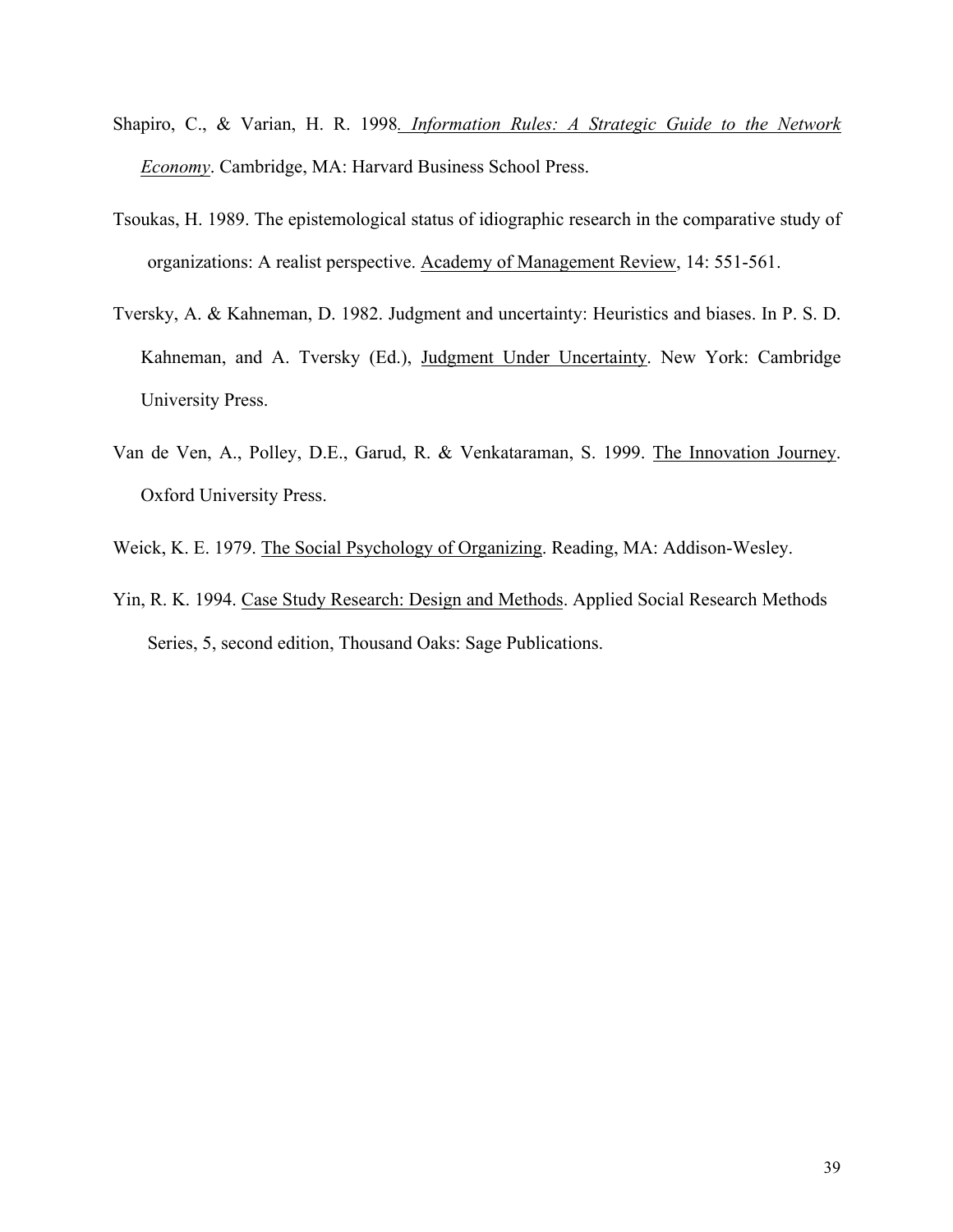| <b>Type of</b><br>Uncertainty       | <b>Risk</b>                                                                          | Uncertainty                                                                 | Knightian<br>Uncertainty                                                                           |
|-------------------------------------|--------------------------------------------------------------------------------------|-----------------------------------------------------------------------------|----------------------------------------------------------------------------------------------------|
| The distribution of<br>the future   | The future has a<br>known distribution                                               | The future has an<br>unknown distribution                                   | The future has no<br>$distribution - it$ is<br>unknowable                                          |
| Type of probability                 | A priori                                                                             | Statistical                                                                 | Unclassifiable<br>instances                                                                        |
| Example                             | Urn contains 5 green<br>balls and five red<br>balls. Drawing a red<br>ball wins \$50 | Urn contains unknown<br>number of balls<br>Drawing a red ball<br>wins $$50$ | Urn may or may not<br>contain any balls $-$<br>even the existence of<br>the urn may be in<br>doubt |
| Methods to deal<br>with uncertainty | Analysis                                                                             | Estimation                                                                  | Effectuation                                                                                       |

# **TABLE 1 Three types of uncertainty and how to deal with them**

# **TABLE 2 Means available for effectuation at three levels**

| Level of analysis |                    | <b>Means Available</b> |                             |
|-------------------|--------------------|------------------------|-----------------------------|
| Individual        | Who I am           | What I know            | Whom I know                 |
| Firm              | Physical resources | Human resources        | Organizational<br>resources |
| Economy           | Demographics       | Technology regimes     | Institutions                |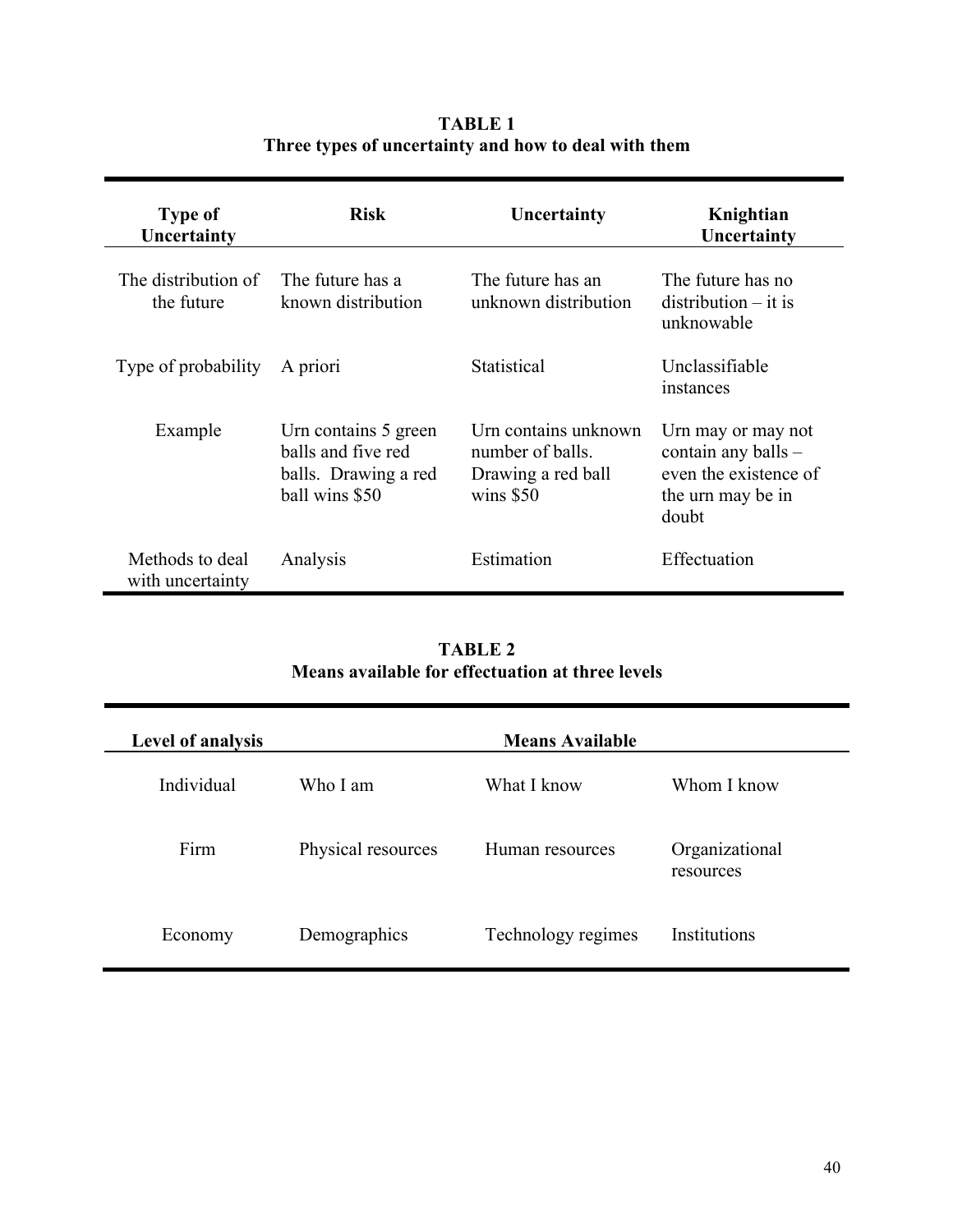## **TABLE 3 Event Listing and Process Trace of effectuation principles used in the history of RealNetworks**

| <b>Date</b>                 | <b>Decision/Event</b>                                                                                                                                     | <b>Process Trace of Effectuation</b>                                                                |
|-----------------------------|-----------------------------------------------------------------------------------------------------------------------------------------------------------|-----------------------------------------------------------------------------------------------------|
|                             |                                                                                                                                                           | <b>Principles Used</b>                                                                              |
| Early 1994                  | Rob gets the idea for using interactive multimedia to                                                                                                     | Starting with means consisting of                                                                   |
|                             | create a cable channel for politics and culture                                                                                                           | $(1)$ who he is;                                                                                    |
| Leading up to<br>April      | Encounters Mosaic and has an epiphany about bootstrap<br>mechanisms                                                                                       | (2) what he knows; and,                                                                             |
|                             | Calls a compression expert from his Microsoft days and<br>realizes that video would have to wait and decides to<br>focus on giving the Web voice          | (3) whom he knows                                                                                   |
| April 1994                  | Founds Progressive Networks with \$1 M of his own<br>money                                                                                                | Affordable loss, not expected return                                                                |
| April 1994 to<br>April 1995 | Funding from friends and development of RealAudio                                                                                                         | Whom he knows to increase affordable<br>loss                                                        |
| April 1995                  | Launch of RealAudio garners media attention                                                                                                               | Affordable loss to market and<br>garnering feedback                                                 |
|                             | Launch of RealAudio: Prices not locked down                                                                                                               | Affordable loss to market and<br>garnering feedback                                                 |
|                             | Launch of RealAudio: Programming includes ABC<br>News, Voice of america, National Public Radio, Seattle<br>Mariners baseball games and, Radio Yesteryear  | Strategic partnerships                                                                              |
| May 1995                    | Netscape starts shipping RealAudio as part of its<br>browser software                                                                                     | Strategic partnerships                                                                              |
| August 1995                 | Customers - Starwave, Ziff Davis, ABC News                                                                                                                | Expanding networks of strategic<br>partnerships                                                     |
| September 1995              | Seattle Mariners - New York Yankees game served up<br>on ESPN using RealAudio                                                                             | Leveraging contingencies to create a<br>brand                                                       |
| September 1995              | ABC uses RealAudio to broadcast the OJ Simpson trial                                                                                                      | Leveraging contingencies to begin<br>making the brand ubiquitous                                    |
| October 1995                | RealAudio 2.0                                                                                                                                             | Iterative loop of affordable loss and<br>customer feedback                                          |
| December 1995               | Glaser receives email from FreeVu and induces the<br>founders to join him – development of video streaming<br>product begins                              | Leveraging contingencies - and thereby<br>acquiring knowledge resources and<br>more partnerships    |
| January 1996                | VRML and Javascript developed - Real Audio now<br>becomes part of Web-authoring software for multimedia<br>presentations                                  | Leveraging contingencies - new market<br>for both audio and video streaming<br>emerges              |
| February 1996               | Progressive Networks pledges support for Netscape's<br>LiveMedia framework - assuring compatibility of<br>streaming audio and video with browser software | Strategic partnerships to control rather<br>than predict the future                                 |
| April 1996                  | RealAudio 2.0 introduced and Access Graphics selected<br>as VAR channel                                                                                   | Expanding strategic partnerships                                                                    |
| April 1996                  | RealAudio 2.0 wins Internet World Magazine's top<br>award                                                                                                 | Leveraging contingencies to make the<br>brand ubiquitous and attract more<br>strategic partnerships |
| April 1996                  | National Geographic goes online on Compuserve's<br>network with RealAudio technology                                                                      | More strategic partnerships                                                                         |
| August 1996                 | Progressive Networks and House of Blues introduce<br>LiveConcerts.com                                                                                     | Strategic partnerships to make brand<br>ubiquitous                                                  |
| September 1996              | RealAudio goes retail - shrink-wrapped to store shelves                                                                                                   | Strategic partnership with Selective                                                                |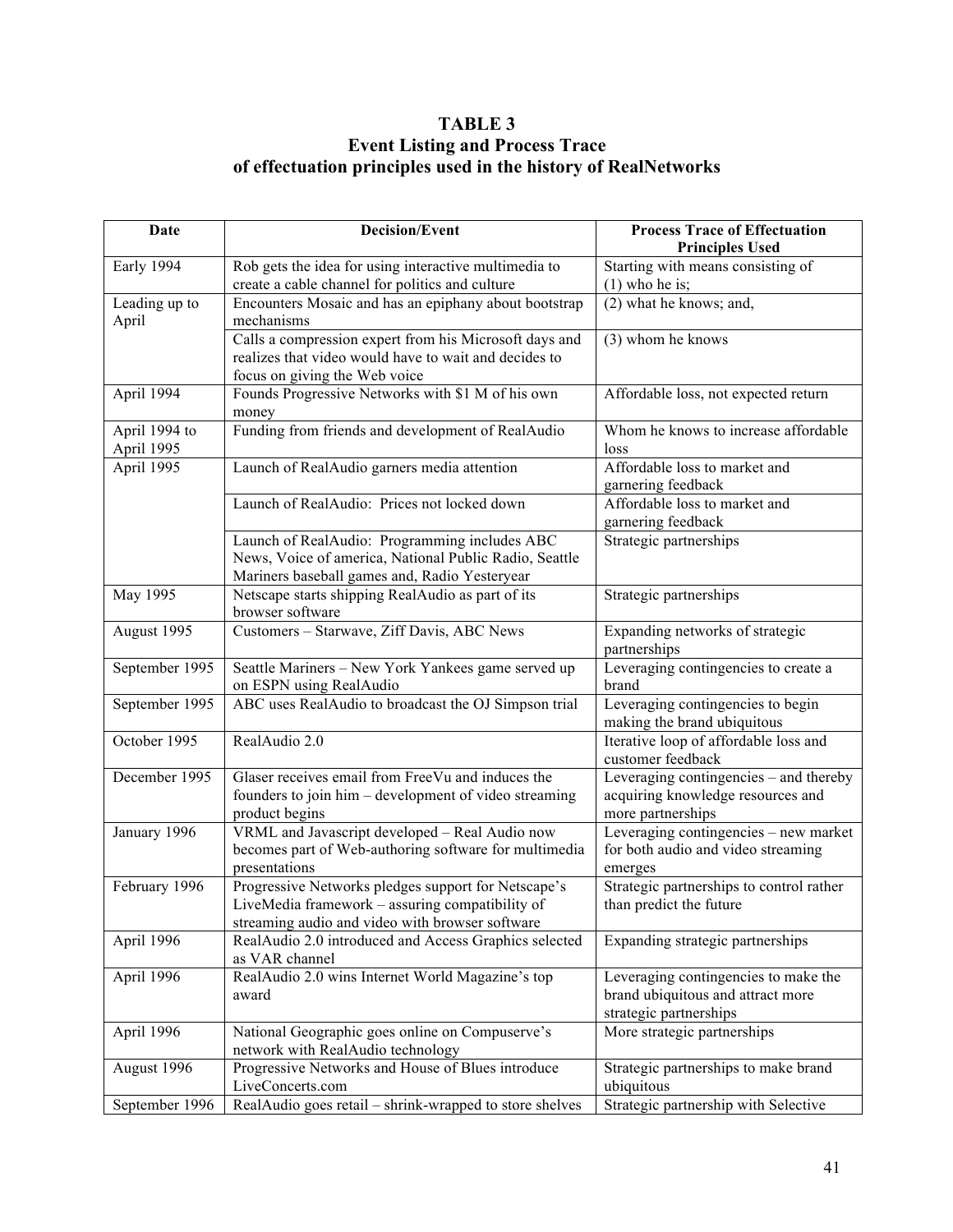|                  |                                                                                                                                                                | Record - still chasing ubiquity as                         |
|------------------|----------------------------------------------------------------------------------------------------------------------------------------------------------------|------------------------------------------------------------|
|                  |                                                                                                                                                                | market begins to coalesce and mature                       |
| September 1996   | RealAudio 3.0 launched and Prodigy starts bundling it<br>with its custom browser                                                                               | Strategic partnerships                                     |
| October 1996     | Progressive Networks and Netscape put together a<br>coalition of 40 companies in endorsing a multimedia<br>standard called RTSP (Real Time Streaming Protocol) | Logic of control, rather than prediction                   |
| October 1996     | RealMedia - multimedia architecture with converters<br>from other platforms                                                                                    | Logic of control, rather than prediction                   |
| February 1997    | RealPlayer 4.0 - Audio and video combined                                                                                                                      | Iterative loop of affordable loss and<br>customer feedback |
| February 1997    | RealVideo $1.0$ – partnerships with and endorsements<br>from 50 entertainment, content, and computer<br>companies                                              | Strategic partnerships                                     |
| <b>July 1997</b> | Microsoft acquires 10% non-voting stake                                                                                                                        | Strategic partnerships                                     |
| August 1997      | Joint venture with MCI to launch Real Broadcast<br><b>Network</b>                                                                                              | Strategic partnerships                                     |
| September 1997   | Change of name to RealNetworks and IPO                                                                                                                         |                                                            |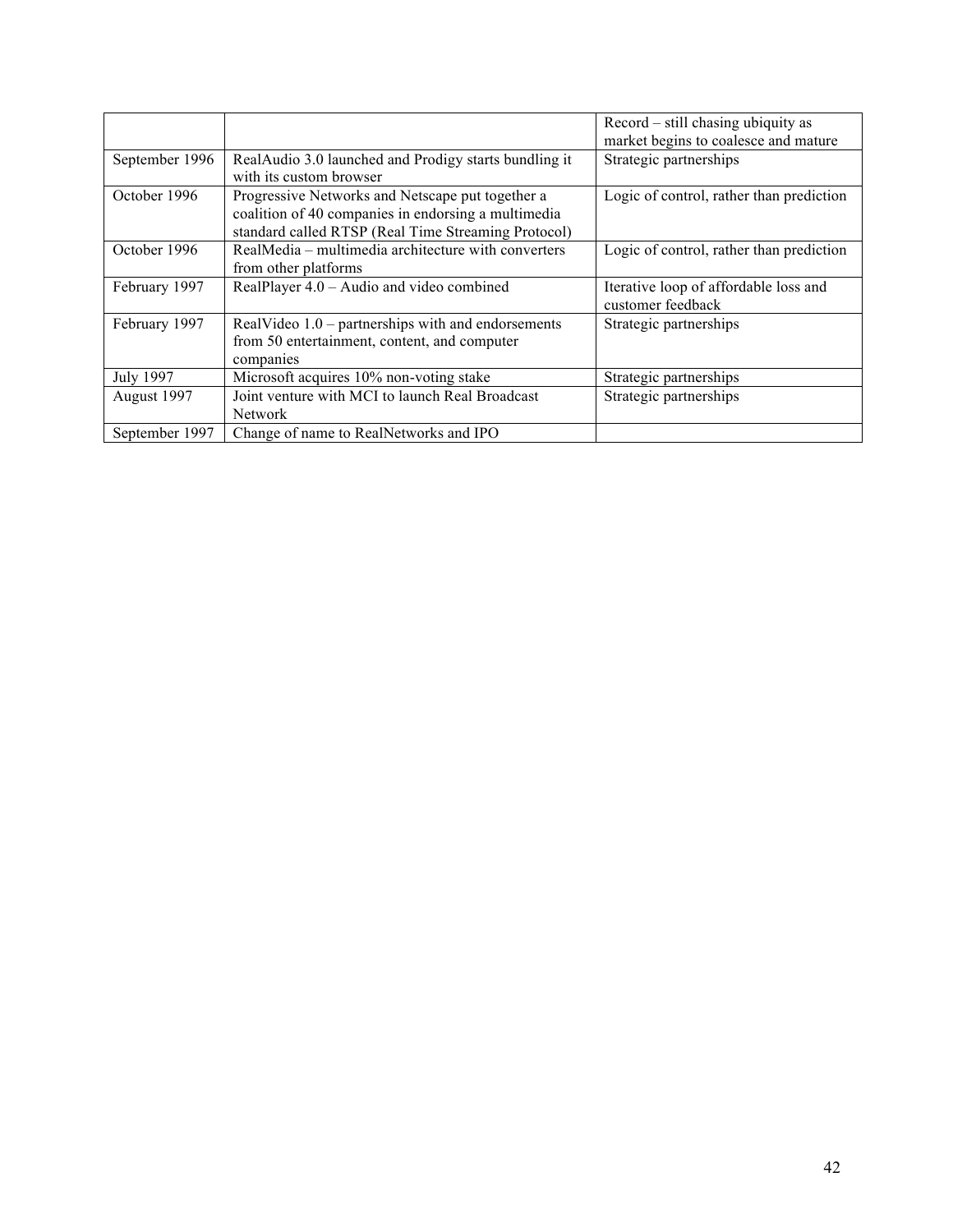**TABLE 4A Process Trace of target market changes in the creation of RealNetworks**

| Date                 | Product                         | <b>Target Market</b>                                                                                                             | Pricing                                                                                                                                                    | Source                                                                      |
|----------------------|---------------------------------|----------------------------------------------------------------------------------------------------------------------------------|------------------------------------------------------------------------------------------------------------------------------------------------------------|-----------------------------------------------------------------------------|
| April 1995           | Real Audio 1.0                  | Audio-on-demand for the internet                                                                                                 | \$5 per month<br>subscriptions<br>As-supported models                                                                                                      | Mediaweek, April 10,<br>1995                                                |
| May 1995<br>Jun 1995 | Real Audio 1.0<br>Real Audio    | Real time radio<br>Companies that create RealAudio                                                                               | Up to \$5,000 per                                                                                                                                          | Time, May 1, 1995<br>The Economist, Jun 24,                                 |
|                      | Server                          | soundtracks to promote their wares<br>on the Web                                                                                 | software package                                                                                                                                           | 1995                                                                        |
| Sep 1995             |                                 | Possible new market - Desktop<br>audio for classrooms and<br>presentations                                                       |                                                                                                                                                            | Communications of the<br>ACM, Oct 1995                                      |
| Oct 1995             | Real Audio<br>Server            | Companies that create RealAudio<br>soundtracks to promote their wares<br>on the Web                                              | \$1,500 per package                                                                                                                                        | Communications Week,<br>Oct 23, 1995                                        |
|                      | Real Audio<br>Personal Server   | Individuals that create RealAudio<br>soundtracks to promote their wares<br>on the Web                                            | \$99 per package                                                                                                                                           | CommunicationsWeek,<br>Oct 23, 1995                                         |
| Mar 1996             | Real Audio<br>Server 2.0        | Event promotion for companies -<br>corporate speeches, conferences,<br>marketing events                                          | \$495 for five streams<br>or channels and<br>\$3,995 for an<br>unlimited number on a<br>T-1 line                                                           | American<br>Demographics, Mar<br>1996<br>CommunicationsWeek,<br>Apr 3, 1996 |
| May 1996             | RealAudio<br>Player 2.0         | For Microsoft Windows 95                                                                                                         | \$29                                                                                                                                                       | Information Today,<br>May 1996                                              |
|                      | RealAudio<br>Server 2.0         | Companies and institutions                                                                                                       | Two-tier pricing<br>changes:<br>\$495 for five streams<br>or channels and<br>\$1,895 for a 2CI<br>stream, and \$8,495 for<br>100 channels on a T-1<br>line |                                                                             |
| May 1996             | Timecase                        | A sort of TV guide for audio<br>content – lets users preselect news,<br>info and radio broadcasts they<br>would like to download | Not priced yet                                                                                                                                             | Business Wek, May 20,<br>1996                                               |
| Aug 1996             | LiveConcerts.c<br>om            | Internet music channel – weekly<br>concerts on line                                                                              |                                                                                                                                                            | Broadcasting & Cable,<br>Aug 19, 1996                                       |
| Sep 1996             | RealAudio<br><b>Player Plus</b> | Retail product - shrink-wrapped<br>for store shelves                                                                             | \$30                                                                                                                                                       | Communications Week,<br>Sep 16, 1996                                        |
| Oct 1996             | RealMedia<br>Architecure        | Toolkit for software developers -<br>converters from other platforms<br>and a variety of plug-ins included                       |                                                                                                                                                            | Computer Reseller<br>News, Oct 28, 1996                                     |
| Feb 1997             | RealVideo 1.0                   | Content providers, as well as end-<br>viewers                                                                                    | Server software range<br>\$295 to \$4,995; client<br>software free                                                                                         | InfoWorld, Feb 17,<br>1997                                                  |
| Jun 1997             | RealPlayer 4.0                  | Corporate Training - partnerships<br>with WingsNet and ViaGrafix                                                                 |                                                                                                                                                            | InfoWorld, Jun23, 1997                                                      |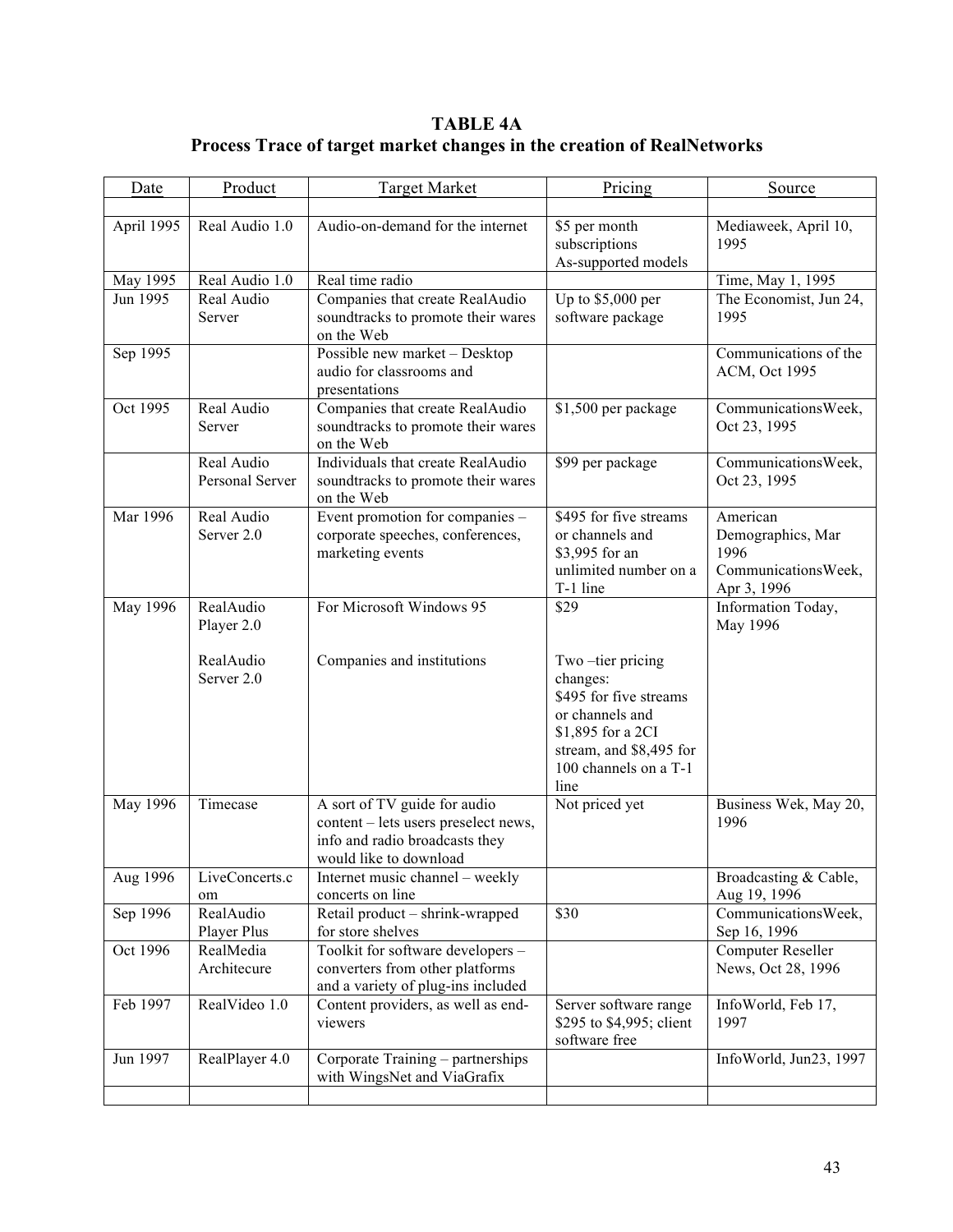# **TABLE 4B Process Trace of competitor-matrix changes in the creation of RealNetworks**

| Date            | <b>Target Market</b>                                                                                 | Competitor                                                                                                                    | Source                               |
|-----------------|------------------------------------------------------------------------------------------------------|-------------------------------------------------------------------------------------------------------------------------------|--------------------------------------|
| May 1995        | Real time radio on the Web                                                                           | Radionet.com – radio on the<br>Web with interactive call ins                                                                  | Information today, May 1995          |
| Sep 1995        | Live RealAudio – broadcasting<br>live events over the Web /<br>Compression/decompression<br>software | The DSP Group Inc. -<br>TrueSpeech Audio                                                                                      | Communications Week, Sep<br>11, 1995 |
| Jan 1996        | Video streaming                                                                                      | Xing Technology<br>White Pine Software                                                                                        | The Economist, Jan 20, 1996          |
| Mar 1996        | Real time audio – market<br>begins to come of age                                                    | Xing Technology's<br><b>Streamworks</b><br>DSP Group's TrueSpeech<br>Vocaltec Internet Wave<br>Voxware's Toolvox              | Information Today, Mar 1996          |
| Mar/Apr<br>1996 | Web-to-phone audio streaming<br>and vice versa                                                       | IDT-combines callback<br>technology with Internate<br>connections, enabling talking<br>via computer to an actual<br>telephone | Franchising World, Mar/Apr<br>1996   |
|                 | Str partners turn competitors                                                                        | Macromedia and Microsoft                                                                                                      |                                      |
| Feb 1997        | RealVideo 1.0                                                                                        | Netscape and Microsoft<br>Vivo software; Vosaic Corp;<br>and Vxtreme Inc.                                                     | Communications Week Feb 17,<br>1997  |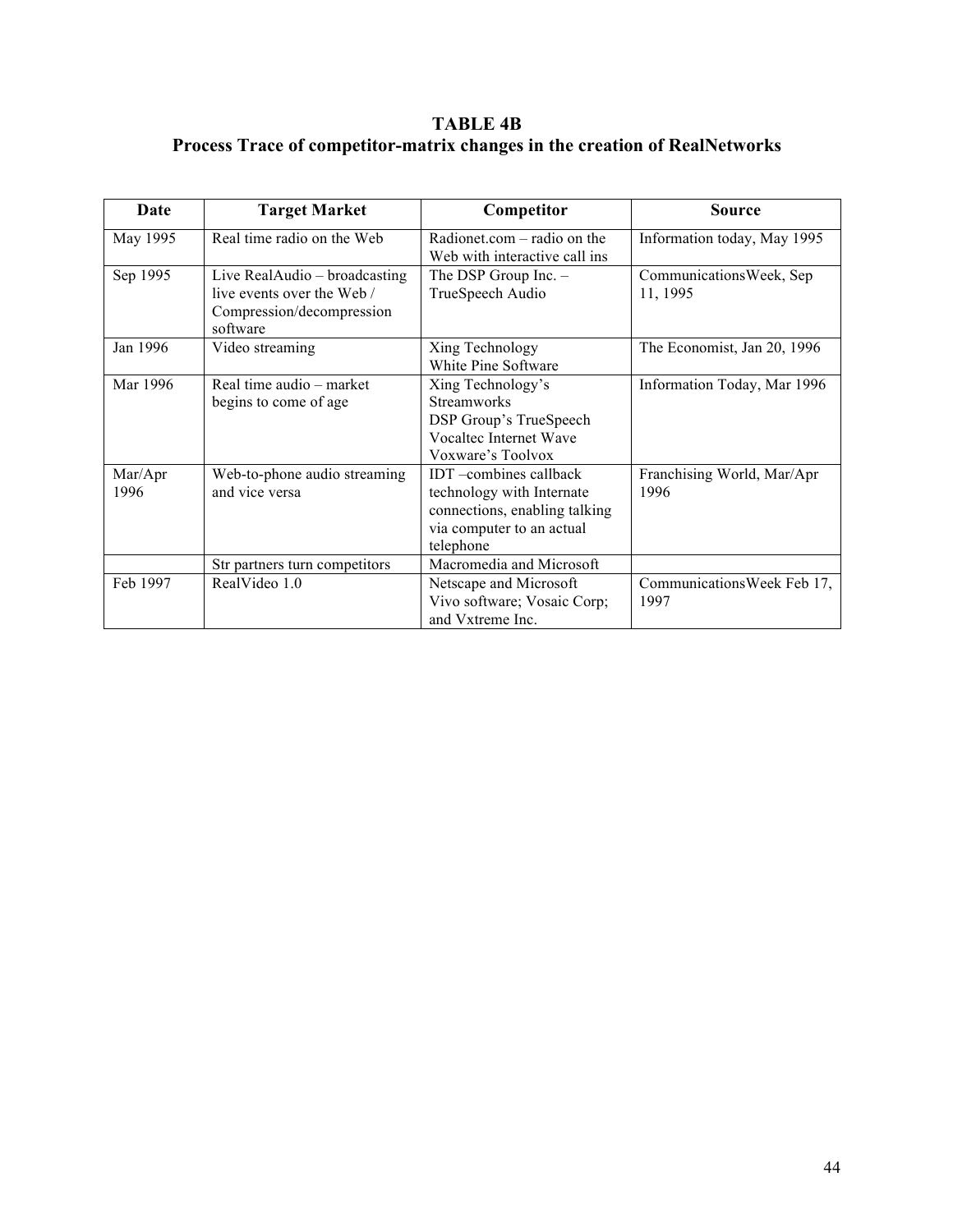# **TABLE 4C Chronological list of Strategic Alliances**

| $\#$           | Date           | <b>Alliance</b>                            | <b>Source</b>                 |
|----------------|----------------|--------------------------------------------|-------------------------------|
| $\mathbf{1}$   | April 1995     | <b>ABC</b> News                            | Mediaweek                     |
| $\overline{c}$ |                | Voice of America                           |                               |
| $\mathfrak{Z}$ |                | National Public Radio                      |                               |
| 4              |                | Seattle mariners baseball game             |                               |
| 5              |                | Radio Yesteryear vintage radio shows       |                               |
| 6              |                | Ex-MTV VJ Adam Curry's Metaverse           |                               |
| $\overline{7}$ |                | Microsoft co-founder Paul Allen's Starwave |                               |
| $\,$ 8 $\,$    | June 1995      | Microsoft                                  | Computerworld                 |
| 9              |                | Netscape                                   |                               |
| 10             | September 1995 | On Ramp                                    | CommunicationsWeek            |
| 11             | November 1995  | E&P - Editor & Publisher Co.               | Editor & Publisher            |
| 12             | November 1995  | Sony                                       | Informationweek               |
| 13             | December 1995  | CheckPoint Software Technologies Ltd.      | <b>Computer Reseller News</b> |
| 14             | January 1996   | NetManage Inc.                             | CommunicationsWeek            |
| 15             | February 1996  | AT&T                                       | Computerworld                 |
| 16             | March 1996     | Macromedia                                 | InfoWorld                     |
| 17             | April 1996     | <b>Access Graphics</b>                     | <b>Computer Reseller News</b> |
| 18             | April 1996     | National Geographic                        | CommunicationsWeek            |
| 19             | May 1996       | Apple                                      | Macworld                      |
| 20             | May 1996       | Marshall Industries                        | Informationweek               |
| 21             | August 1996    | House of Blues                             | Broadcasting & Cable          |
| 22             | September 1996 | <b>CBS</b> Radio                           | Broadcasting & Cable          |
| 23             |                | NBC                                        |                               |
| 24             |                | CBC - Canadian Broadcasting Corp.          |                               |
| 25             | October 1996   | <b>Prodigy Internet</b>                    | Broadcasting & Cable          |
| 26             | November 1996  | Dow Jones & Co.                            | Editor & Publisher            |
| 27             | February 1997  | <b>Warner Brothers</b>                     | Broadcasting & Cable          |
| 28             | February 1997  | Discovery                                  | Broadcasting & Cable          |
| 29             |                | <b>MSNBC</b>                               |                               |
| 30             |                | Fox News                                   |                               |
| 31             |                | <b>Time Warner</b>                         |                               |
| 32             | February 1997  | C-Span                                     | CommunicationsWeek            |
| 33             |                | Ephyx Technologies, Herzliya, israel       |                               |
| 34             |                | In-synch Corp., Bethesda, MD               |                               |
| 35             |                | Terran Interactive, San Jose, CA           |                               |
| 36             |                | Winstruct, Kirkland, WA                    |                               |
| 37             | February 1997  | <b>BBC</b>                                 | Broadcasting & Cable          |
| 38             |                | Children's Television Network              |                               |
| 39             | March 1997     | Ingram Micro Inc                           | <b>Computer Reseller News</b> |
| 40             | May 1997       | Smith Barney                               | Mediaweek                     |
| 41             |                | <b>Eddie Bauer</b>                         |                               |
| 42             |                | Volvo                                      |                               |
| 43             | May 1997       | <b>Starlight Networks</b>                  | InfoWorld                     |
| 44             | May 1997       | <b>Silicon Graphics</b>                    | Informationweek               |
| 45             | May 1997       | The Disney Co.                             | Broadcasting & Cable          |
| 46             | June 1997      | A 100 diverse companies                    | <b>Computer Reseller News</b> |
| 47             | June 1997      | Dell Computer Corp.                        | Advertising Age               |
| 48             |                | The Gap                                    |                               |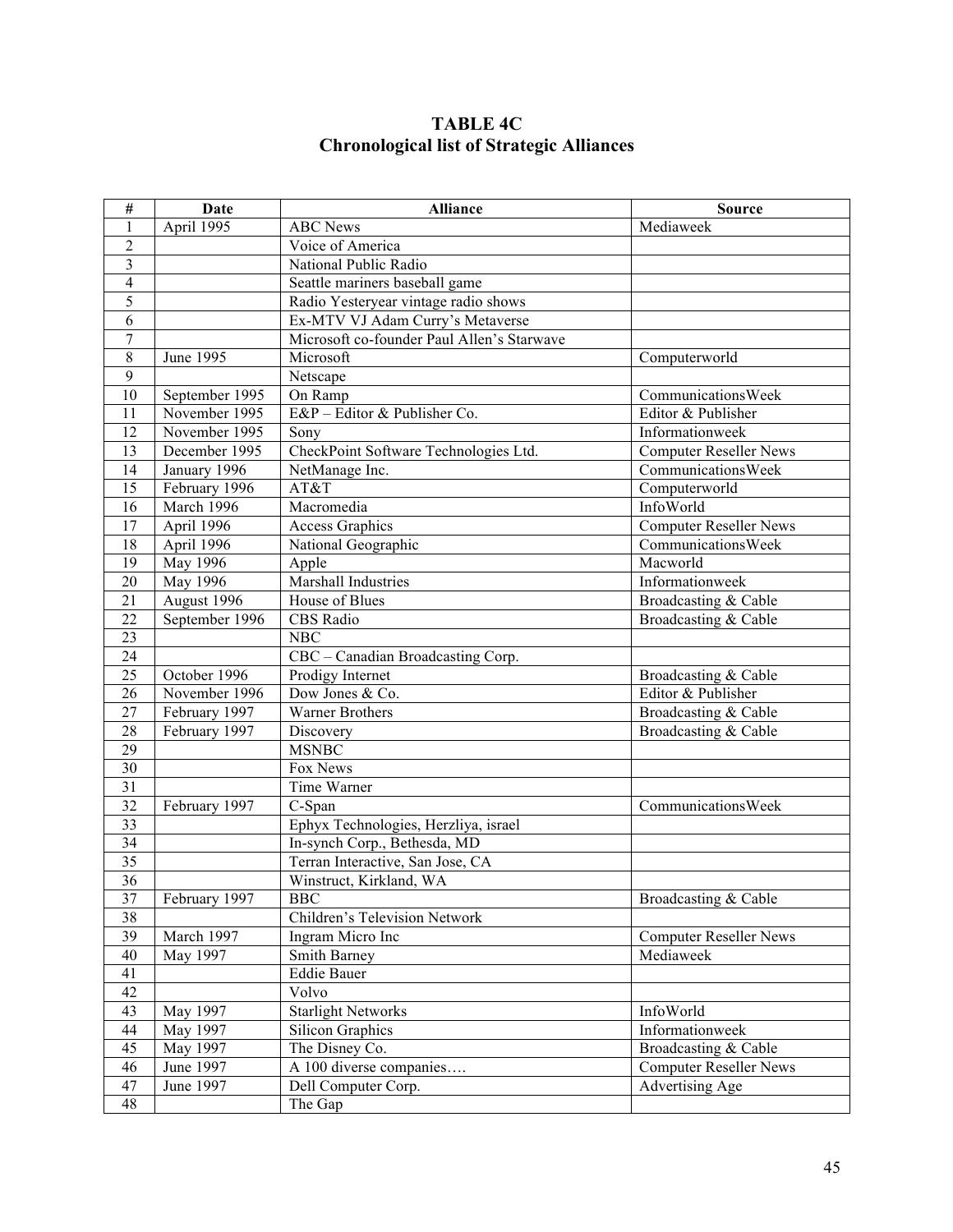| 49 |             | GM's Buick division |               |
|----|-------------|---------------------|---------------|
| 50 |             | Sprint Corp         |               |
| 51 | June 1997   | The Weather Channel | InfoWorld     |
| 52 |             | Comedy Central      |               |
| 53 |             | Dr. Science         |               |
| 54 | August 1997 | @Home Network       | Telephony     |
| 55 | August 1997 | MCI                 | Network World |

## **TABLE 4C CONTINUED Chronological list of Standards Alliances**

| #              | Date         | <b>Alliance</b>                                  | Source                        |
|----------------|--------------|--------------------------------------------------|-------------------------------|
|                | July 1995    | Information Highway Patrol Empowerment Group     | <b>Computer Reseller News</b> |
|                |              | "Surfwatch" -- With Netscape and Microsoft       |                               |
| $\mathfrak{D}$ | February     | The LiveMedia framework - RTP (Real-time         | InfoWorld                     |
|                | 1996         | Transport Protocol – with Adobe, DEC,            |                               |
|                |              | Macromedia, NetSpeak, OnLIve, Precept, SGI,      |                               |
|                |              | VDONet, VocalTec and Xing Technologies           |                               |
| 3              | August 1996  | Access Graphics' WebLink Program – consortium    | <b>Computer Reseller News</b> |
|                |              | of vendors, VARs, systems integrators and        |                               |
|                |              | consultants                                      |                               |
| 4              | October 1996 | Real Time Streaming Protocol (RTSP) – with Aple, | Broadcasting & Cable          |
|                |              | DEC, HP, IBM, Sun, Macromedia and SGI            |                               |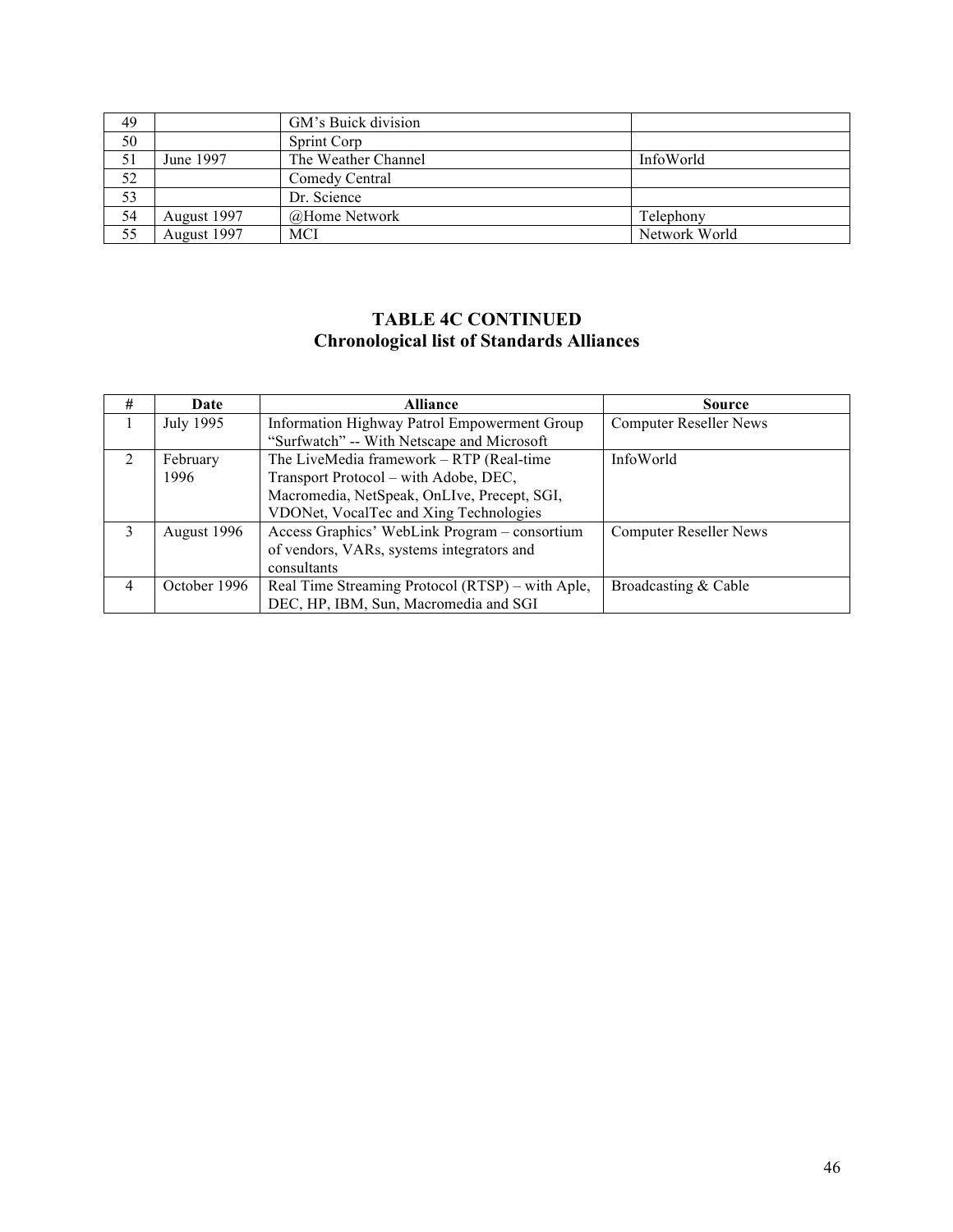# **TABLE 5: CASE-ORDERED META-MATRIX: How RealNetworks used effectuation principles to combat Knightian uncertainties**

|                                                                                 |                                                                                                                                                                                                                                                                             | Using the logic of control through:                                                                                                                                                                                          |                                                                                                                                                               |                                                                                                                                                                                      |  |
|---------------------------------------------------------------------------------|-----------------------------------------------------------------------------------------------------------------------------------------------------------------------------------------------------------------------------------------------------------------------------|------------------------------------------------------------------------------------------------------------------------------------------------------------------------------------------------------------------------------|---------------------------------------------------------------------------------------------------------------------------------------------------------------|--------------------------------------------------------------------------------------------------------------------------------------------------------------------------------------|--|
|                                                                                 | Sources of uncertainty                                                                                                                                                                                                                                                      | <b>Affordable loss</b>                                                                                                                                                                                                       | <b>Strategic</b><br>Partnerships                                                                                                                              | Contingencies                                                                                                                                                                        |  |
| $\underline{\mathbf{S}}$<br>U<br>$\mathbf P$<br>$\mathbf P$<br>L<br>$\mathbf Y$ | <b>Technology Uncertainty</b><br>Evolving standards<br>$\bullet$<br><b>Bandwidth constraints</b><br>$\bullet$<br>Hardware and infra-<br>$\bullet$<br>structure still evolving                                                                                               | 80% market share<br>makes it the de facto<br>standard – this market<br>share garnered through<br>iterative development<br>and introduction of<br>continual upgrades in<br>record time to market.                             | Several partnerships<br>with developers of<br>complementary<br>products and even<br>with infrastructure<br>developers such as<br>MCI.                         | RN continually pushes the<br>standards committees to<br>accept the technologies it has<br>developed.                                                                                 |  |
| S<br>1<br>D<br>$\bf E$                                                          | <b>Product Uncertainty</b><br>Product is changing<br>$\bullet$<br>Functionality is changing<br>$\bullet$                                                                                                                                                                    | Continual innovation<br>through tight user<br>feedback loops and<br>minimal time to market.                                                                                                                                  | Making RN<br>technology flexible<br>through alliances<br>with developers and<br>users of several<br>different platforms.                                      | Understanding the<br>importance of key personnel<br>- therefore, hiring the best<br>and investing in $R&D$ –<br>Example, hiring the founders<br>of FreeeVu.                          |  |
| D<br>E<br>M<br>A<br>${\bf N}$                                                   | Demand Uncertainty<br>$\bullet$<br>Internet as a mass<br>communication media<br>$\bullet$<br>Unclear revenue model -<br>end users are unwilling to<br>pay                                                                                                                   | Giving key products<br>away free for end users.                                                                                                                                                                              | Alliances and<br>partnerships with<br>content providers.                                                                                                      | Showcase technology and<br>enter competitions to win<br>prestigious awards - creates<br>positive and useful<br>contingencies that can be<br>exploited for garnering<br>market share. |  |
| D<br>${\bf S}$<br>I<br>D<br>E                                                   | <b>Market Uncertainty</b><br>Open standards $=$ low entry<br>$\bullet$<br>$barriers = large number of$<br>competitors and large<br>turnover of entry and exit<br>The role of Microsoft<br>$\bullet$<br>Evolving technology - both<br>$\bullet$<br>standards and complements | Giving key products<br>away free for end users<br>creates entry barriers.                                                                                                                                                    | Alliances with<br>content providers<br>and even<br>acquisitions of<br>potential<br>competitors such as<br>the acquisition of<br>VXtreme through<br>Microsoft. | Push to make RN the<br>standard for streaming media.<br>Using continual PR to exploit<br>positive contingencies such<br>as an industry award helps<br>make the case stronger.        |  |
| M<br>A<br>$\mathbf C$<br>$\bf R$<br>$\mathbf 0$<br>${\bf S}$                    | <b>Investor Uncertainty</b><br>$\bullet$<br>Need for continual fund<br>raising given uncertain<br>revenue model and negative<br>profits to date                                                                                                                             | Market share has to<br>take the place of<br>positive profits if<br>investor confidence is<br>to continue. Therefore.<br>continual efforts to<br>bring new versions to<br>market in minimal time<br>is an essential strategy. | Multiple<br>interlocking<br>alliances helps build<br>credibility of long-<br>run survival and<br>shores up investor<br>confidence.                            | Early IPO to take advantage<br>of the "internet bubble" helps<br>garner large amounts of<br>investments from multiple<br>small stockholders.                                         |  |
| 1<br>D<br>E                                                                     | <b>Regulatory Uncertainty</b><br>Internet laws only beginning<br>to evolve<br>Microsoft and its anti-trust<br>$\bullet$<br>problems                                                                                                                                         | Continual innovation<br>makes for good<br>arguments against<br>accusations of anti-trust<br>practices.                                                                                                                       | Extreme caution in<br>what RN says and<br>does with the<br>Microsoft alliance is<br>key to dealing with<br>possible future<br>regulatory issues.              | No a priori "knowledge" of<br>regulatory changes is<br>possible- only continual<br>watchfulness and the ability<br>to deal with contingencies<br>can help.                           |  |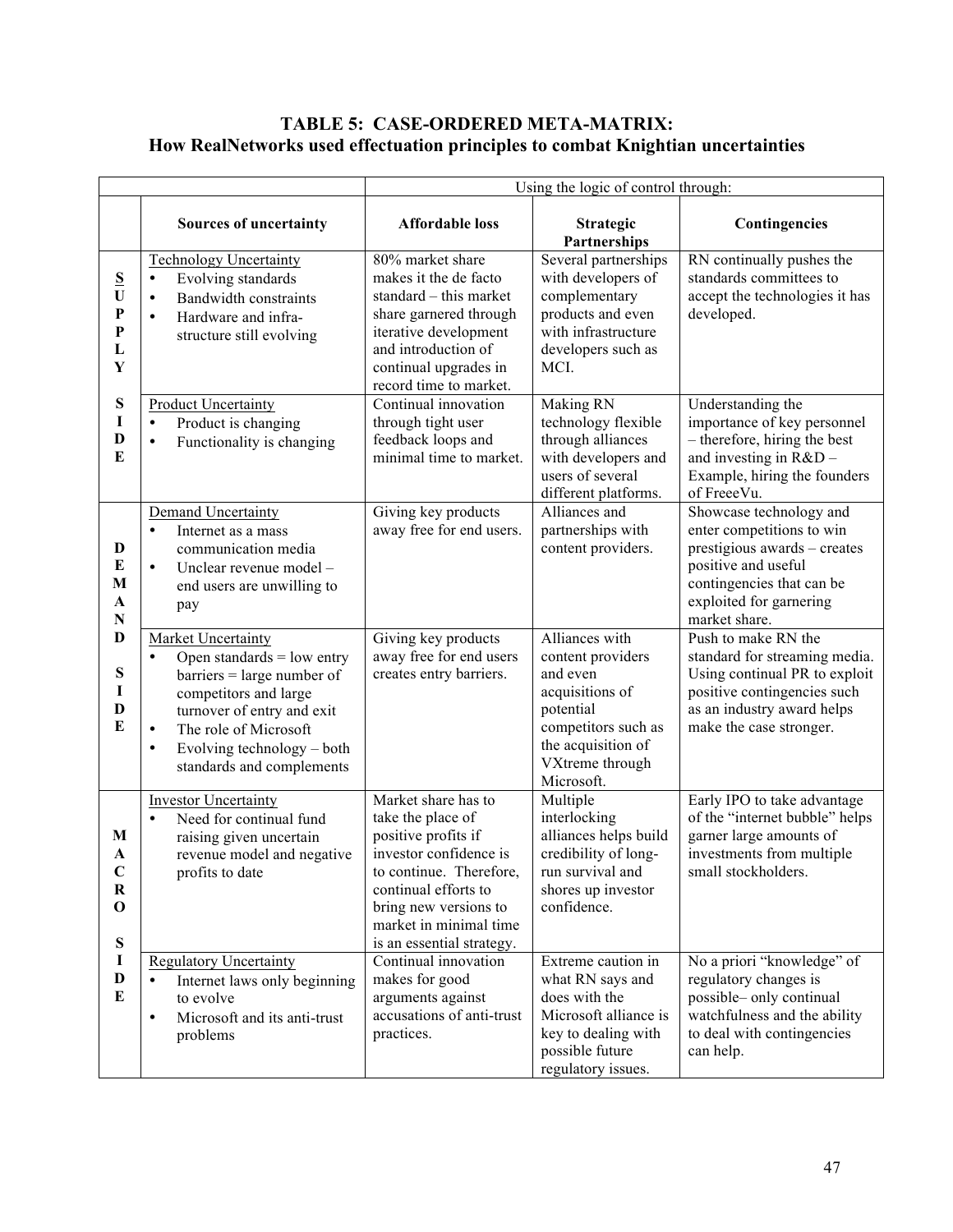## **FIGURE 1**

**Contrasting the textbook paradigm in marketing with effectuation**